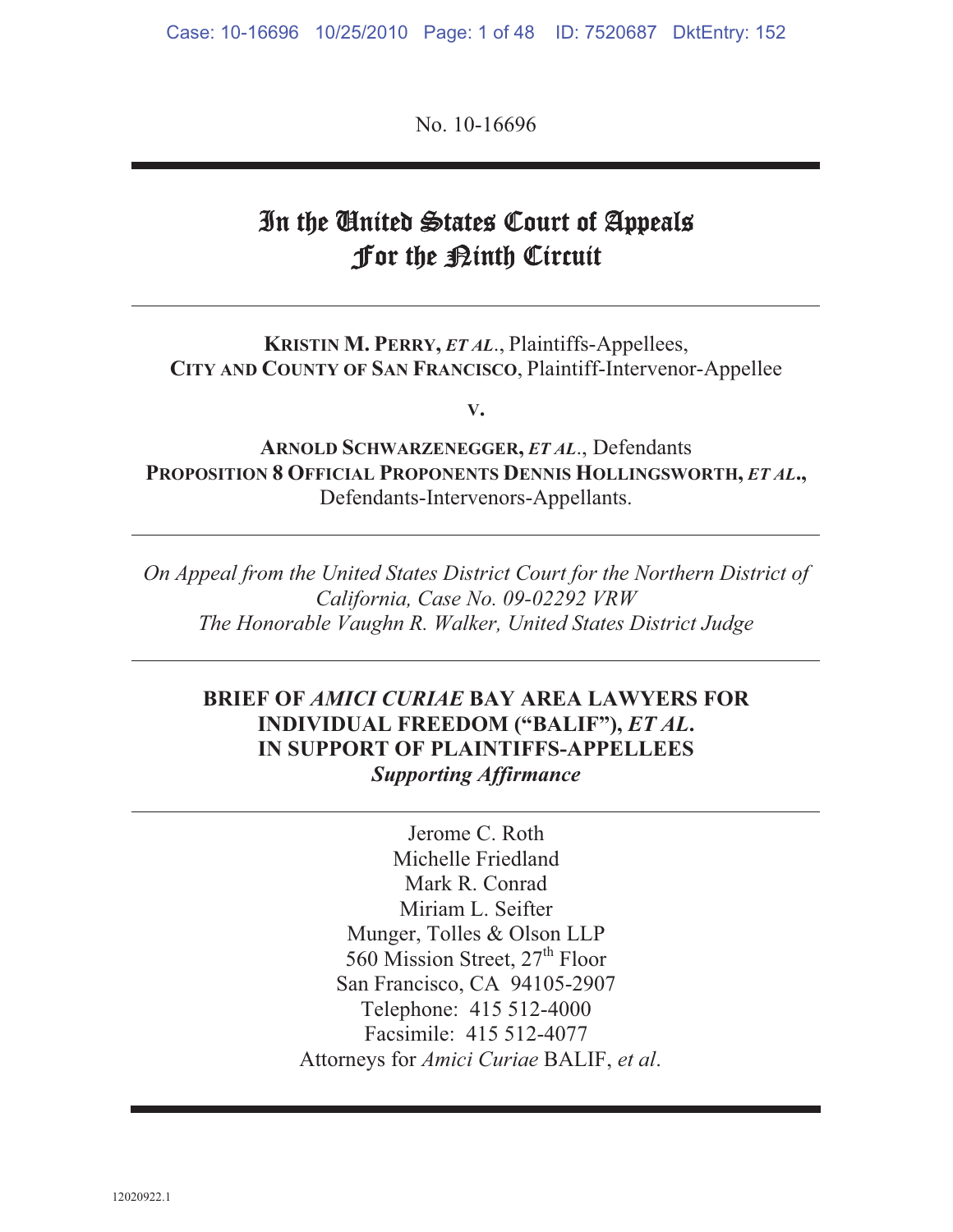## **TABLE OF CONTENTS**

## **Page**

| Ι.  |           |    |               | CLASSIFICATIONS THAT SERVE ONLY TO DISADVANTAGE<br>THE BURDENED GROUP FAIL RATIONAL BASIS REVIEW3                     |  |
|-----|-----------|----|---------------|-----------------------------------------------------------------------------------------------------------------------|--|
| II. |           |    |               | PROPOSITION 8 ESTABLISHES AN UNEQUAL, TWO-TIERED<br>REGIME AND HARMS GAY AND LESBIAN INDIVIDUALS 4                    |  |
|     | A.        |    |               | The Legalistic Designation of Domestic Partnership Is Patently                                                        |  |
|     |           | 1. |               | Marriage Is a Uniquely Revered Institution in American                                                                |  |
|     |           | 2. |               | Domestic Partnership Is a Legalistic Mechanism That<br>Lacks the Significance, Stability, and Meaning of              |  |
|     | <b>B.</b> |    |               | Excluding Same-Sex Couples from Marriage Causes Harm and<br>Perpetuates Discrimination Against Gay Men and Lesbians12 |  |
|     |           | 1. |               | <b>Restricting Same-Sex Couples to Domestic Partnerships</b>                                                          |  |
|     |           |    | a.            | Excluding Same-Sex Couples from Marriage<br>Expresses Government Disapproval of Same-Sex                              |  |
|     |           |    | $\mathbf b$ . | The Stigma Created by Proposition 8 Causes                                                                            |  |
|     |           |    | c.            | The Stigma Created by Proposition 8 Perpetuates<br>Discrimination Against Gay Men and Lesbians17                      |  |
|     |           | 2. |               | <b>Excluding Same-Sex Couples from Marriage Causes</b>                                                                |  |
|     |           | 3. |               | <b>Excluding Same-Sex Couples from Marriage Harms</b><br>.21                                                          |  |
|     |           |    |               |                                                                                                                       |  |
|     |           |    |               | 25                                                                                                                    |  |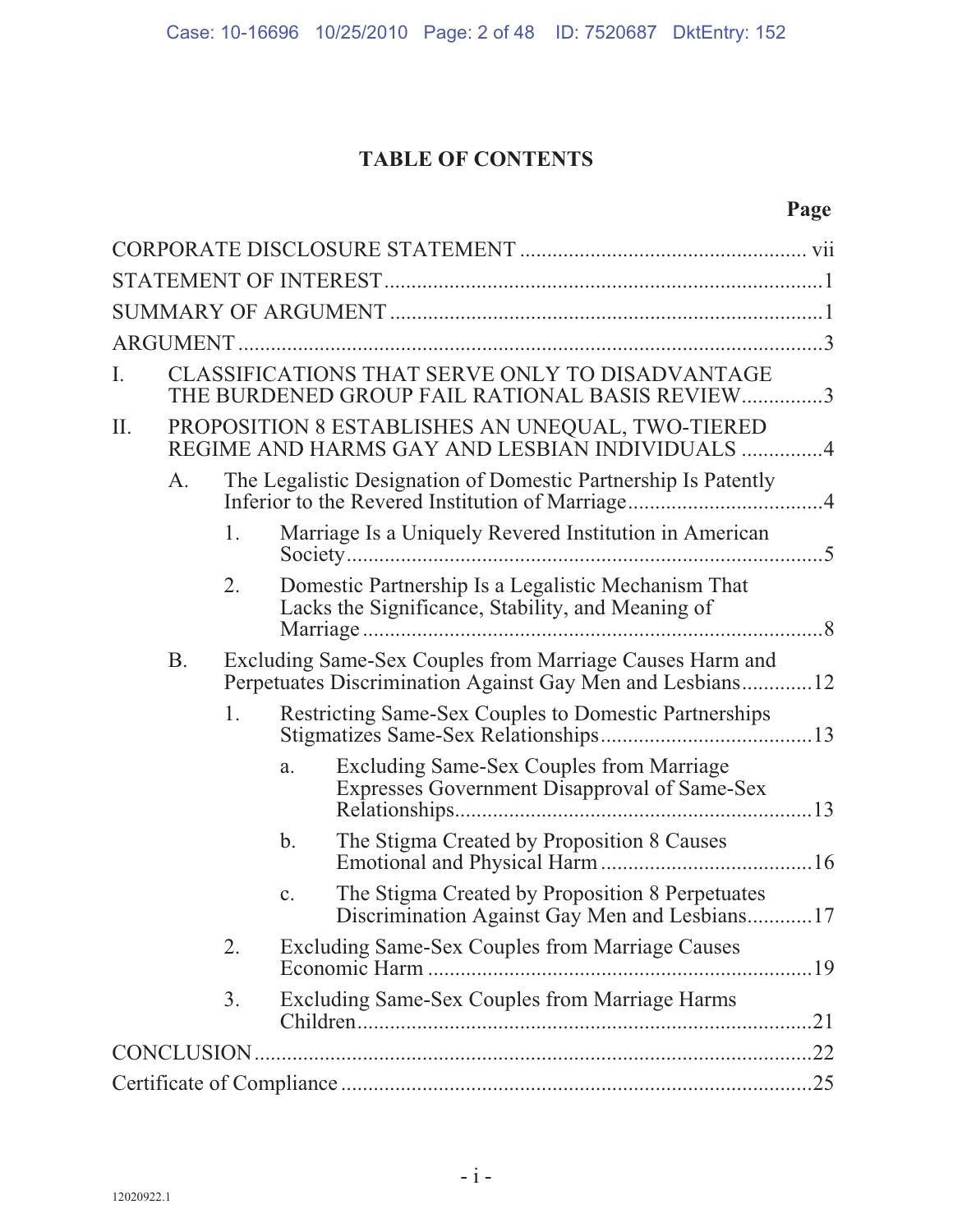## **TABLE OF CONTENTS (continued)**

## **Page**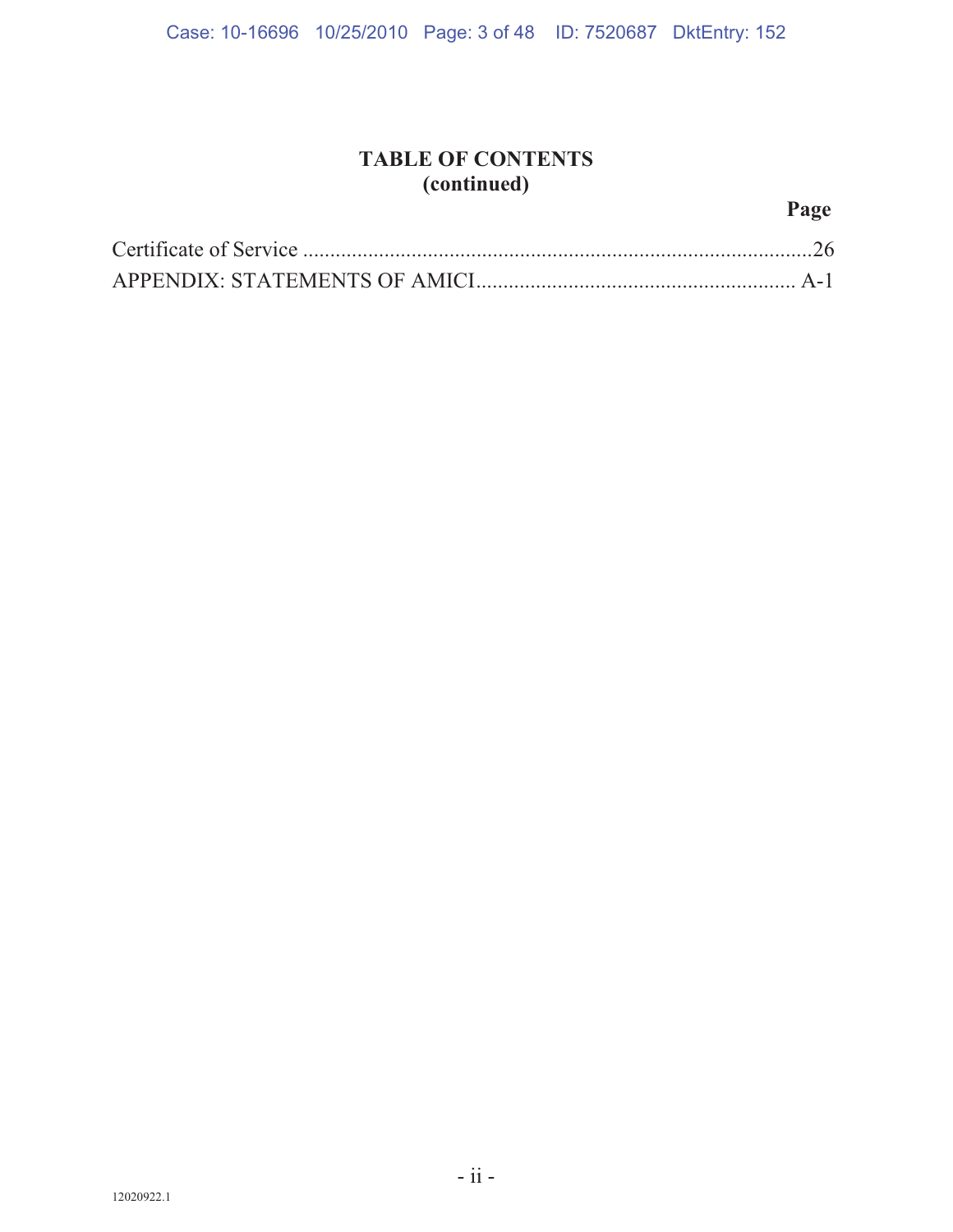## **TABLE OF AUTHORITIES**

| Page(s)                                             |  |  |  |  |  |
|-----------------------------------------------------|--|--|--|--|--|
| <b>FEDERAL CASES</b>                                |  |  |  |  |  |
| Brown v. Bd. of Educ.,                              |  |  |  |  |  |
| Brown v. Louisiana,                                 |  |  |  |  |  |
| City of Cleburne, Tex. v. Cleburne Living Ctr.,     |  |  |  |  |  |
| Dep't of Agric. v. Moreno,                          |  |  |  |  |  |
| Eisenstadt v. Baird,                                |  |  |  |  |  |
| Gayle v. Browder,                                   |  |  |  |  |  |
| Griswold v. Connecticut,                            |  |  |  |  |  |
| Holmes v. City of Atlanta,                          |  |  |  |  |  |
| Lawrence v. Texas,                                  |  |  |  |  |  |
| Loving v. Virginia,                                 |  |  |  |  |  |
| Mayor & City Council of Balt. v. Dawson,            |  |  |  |  |  |
| New Orleans City Park Improvement Ass'n v. Detiege, |  |  |  |  |  |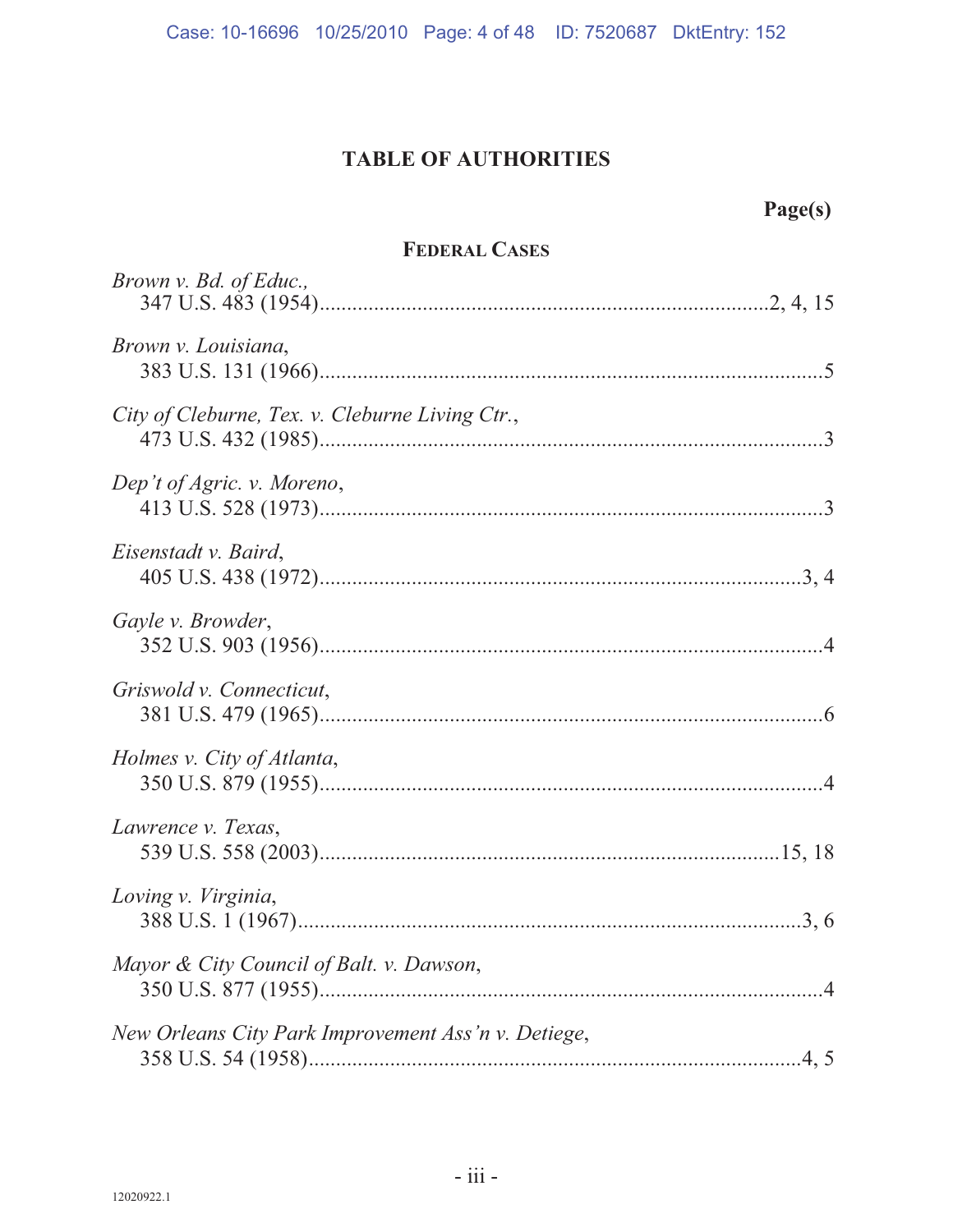## **TABLE OF AUTHORITIES (continued)**

**Page(s)**

| Perry v. Schwarzenegger,        |  |
|---------------------------------|--|
| Peterson v. City of Greenville, |  |
| Plessy v. Ferguson,             |  |
| Romer v. Evans,                 |  |
| Strauder v. West Virginia,      |  |
| Sweatt v. Painter,              |  |
| Turner v. Safley,               |  |
| United States v. Virginia,      |  |
| Williams v. North Carolina,     |  |

## **STATE CASES**

| Goodridge v. Dep't of Pub. Health,   |  |
|--------------------------------------|--|
| In re Marriage Cases,                |  |
| Kerrigan v. Comm'r of Public Health, |  |
| Perez v. Lippold,                    |  |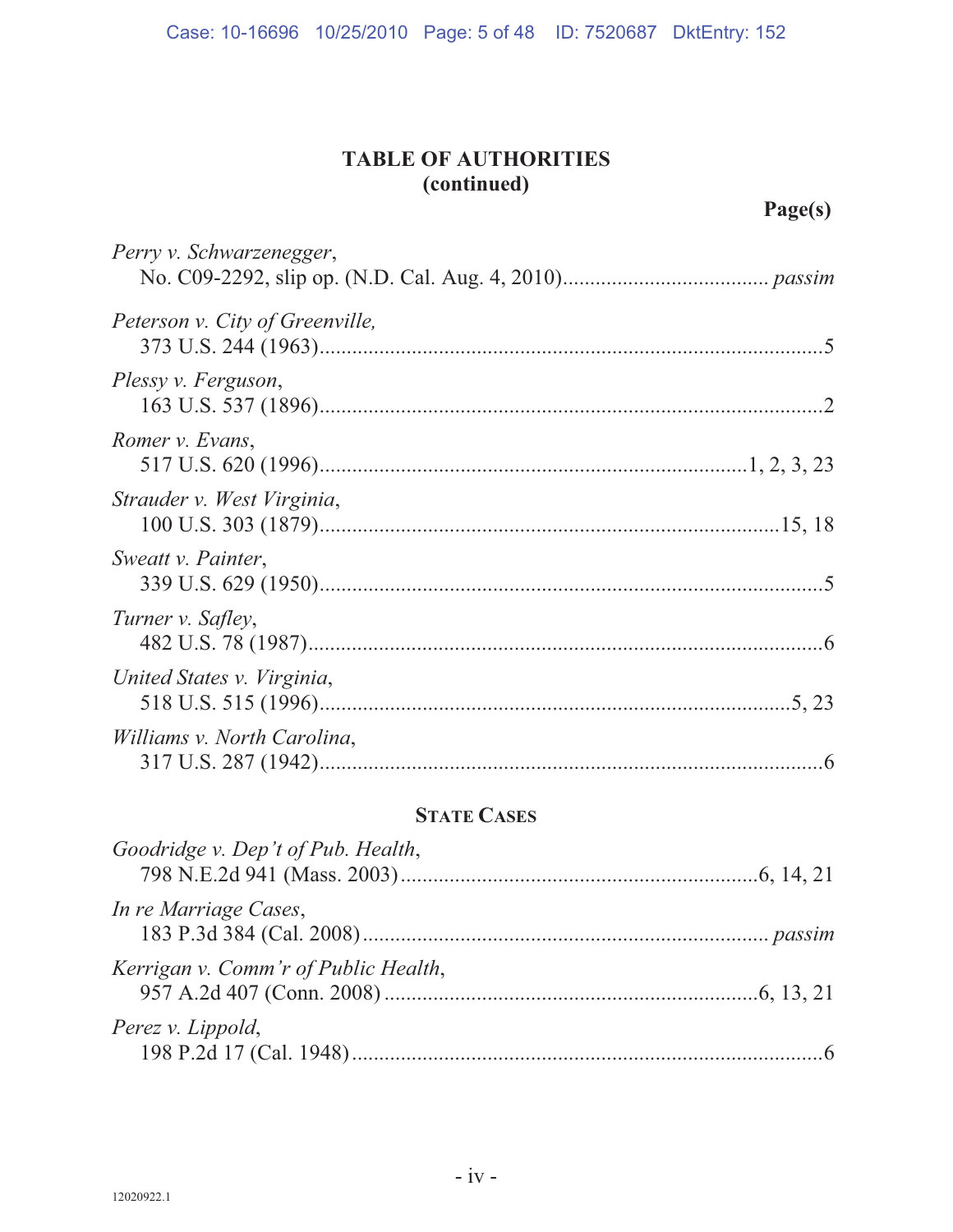## **TABLE OF AUTHORITIES (continued)**

| Strauss v. Horton,                                                                                                                                                                          |  |  |  |  |  |
|---------------------------------------------------------------------------------------------------------------------------------------------------------------------------------------------|--|--|--|--|--|
| Varnum v. Brien,                                                                                                                                                                            |  |  |  |  |  |
| <b>STATE STATUTES</b>                                                                                                                                                                       |  |  |  |  |  |
|                                                                                                                                                                                             |  |  |  |  |  |
| <b>LEGISLATIVE MATERIALS</b>                                                                                                                                                                |  |  |  |  |  |
|                                                                                                                                                                                             |  |  |  |  |  |
| Maine Department of Health and Human Services,<br>Instructions and Information for the Domestic Partnership Registry,<br><i>available at http://www.maine.gov/dhhs/boh/phs/odrvs/vital-</i> |  |  |  |  |  |
| Nevada Domestic Partnership Act, SB 283 (effective Oct. 1, 2009) 10                                                                                                                         |  |  |  |  |  |
| Office of the City Clerk, City of New York,<br>Domestic Partnership Registration, available at<br>http://www.cityclerk.nyc.gov/html/marriage/domestic partnership reg.sh                    |  |  |  |  |  |
| The Legal, Medical, Economic and Social Consequences of New Jersey's<br>Civil Union Law, Final Report of New Jersey Civil Union Review                                                      |  |  |  |  |  |
| Wisconsin Legislative Fiscal Bureau,<br>Establishment of Domestic Partnership and Related Rights and Benefits,<br><i>available at http://www.legis.wisconsin.gov/lfb/2009-</i>              |  |  |  |  |  |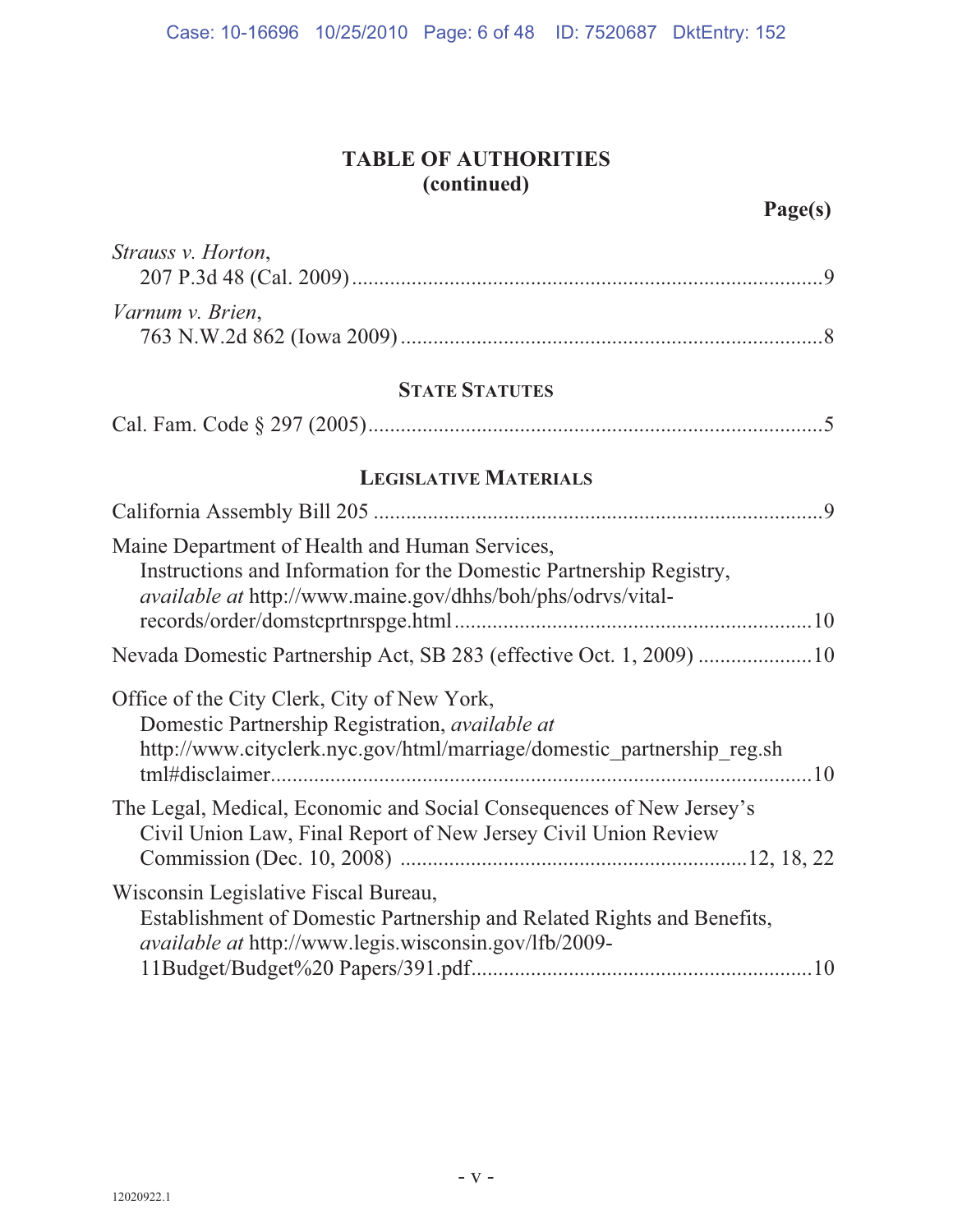## **TABLE OF AUTHORITIES (continued)**

**Page(s)**

#### **OTHER AUTHORITIES**

| Jeffrey M. Adams & Warren H. Jones,<br>The Conceptualization of Marital Commitment: An Integrative Analysis                                                         |
|---------------------------------------------------------------------------------------------------------------------------------------------------------------------|
| Nancy Cott,                                                                                                                                                         |
| Gregory M. Herek et al.,<br>Correlates of Internalized Homophobia in a Community Sample of<br>Lesbians and Gay Men,                                                 |
| Robin A. Lenhardt,<br>Understanding the Mark: Race, Stigma, and Equality in Context, 79                                                                             |
| National Center for Lesbian Rights,<br>The Evolution of California's Domestic Partnership Law (Sept. 5, 2007),<br>http://www.nclrights.org/site/DocServer/timeline- |
| James G. Pawelski et al.,<br>The Effects of Marriage, Civil Union, and Domestic Partnership Laws on<br>the Health and Well-being of Children,                       |
| Marc R. Poirier,<br>Name Calling: Identifying Stigma in the "Civil Union"/ "Marriage"<br>Distinction,                                                               |
| Elizabeth S. Scott,<br>Social Norms and the Legal Regulation of Marriage,                                                                                           |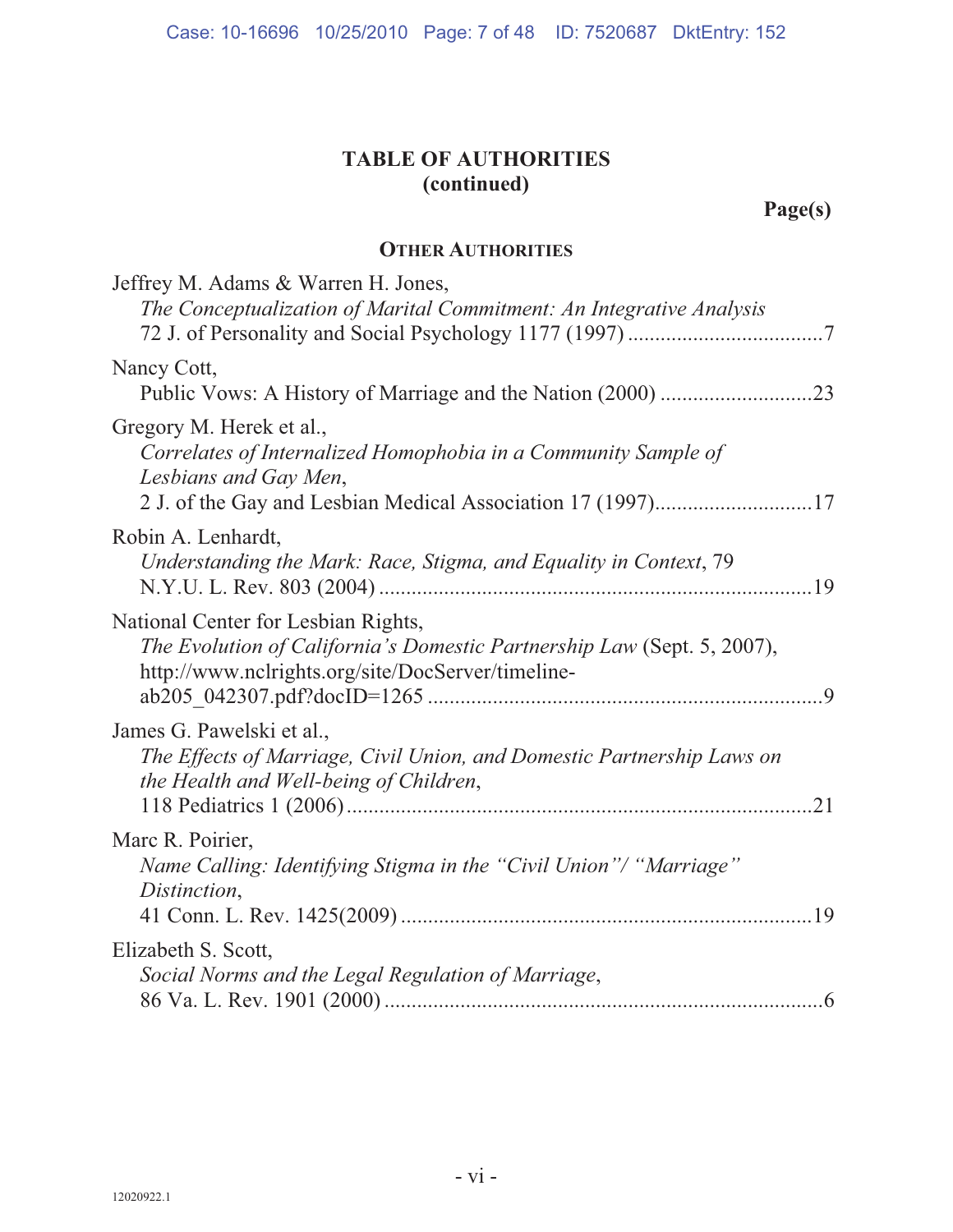## **CORPORATE DISCLOSURE STATEMENT**

None of *Amici Curiae* (identified in n.1, *infra*) has a parent corporation. No publicly held company owns more than 10% of stock in any of *Amici Curiae*.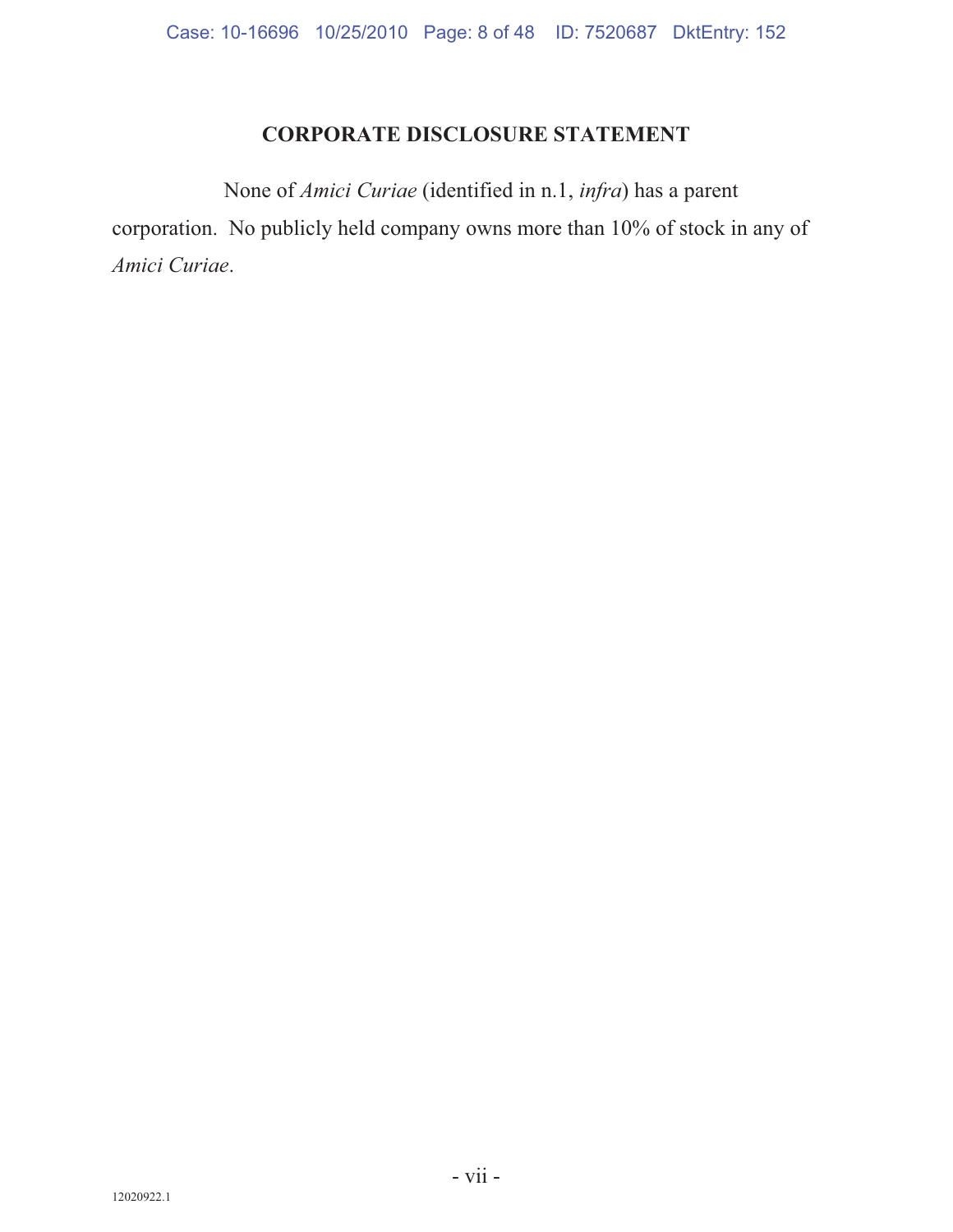#### **STATEMENT OF INTEREST**

*Amici* comprise 42 organizations, including national, metropolitan, local, and minority bar associations and national and local non-profit organizations.**<sup>1</sup>** Each organization supporting this *amicus* brief is dedicated to ensuring that its constituents and all others in this country, including gay men and lesbians, receive equal treatment under the law. *See* Appendix. All parties have consented to *Amici*'s submission of this brief, pursuant to Federal Rule of Appellate Procedure 29(a).

#### **SUMMARY OF ARGUMENT**

Foundational to the Equal Protection Clause of the Fourteenth Amendment is the principle that "the Constitution 'neither knows nor tolerates classes among citizens.'" *Romer v. Evans*, 517 U.S. 620, 623 (1996) (quoting

<sup>&</sup>lt;sup>1</sup> The organizations are: Bay Area Lawyers for Individual Freedom; Alameda County Bar Association; Bar Association of San Francisco; Los Angeles County Bar Association; Marin County Bar Association; Santa Clara County Bar Association; AIDS Legal Referral Panel; API Equality–LA; Asian American Bar Association of the Greater Bay Area; Asian Pacific American Bar Association of Los Angeles County; Asian Pacific Bar Association of Silicon Valley; Asian Pacific Islander Legal Outreach; Bay Area Association of Muslim Lawyers; California Employment Lawyers Association; California Women's Law Center; East Bay La Raza Lawyers Association; Equal Justice Society; Family Equality Council; Filipino Bar Association of Northern California; Freedom to Marry; Impact Fund; Japanese American Bar Association of Greater Los Angeles; Korean American Bar Association of Northern California; Latina and Latino Critical Legal Theory, Inc.; Law Foundation of Silicon Valley; Lawyers' Committee for Civil Rights of the San Francisco Bay Area; Legal Aid Society-Employment Law Center; Lesbian and Gay Lawyers Association of Los Angeles; Marriage Equality USA; Mexican American Bar Association; National Asian Pacific American Bar Association; National Lawyers Guild San Francisco Bay Area Chapter; People for the American Way Foundation; Queen's Bench Bar Association; San Francisco Chamber of Commerce; San Francisco La Raza Lawyers Association; San Francisco Trial Lawyers Association; Santa Clara County Black Lawyers Association; Society of American Law Teachers; South Asian Bar Association of Northern California; Transgender Law Center; and Women Lawyers of Alameda County.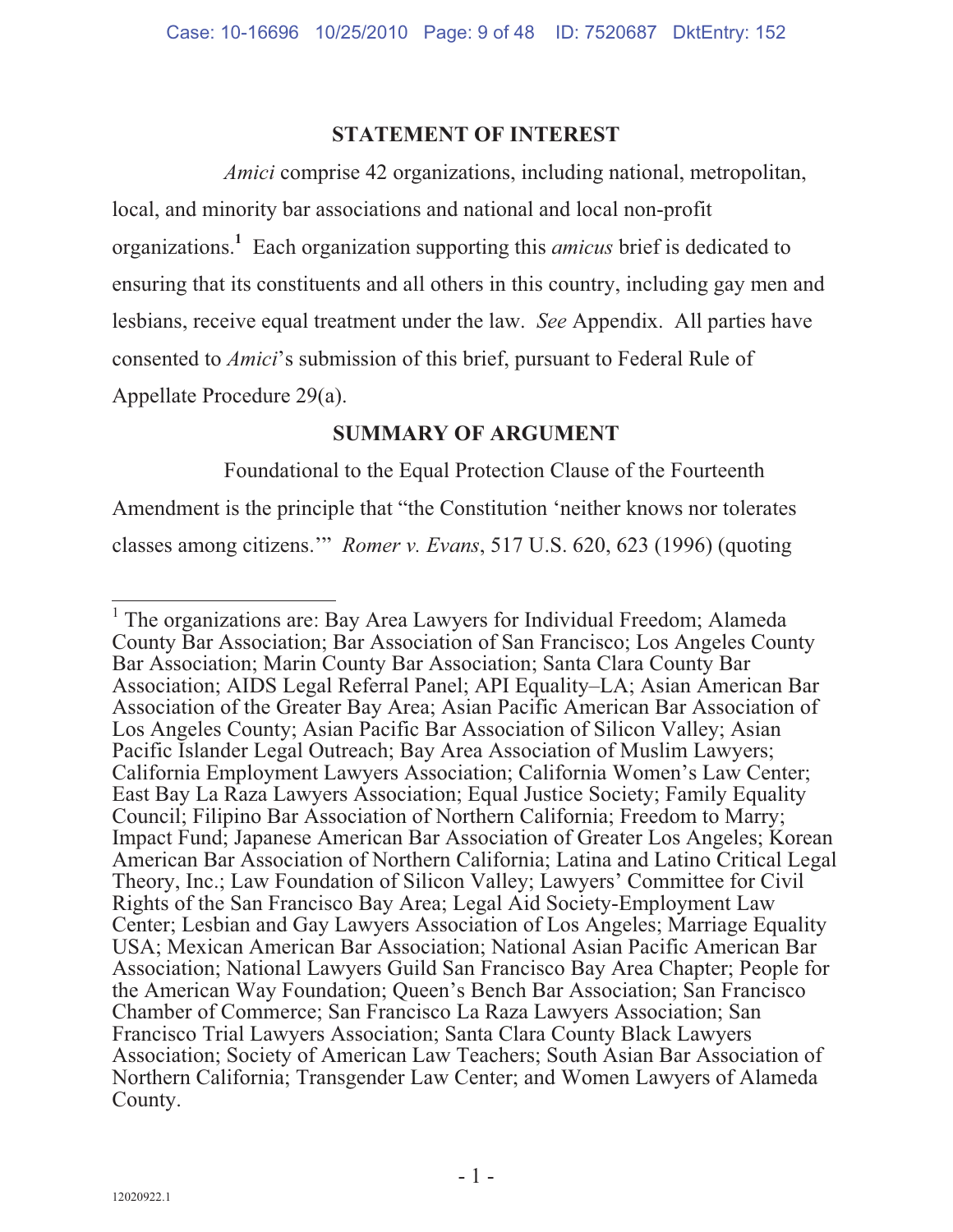*Plessy v. Ferguson*, 163 U.S. 537, 559 (1896) (Harlan, J., dissenting)). In line with this principle, it has long been bedrock law that "separate but equal" treatment does not satisfy the federal Constitution. The very notion is a contradiction in terms: As the Supreme Court has emphasized since *Brown v. Board of Education*, the Constitution's promise of true equality is necessarily breached by governmentsponsored separation of a disfavored class.

Proposition 8 betrays these longstanding values. It excludes a class of people—gay men and lesbians—from the venerated institution of marriage, relegating them instead to the inherently unequal and legalistic apparatus of domestic partnership. It does so for no purpose other than to deny that class of people access to real marriage. Proposition 8 thus "classifies homosexuals not to further a proper legislative end, but to make them unequal to everyone else." *Romer*, 517 U.S. at 635. Enacted solely "for the purpose of disadvantaging the group burdened by the law," *id.* at 633, Proposition 8 cannot survive even rational basis review.

This brief explains the harm inflicted on gay men and lesbians as a result of Proposition 8's pernicious classification. Because Proposition 8 excludes them from marriage, gay men and lesbians and their families are stigmatized, deprived of benefits enjoyed by their heterosexual counterparts, and exposed to increased discrimination. These effects are repugnant to the Constitution's equality guarantee and in no way mitigated by access to the separate and inherently inferior mechanism of domestic partnership. *Amici* urge this Court to affirm the district court's conclusion that Proposition 8 disadvantages gays and lesbians without any legitimate justification. *Perry v. Schwarzenegger*, No. C09-2292, slip op. at 135 (N.D. Cal. Aug. 4, 2010).

 $-2$  -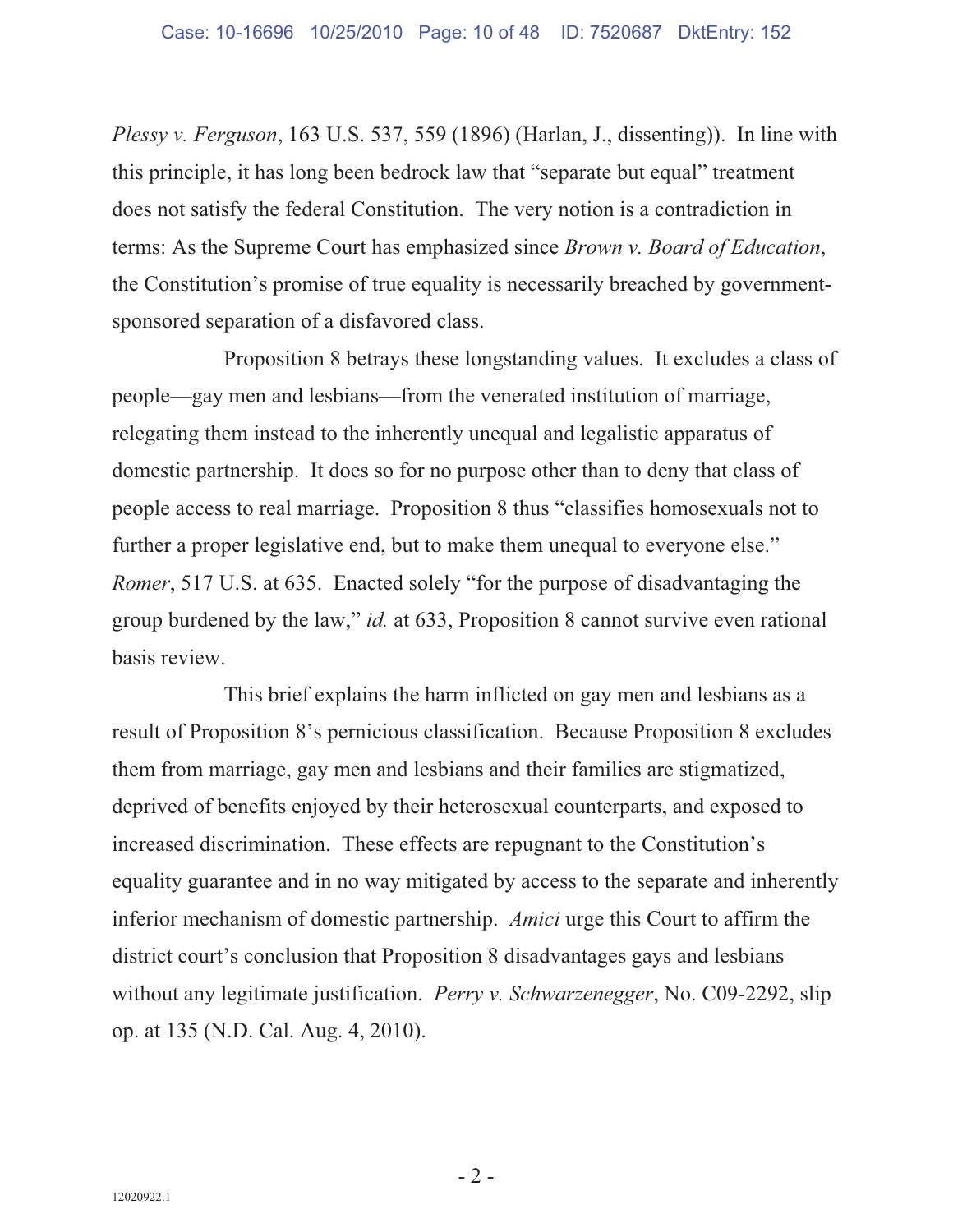#### **ARGUMENT**

#### **I. CLASSIFICATIONS THAT SERVE ONLY TO DISADVANTAGE THE BURDENED GROUP FAIL RATIONAL BASIS REVIEW**

The Equal Protection Clause of the Fourteenth Amendment is "a commitment to the law's neutrality where the rights of persons are at stake." *Romer*, 517 U.S. at 623. The Clause "requires the consideration of whether the classifications drawn by any statute constitute an arbitrary and invidious discrimination." *Loving v. Virginia*, 388 U.S. 1, 10 (1967). Even under the most deferential review—the rational basis test—a state law must be "rationally related to a legitimate state interest." *E.g.*, *City of Cleburne, Tex. v. Cleburne Living Ctr.*, 473 U.S. 432, 440 (1985). "The State may not rely on a classification whose relationship to an asserted goal is so attenuated as to render the distinction arbitrary or irrational." *Id.* at 446.

A law that classifies persons for no reason other than to confer disfavored legal status fails even rational basis review, for it serves no legitimate governmental purpose. *See Romer*, 517 U.S. at 633–35. As the Supreme Court has repeatedly explained, "if the constitutional conception of 'equal protection of the laws' means anything, it must at the very least mean that a bare . . . desire to harm a politically unpopular group cannot constitute a *legitimate* governmental interest." *Id.* at 634 (quoting *Dep't of Agric. v. Moreno*, 413 U.S. 528, 534 (1973)). Accordingly, in *Romer*, the Supreme Court struck down a Colorado constitutional amendment that prohibited governmental protection of gay and lesbian individuals. *Id.* at 636. The amendment, the Court found, was a "statusbased enactment" that "impose[d] a special disability upon [gays and lesbians] alone." *Id.* at 631, 635. It "inflict [ed] on [gays and lesbians] immediate, continuing, and real injuries that outrun and belie any legitimate justifications that may be claimed for it." *Id.* at 635; *see also Eisenstadt v. Baird*, 405 U.S. 438,

 $-3-$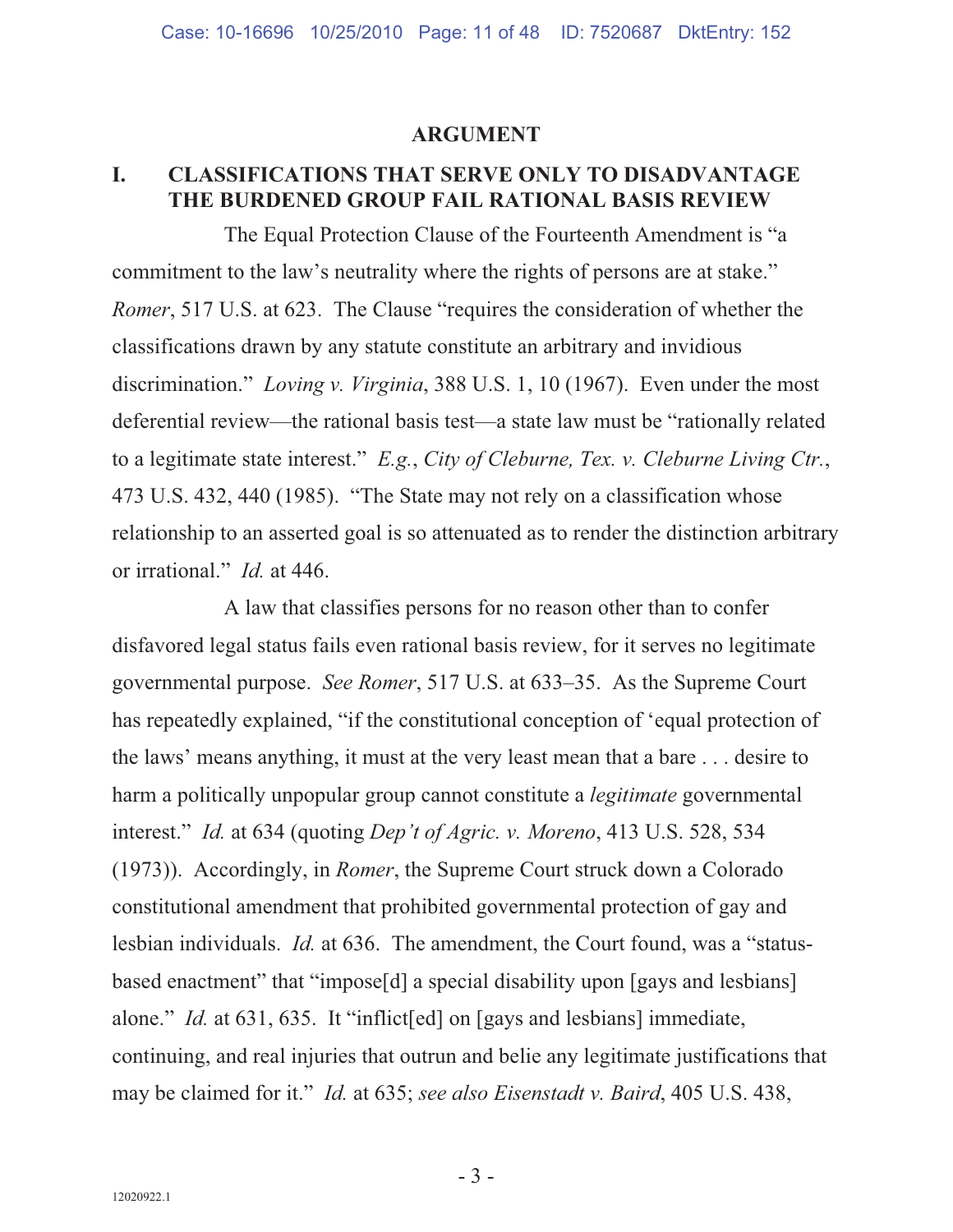454–455 (1972) (law prohibiting distribution of contraceptives to unmarried individuals lacked a rational basis and violated the Equal Protection Clause).

So too here. The injuries that Proposition 8 visits upon gay men and lesbians, as *amici* explain below, "outrun and belie" any legitimate governmental purpose that might be claimed for it.

### **II. PROPOSITION 8 ESTABLISHES AN UNEQUAL, TWO-TIERED REGIME AND HARMS GAY AND LESBIAN INDIVIDUALS**

Proposition 8's overt discrimination against same-sex couples establishes a two-tiered regime in which same-sex couples hold second-class status: "Proposition 8 does nothing more than enshrine in the California Constitution the notion that opposite-sex couples are superior to same-sex couples." *Perry*, slip op. at 135. As explained below, the availability of domestic partnerships—a plainly inferior option—does not cure Proposition 8's constitutional deficiency. By excluding same-sex couples from marriage, Proposition 8 causes severe, actual harm to gay and lesbian individuals and their families.

### **A. The Legalistic Designation of Domestic Partnership Is Patently Inferior to the Revered Institution of Marriage**

Time-honored precedent establishes that state-created, separate institutions for disfavored groups are inherently unequal. As the Supreme Court has repeatedly recognized since *Brown v. Board of Education*, 347 U.S. 483, 495 (1954), such separate institutions offend the guarantees of the Equal Protection Clause. *See*, *e.g.*, *Mayor & City Council of Balt. v. Dawson*, 350 U.S. 877 (1955) (public beaches and bathhouses); *Holmes v. City of Atlanta*, 350 U.S. 879 (1955) (public golf courses); *Gayle v. Browder*, 352 U.S. 903 (1956) (public transportation); *New Orleans City Park Improvement Ass'n v. Detiege*, 358 U.S. 54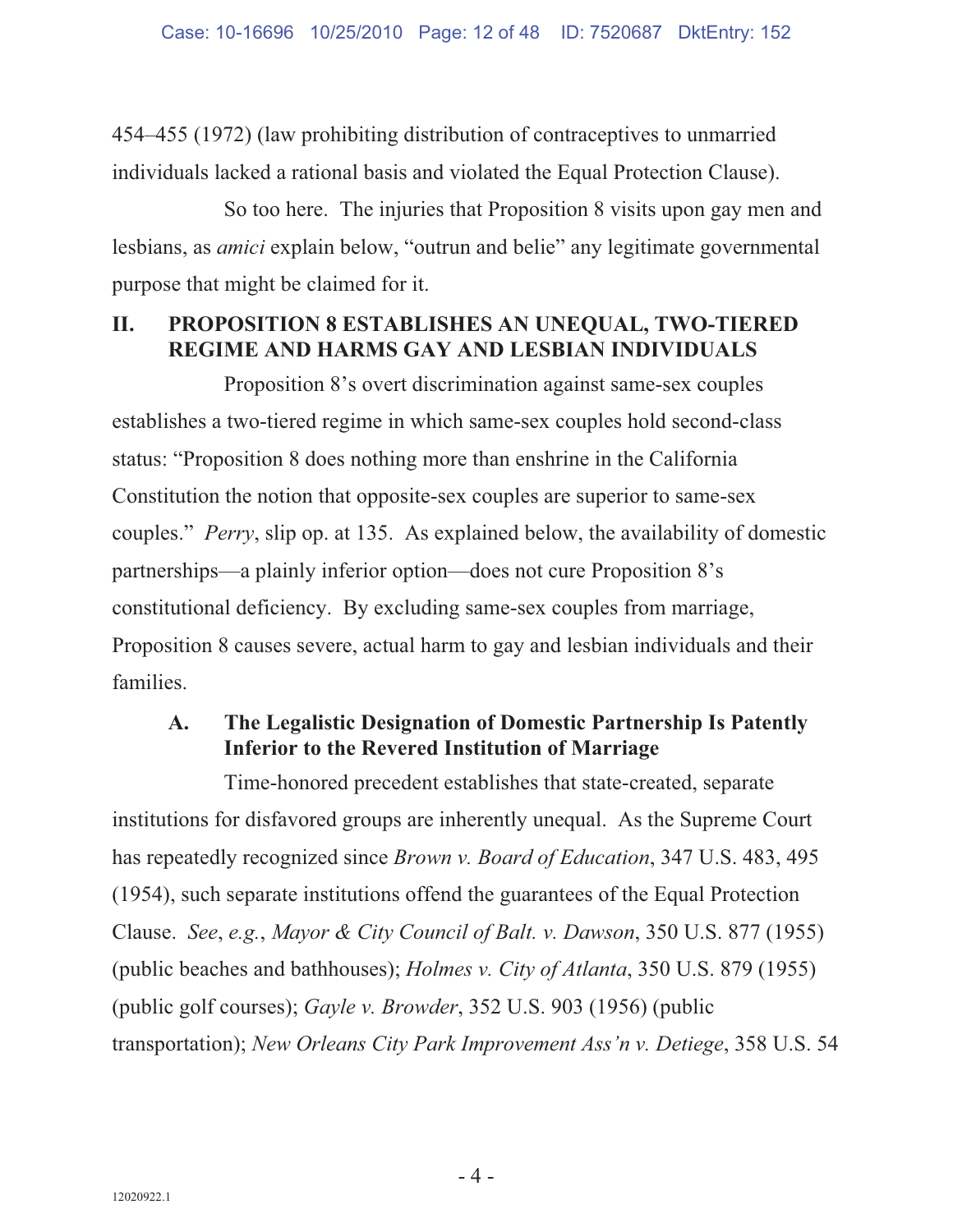(1958) (public parks); *Peterson v. City of Greenville*, 373 U.S. 244 (1963) (restaurants); *Brown v. Louisiana*, 383 U.S. 131 (1966) (public libraries).

Even where separate institutions have the trappings of their more well-regarded counterparts, inequalities necessarily remain. Though the distinctions may be intangible, their social significance is real, and they remain constitutionally impermissible. *See Sweatt v. Painter*, 339 U.S. 629, 634 (1950) (noting, in striking down Texas's segregated law schools, that "the [all-white] Law School possesses to a far greater degree those qualities which are incapable of objective measurement but which make for greatness in a law school"); *United States v. Virginia*, 518 U.S. 515, 557 (1996) (holding that Virginia could not restrict women to a military program that lacked, among other features, the "prestige" of Virginia Military Institute).

The unequal separation wrought by Proposition 8 is blatant and pernicious. The resulting regime welcomes opposite-sex couples into the revered institution of marriage, yet shunts same-sex couples into the newly minted, legalistic apparatus of "domestic partnership." *See* Cal. Fam. Code § 297 (2005). As the record in this case makes clear, domestic partnership is far inferior to and less desirable than marriage. The availability of domestic partnership thus does not remedy the harm caused by exclusion from marriage, but rather pours salt in the wound. As in *Sweatt*, "[i]t is difficult to believe that one who had a free choice" between domestic partnership and marriage "would consider the question close." *Sweatt,* 339 U.S. at 634.

### **1. Marriage Is a Uniquely Revered Institution in American Society**

Marriage holds a hallowed status in our society. As courts have repeatedly recognized, marriage is an essential aspect of the human experience. Far more than a mere bundle of legal rights and responsibilities, marriage is "an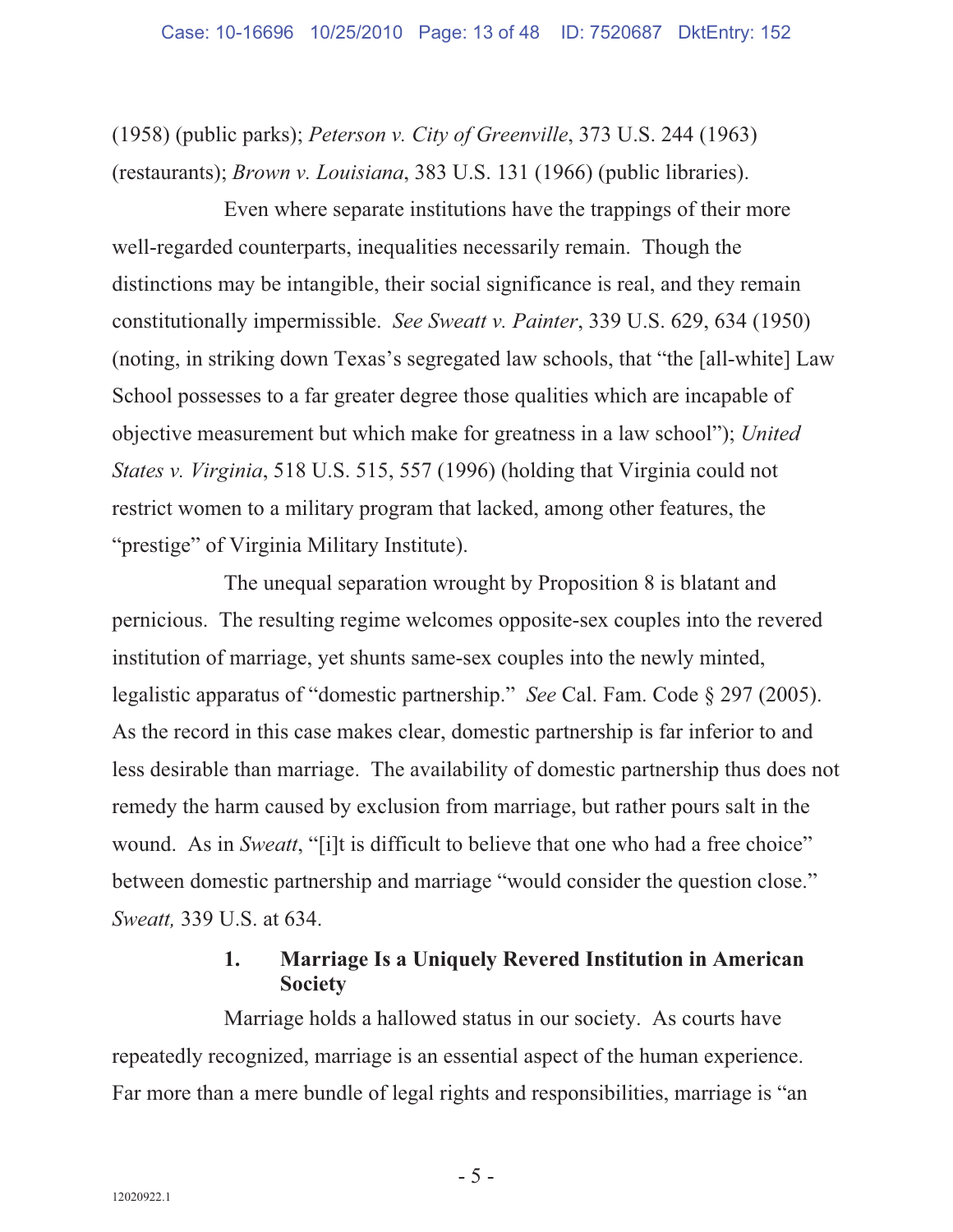institution of transcendent historical, cultural and social significance," *Kerrigan v. Comm'r of Pub. Health*, 957 A.2d 407, 418 (Conn. 2008), "an institution more basic in our civilization than any other." *Williams v. North Carolina*, 317 U.S. 287, 303 (1942). Its significance to the couple involved is unparalleled; it is "intimate to the degree of being sacred." *Griswold v. Connecticut*, 381 U.S. 479, 486 (1965). Furthermore, marriage is a time-honored demonstration to family, friends, and the community of a loving commitment between two people—and implies a return promise by society to respect that commitment. *See Turner v. Safley*, 482 U.S. 78, 95 (1987) (recognizing that marriage is an "expression[] of emotional support and public commitment"). The institution is "a highly public celebration of the ideals of mutuality, companionship, intimacy, fidelity, and family." *Goodridge v. Dep't of Pub. Health*, 798 N.E.2d 941, 954 (Mass. 2003). The right to marry, accordingly, "has long been recognized as one of the vital personal rights essential to the orderly pursuit of happiness by free men [and women]" and "fundamental to our very existence and survival." *Loving*, 388 U.S. at 12; *see also Perez v. Lippold*, 198 P.2d 17, 18–19 (Cal. 1948) ("Marriage is . . . something more than a civil contract subject to regulation by the state; it is a fundamental right of free men."). The enormous personal and social significance of marriage is, indeed, a core premise of appellants' position. *See, e.g.*, Defendant-Intervenors-Appellants' Opening Brief at 18 (describing marriage as a "bedrock social institution").

As a result of the special significance of marriage in society, the institution has a critical "signaling" role, apart from the specific legal obligations it entails. Elizabeth S. Scott, *Social Norms and the Legal Regulation of Marriage*, 86 Va. L. Rev. 1901, 1917 (2000). The designation of marriage affects both how the two individuals in a married couple behave toward one another and how society behaves toward them.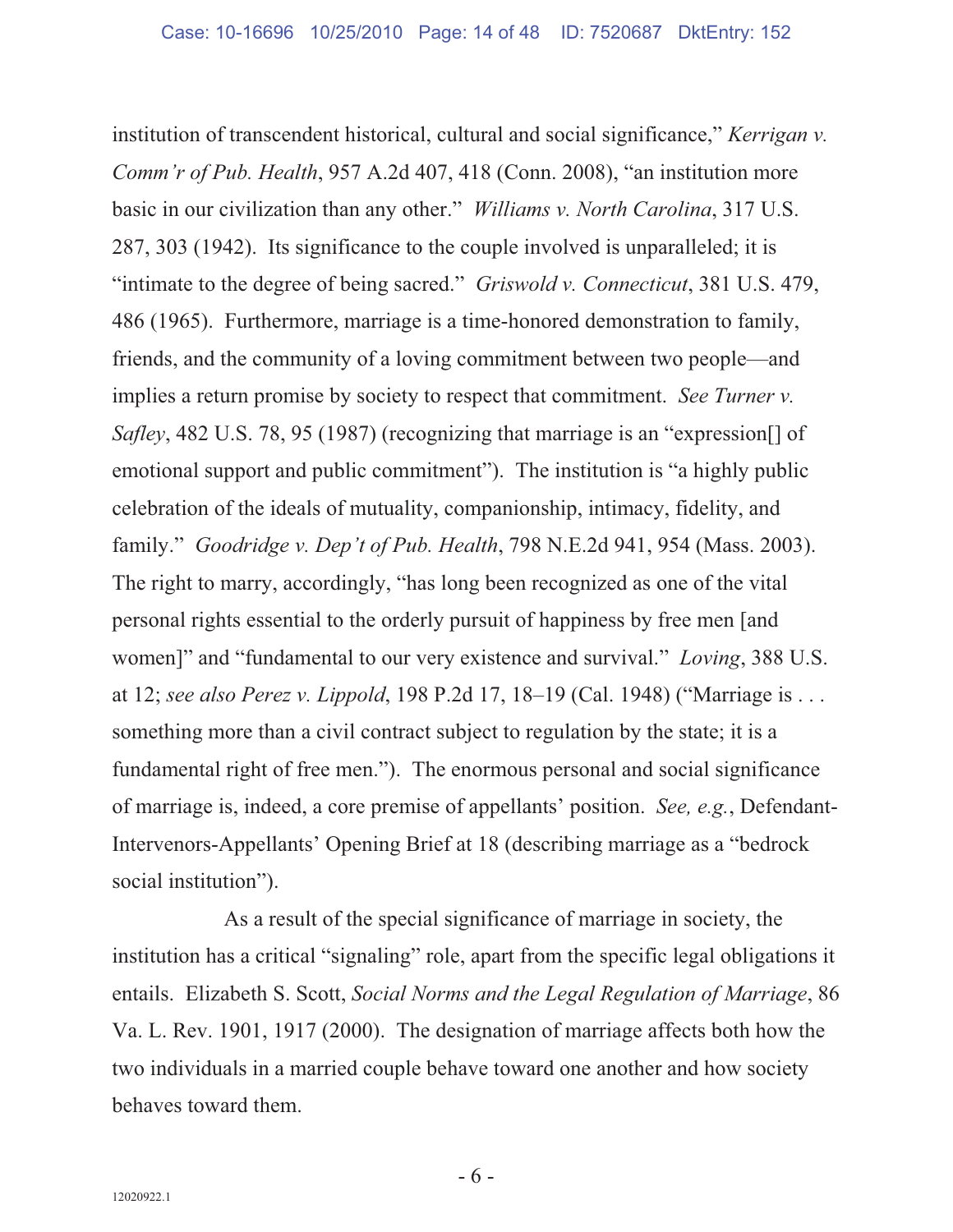First, married people understand how they are supposed to behave toward one another: they are to be emotionally and financially supportive, honest, and faithful. *See* Trial Tr. 201:9–14 (testimony of historian Nancy Cott). Although married couples may modify their expectations and behavior over time, they benefit by beginning with a common understanding of the marital relationship, gleaned from a lifetime of participating in society and observing married couples. *See* Jeffrey M. Adams & Warren H. Jones, *The Conceptualization of Marital Commitment: An Integrative Analysis*, 72 J. of Personality and Social Psychology 1177 (1997). This shared understanding assists married individuals in meeting their own and their spouse's expectations and motivates them to work through temporary difficulties. *See* Trial Tr. 612:6–18 (testimony of psychologist Letitia Peplau) (marriage "enhances the likelihood that . . . commitments will, in fact, be acted upon and be enforceable," and that marriage is associated with "a degree of seriousness and sort of gravitas that leads [married couples] to take those obligations seriously").

The institution of marriage likewise provides common ground for others in society to understand a couple's relationship. Because marriage is universally recognized, married couples are readily treated in a manner that reflects their legal and social status. *See* American Psychoanalytic Association Position Statement, PX0752 at 2 (noting that the "milestone of marriage moves a couple and its children into full citizenship in American society"). Spouses are immediately seen as family members. *See* Trial Tr. 1234:23–1237:22 (testimony of Helen Zia) (getting married helped Zia's family understand her relationship; her mother now refers to Lia Shigemura as Zia's "daughter-in-law," and "people understand that"); *id.* at 1237:20–22 ("[I]n those most important moments in our lives, marriage made it very clear that I was family, that we are family, and where we stand."). When a married couple opens a joint bank account, checks into a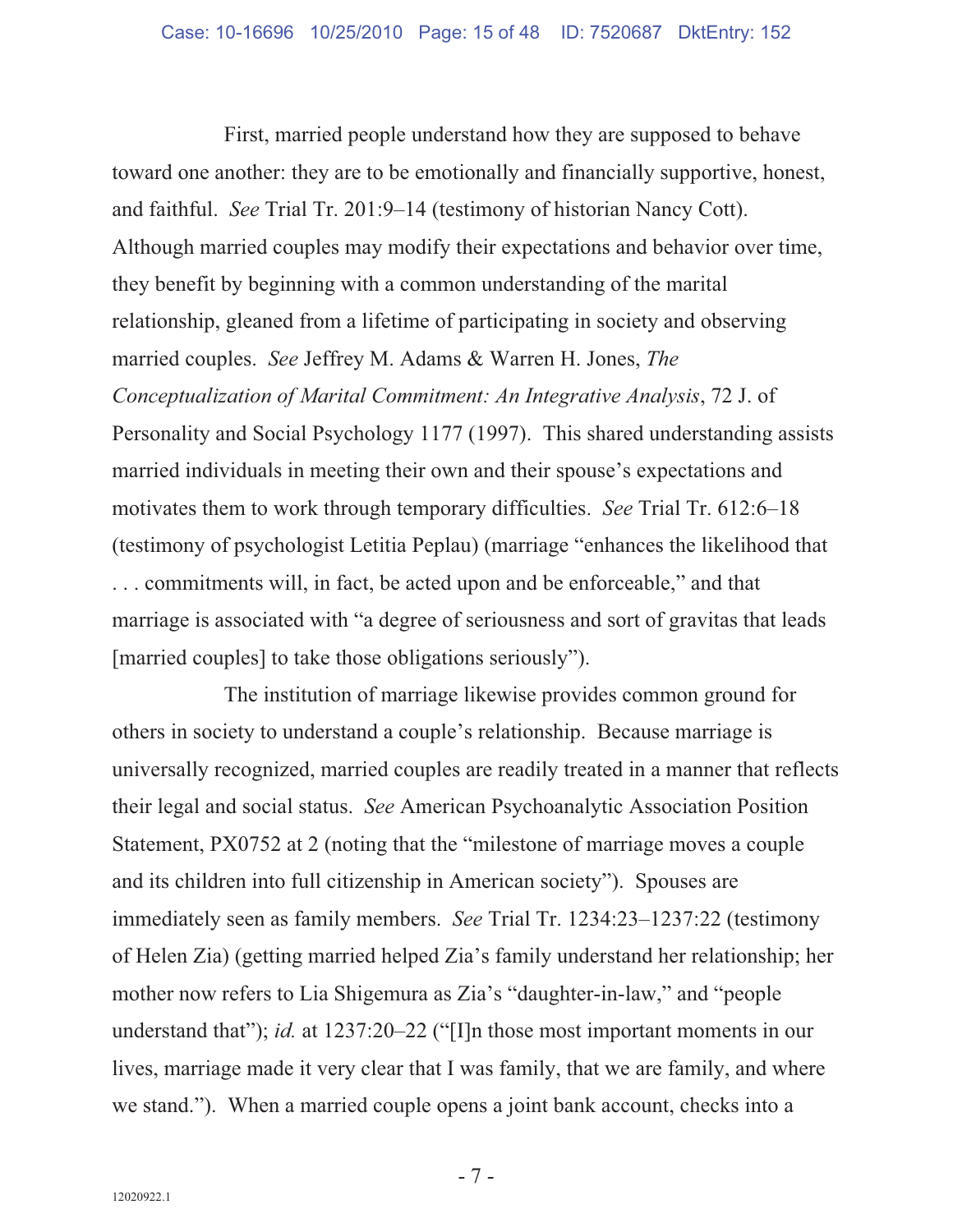hotel, applies for a credit card, attends a parent-teacher conference, or accompanies a child on a plane flight, there is no need for explanation or documentary proof of the relationship. *See* Trial Tr. 844:5–845:20 (testimony of Dr. Ilan Meyer, social psychologist); *see generally Varnum v. Brien*, 763 N.W.2d 862, 883–84 (Iowa 2009) ("Iowa's marriage laws" are "designed to bring a sense of order to the legal relationships of committed couples and their families in myriad ways.").

For these reasons and others, many people regard getting married as the most important day in their lives—"the principal happy ending in all of our romantic tales," and "a destination to be gained by any couple who love one another." Trial Tr. 207:9–208:6 (Cott testimony); *id.* at 88:19–21 (testimony of plaintiff Paul Katami) ("[W]hen you find someone who is not only your best friend but your best advocate and supporter in life, it's a natural next step for me to want to be married to that person."); *id.* at 145:12 (testimony of plaintiff Kristin Perry) (getting married was "as amazed and happy as I could ever imagine feeling").

### **2. Domestic Partnership Is a Legalistic Mechanism That Lacks the Significance, Stability, and Meaning of Marriage**

Domestic partnership plainly lacks the status, cultural significance, and social meaning of marriage. Unlike marriage, domestic partnership is not an effective marker of family relationships. And same-sex couples who have access only to domestic partnerships clearly are deprived of many of the tangible and intangible benefits that married couples enjoy.

First, the legal category of domestic partnership is novel and unstable. The category was invented recently,<sup>2</sup> and its meaning is ever-shifting. In California alone, its contours have recently and repeatedly changed. $3$  Domestic

<sup>&</sup>lt;sup>2</sup> The City of West Hollywood enacted the first domestic partnership ordinance in the mid-1980s and San Francisco has operated its domestic partnership registry since 1990.

<sup>&</sup>lt;sup>3</sup> Both West Hollywood's and San Francisco's ordinances essentially permitted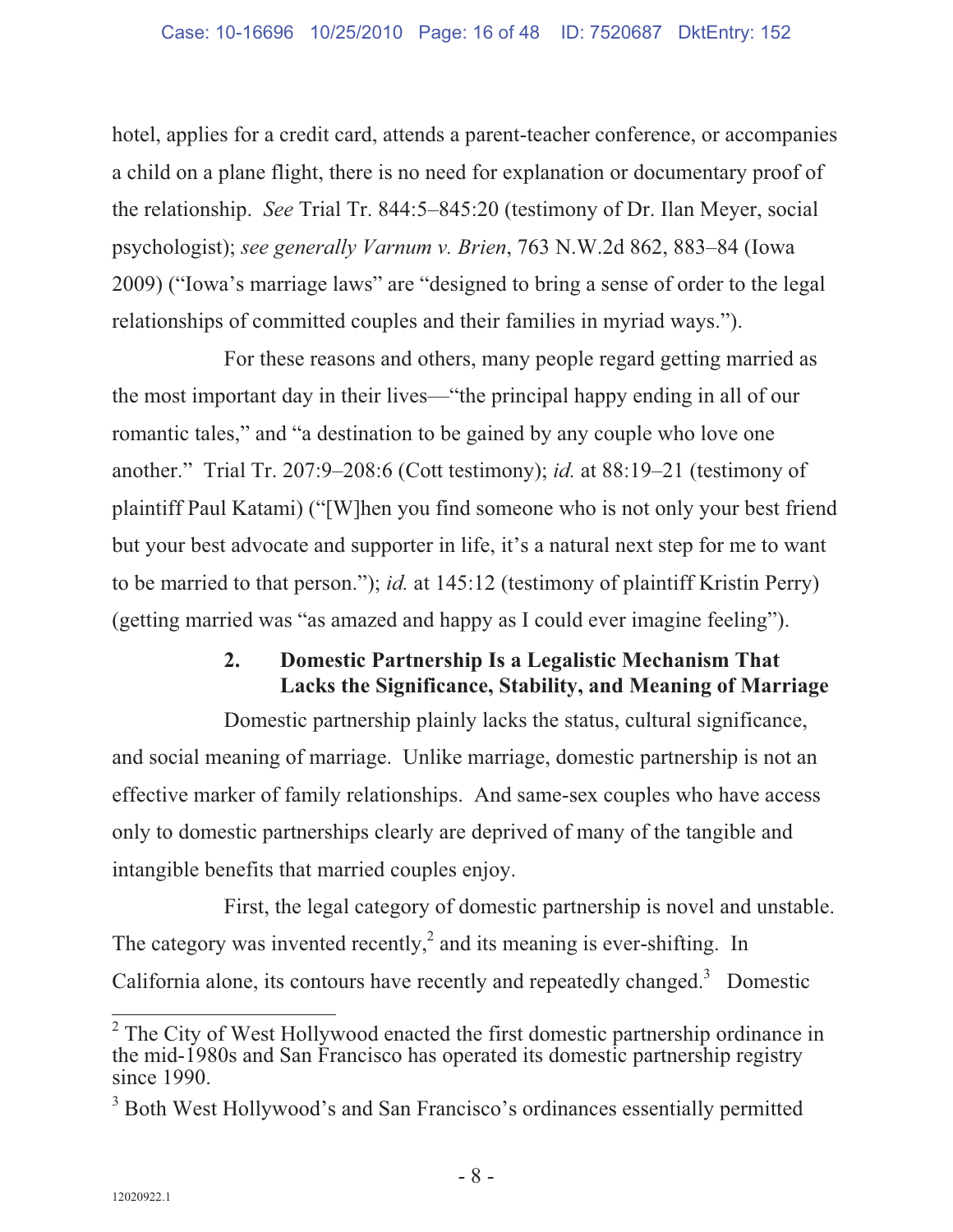partnership began in California as a term used in local ordinances that conferred few legal benefits. It is now the label for registered same-sex couples (and unmarried opposite-sex couples in which one individual is over the age of 62) who, according to the California Supreme Court, must receive the same substantive state-conferred legal entitlements as married couples. *See Strauss v. Horton,* 207 P.3d 48, 61–62 (Cal. 2009). *But see In re Marriage Cases*, 183 P.3d 384, 416 n.24 (Cal. 2008) (listing legal differences between domestic partnership and marriage).

Moreover, domestic partnership lacks consistent meaning across jurisdictions. In contrast to California, many states and municipalities afford domestic partners fewer rights. For example, Maine advises citizens to "remember that a registered domestic partnership is NOT the same as a marriage and does not entitle partners to rights other than those for which the registry was intended," namely "rights of inheritance as well as the rights to make decisions regarding

 $\overline{a}$ public acknowledgement of the intent of two individuals, regardless of their gender, to commit to caring for one another and to be responsible for one another's basic living expenses, with very little legal effect. In 1999, California established a statewide domestic partnership registry, which granted some benefits for certain state employees and permitted domestic partners to visit each other in the hospital. In 2001, the state expanded the list of benefits available to domestic partners, including the right to sue for wrongful death, the right to use sick leave to care for one's partner, and the right to use stepparent adoption procedures. In 2002, the legislature passed a series of six bills aimed at expanding the rights of domestic partners. Finally, in 2003, the Legislature enacted Assembly Bill 205, which provided domestic partners with most of the rights and duties enjoyed by married couples. *See* National Center for Lesbian Rights, *The Evolution of California's Domestic Partnership Law* (Sept. 5, 2007), http://www.nclrights.org/ site/DocServer/timeline-ab205\_042307.pdf?docID=1265. In 2009, the California Supreme Court noted that after Proposition 8, domestic partners in California retain "all of the constitutionally based incidents of marriage" except its label. *Strauss v. Horton*, 207 P.3d 48, 61 (Cal. 2009) (quoting *In re Marriage Cases*, 183 P.3d 384, 433–34 (Cal. 2008) ). In contrast to the institution of marriage, whose very label instantly conveys the nature of the relationship, only students of domestic partnership law in California can determine what domestic partnership means at any given moment.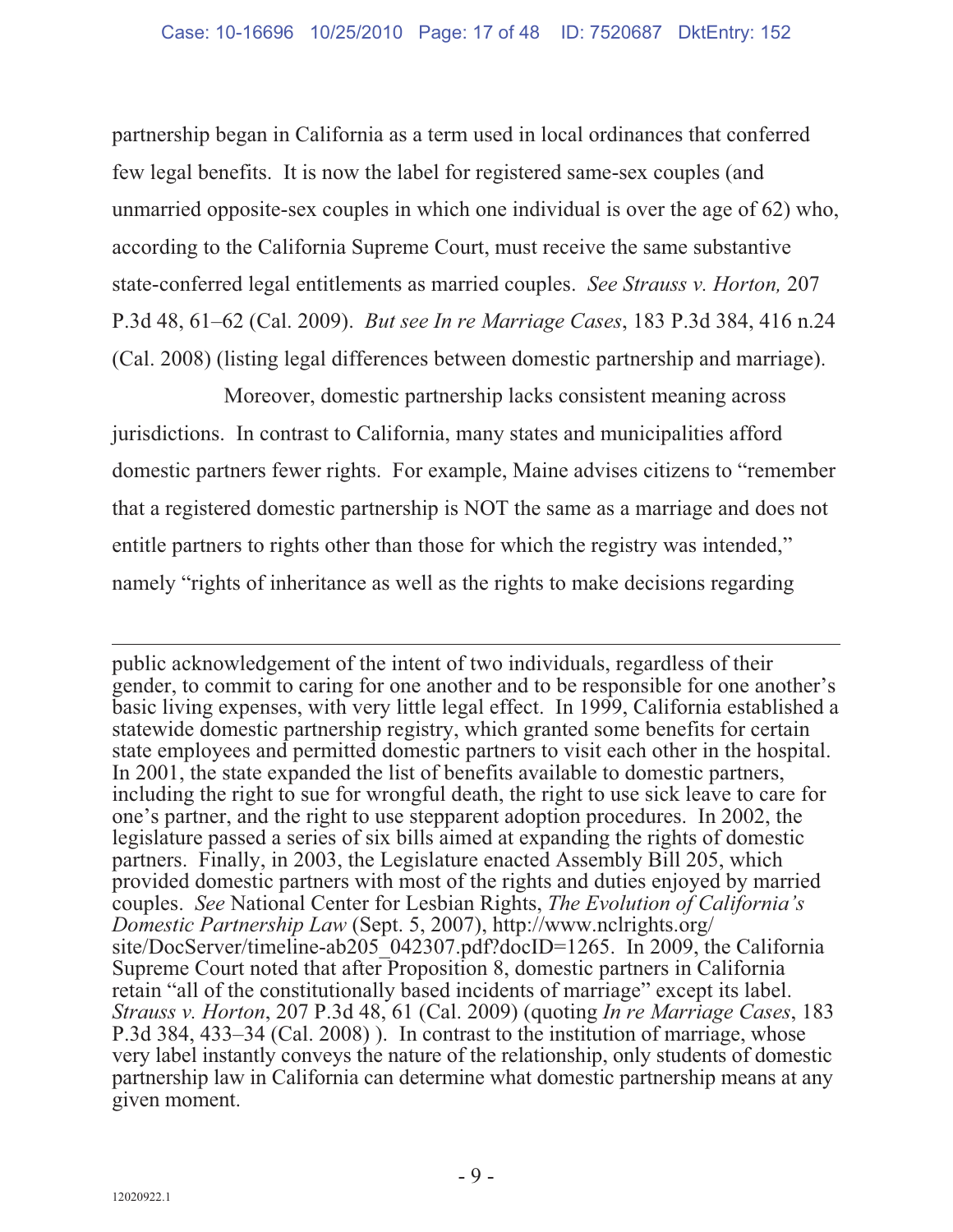disposal of their deceased partners['] remains."<sup>4</sup> In New York City, domestic partners may enjoy, *inter alia*, visitation rights and city health benefits, but "cannot be considered spouses," and therefore "do not benefit from state income tax advantages, the spousal privilege and confidential marital communications, the ability to take out insurance policies on the other spouse, and other benefits of marriage."<sup>5</sup> In some jurisdictions, domestic partnership is exclusively for same-sex couples; in others, it is available to cohabitating couples more broadly.<sup>6</sup>

Not surprisingly in light of its novel and uncertain stature, domestic partnership is not valued by society in a way that compares to marriage. As one expert witness put it: "young children do not aspire to be domestic partners." Trial Tr. 826:24–827:16 (Meyer testimony). People do not associate the relationship with the stability and permanence that characterize marriage. This is evident in the way government treats domestic partnership. In 2004, for example, the State of California mailed a letter to registered domestic partners explaining how they could dissolve their partnerships in light of new legal responsibilities. *See* Letter from California Secretary of State Kevin Shelley, PX2265. It is unimaginable that the state would advise couples to consider divorce in similar circumstances. *See* Trial Tr. 2047:13–2048:13 (testimony of Dr. Gregory Herek).

 $\frac{1}{4}$ <sup>4</sup> *See* Maine Department of Health and Human Services, Instructions and Information for the Domestic Partnership Registry, *available at*  http://www.maine.gov/dhhs/boh/phs/odrvs/vital-records/order/ domstcprtnrspge.html.

<sup>5</sup> *See* Office of the City Clerk, City of New York, Domestic Partnership Registration, http://www.cityclerk.nyc.gov/html/marriage/domestic\_ partnership\_reg.shtml#disclaimer.

<sup>6</sup> *Compare*, *e.g*., Wisconsin Legislative Fiscal Bureau, Establishment of Domestic Partnership and Related Rights and Benefits, *available at*  http://www.legis.wisconsin.gov/lfb/2009-11Budget/Budget%20 Papers/391.pdf (domestic partners in Wisconsin must be of the same sex) *with*, *e.g.*, Nevada Domestic Partnership Act, SB 283 (effective Oct. 1, 2009) (domestic partnership is available to same-sex and opposite-sex couples).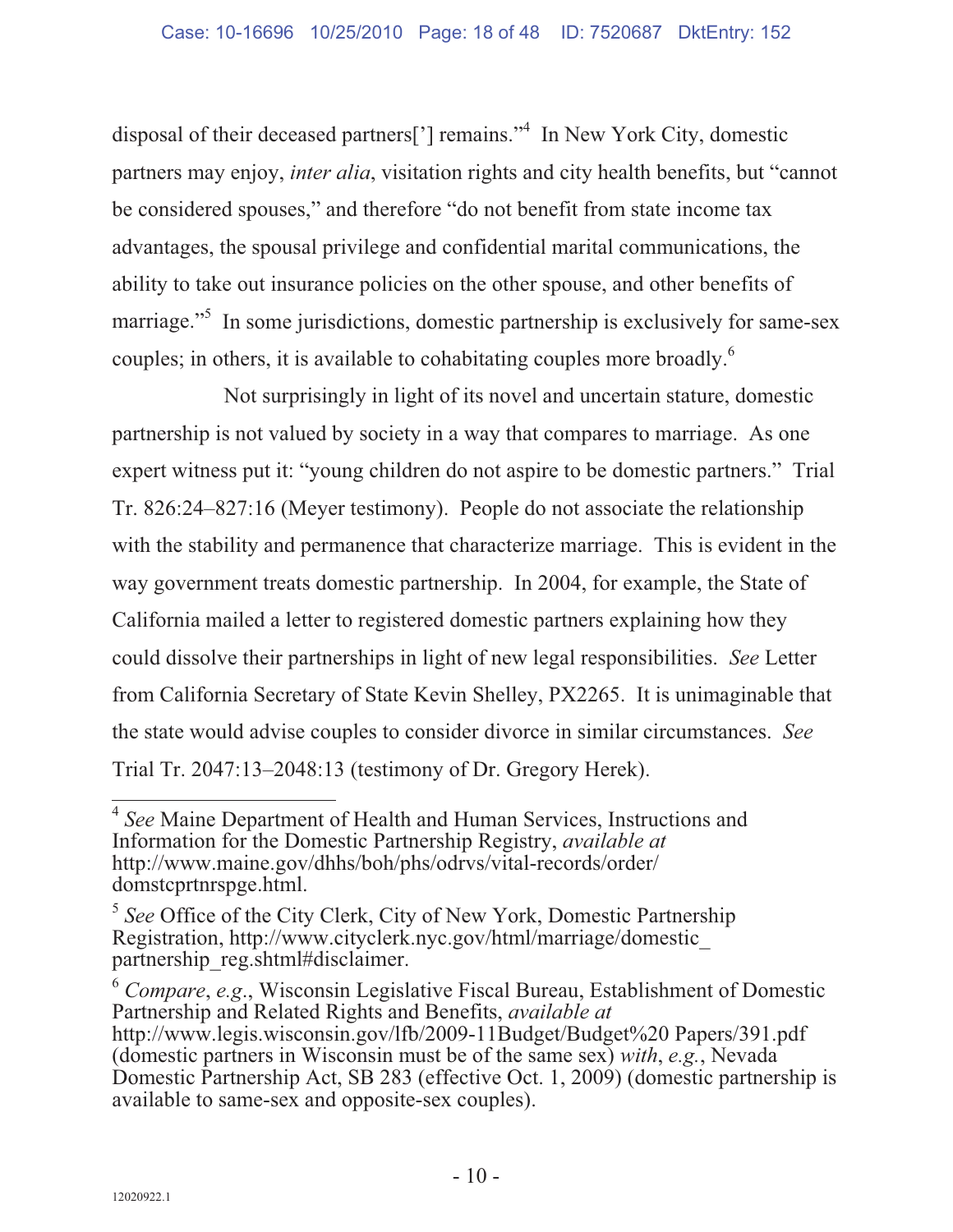In turn, the registration of a domestic partnership may be less meaningful to same-sex couples than getting married would be. For plaintiff Sandy Stier, a domestic partnership registration was "just a legal document" that "doesn't have anything to do . . . with . . . the type of enduring relationship we want." *Id.* at 170:12–171:14. The complex emotions people experience when they get married—as well as the joy and human closeness they feel when they attend a wedding—simply do not attach to the ministerial step of registering a domestic partnership. *See id.* at 1225:22–1227:7 (Zia and her wife did not notify friends or send invitations to the "anticlimactic" event of their registration as domestic partners); *id.* at 1281:1–1282:3 (Mayor Sanders' daughter notified him of her domestic partnership via text message stating she had "got the DP taken care of"). Even when domestic partners celebrate their registration with a ceremony, the terrain is unfamiliar: Is the event a wedding? A commitment ceremony? Something else? The lack of a common vocabulary underscores the institution's lack of societal stature, and serves as a reminder to same-sex couples of the choice that remains unavailable to them.

These reminders continue throughout the relationship. Even the simple act of referring to one's "partner" can be wrought with embarrassment and misunderstanding: same-sex couples can be left searching for a manner to explain, no matter how uncomfortable the setting, whether they are referring to their *domestic* partner or their professional, athletic, or law partners. *See* Trial Tr. 1233:11–25 (Zia testimony) (when Zia and her wife were just domestic partners, they would tell people they were partners and would be asked, "Partner in what business?"); *id.* at 154:20–24 (Perry testimony) ("I don't have access to the words that describe my relationship right now. I'm a 45-year-old woman. I have been in love with a woman for 10 years and I don't have a word to tell anybody about that.

 $-11$  -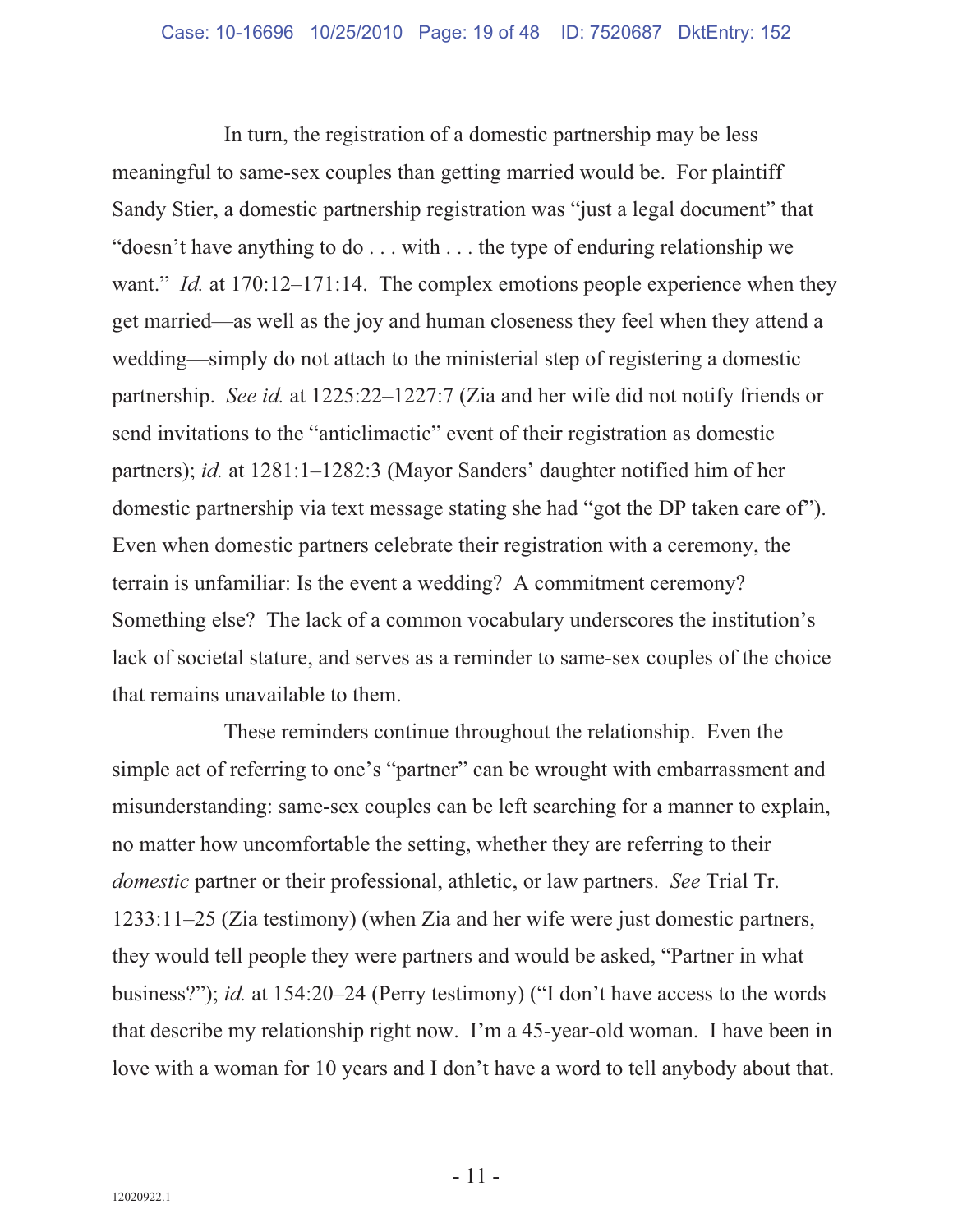I don't have a word."). Subsequently, same-sex couples must often explain the intricacies of state family law to friends and potentially hostile strangers alike.

Such ambiguities, and the resulting risk of differential treatment, would be less likely if same-sex couples could accurately refer to themselves as "married" and as husband or wife, a vocabulary that is universally understood. *See* The Legal, Medical, Economic and Social Consequences of New Jersey's Civil Union Law, Final Report of New Jersey Civil Union Review Commission, at 2, 16 (Dec. 10, 2008) ("New Jersey Commission Report"); Trial Tr. 89:1–12 (Katami testimony) ("Being able to call him my husband is so definitive, it changes our relationship . . . . It is absolute, and it comes with a modicum of respect and understanding that your relationship is not temporal, it's not new, it's not something that could fade easily.").

In sum, marriage has a unique status in American society. No party to this case disputes that marriage means far more than inheritance rights, powers of attorney, or community property. It is, instead, "the definitive expression of love and commitment in the United States." *Perry*, slip op. at 80. Domestic partnership is a patently inferior alternative. As trial witness Helen Zia explained, the difference between being in a domestic partnership and being married has been the difference of "night and day." Trial Tr. 1251:6–1252:6. Put simply: "[T]here is nothing that is like marriage except marriage." Trial Tr. 208:9–209:3 (Cott testimony).

### **B. Excluding Same-Sex Couples from Marriage Causes Harm and Perpetuates Discrimination Against Gay Men and Lesbians**

Proposition 8 causes real harm to same-sex couples and their families. Even to the extent that domestic partnership may confer the legal benefits of marriage, the two-tiered regime disadvantages same-sex couples in numerous ways. First, barring same-sex couples from the valued institution of marriage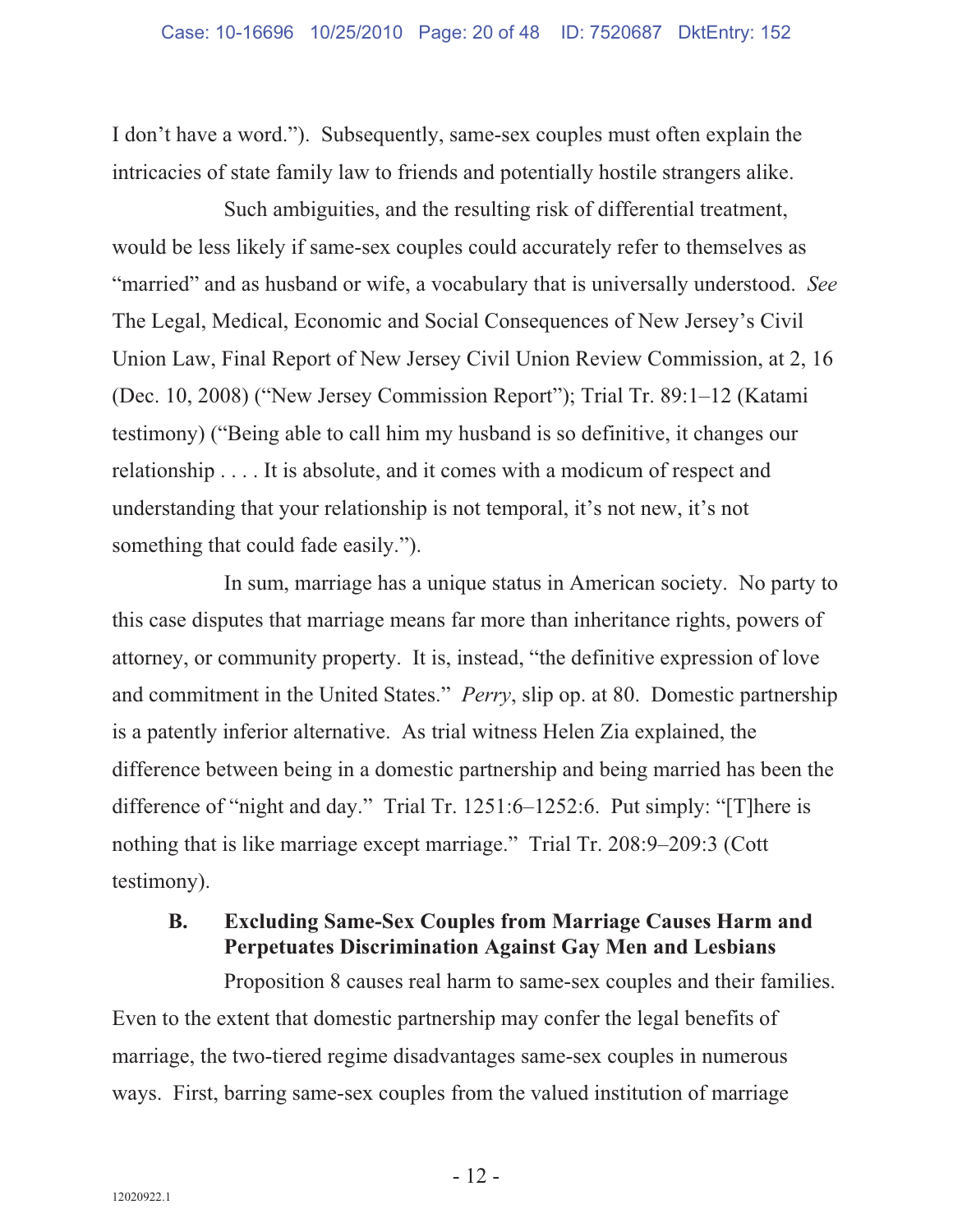demeans and stigmatizes them. This stigma, in turn, affects their physical and emotional health and well-being and encourages further discrimination against gay and lesbian individuals. Second, barring same-sex couples from marrying causes economic harm. Third, the exclusion of same-sex couples from marriage harms their children.

#### **1. Restricting Same-Sex Couples to Domestic Partnerships Stigmatizes Same-Sex Relationships**

It demeans and stigmatizes same-sex couples to bar them from the valued institution of marriage. The two-tiered regime effected by Proposition 8 sends an unmistakable, government-backed message that same-sex relationships are less worthy than opposite-sex relationships. This official disapproval, and the concomitant stigma, is damaging: gay and lesbian individuals suffer "minority stress" that harms their physical and emotional well-being, and they face increased discrimination.

#### a. Excluding Same-Sex Couples from Marriage Expresses Government Disapproval of Same-Sex Relationships

The two-tiered regime that Proposition 8 establishes conveys official disapproval of same-sex relationships. As the California Supreme Court explained, "the statutory provisions that continue to limit access to [marriage] exclusively to opposite-sex couples—while providing only a novel, alternative institution for same-sex couples—likely will be viewed as an official statement that the family relationship of same-sex couples is not of comparable stature or equal dignity to the family relationship of opposite-sex couples." *In re Marriage Cases*, 183 P.3d at 452; *Kerrigan*, 957 A.2d at 474 (same). Indeed, "there is a very significant risk that retaining a distinction in nomenclature with regard to this most fundamental of relationships whereby the term 'marriage' is denied only to samesex couples inevitably will cause the new parallel institution that has been made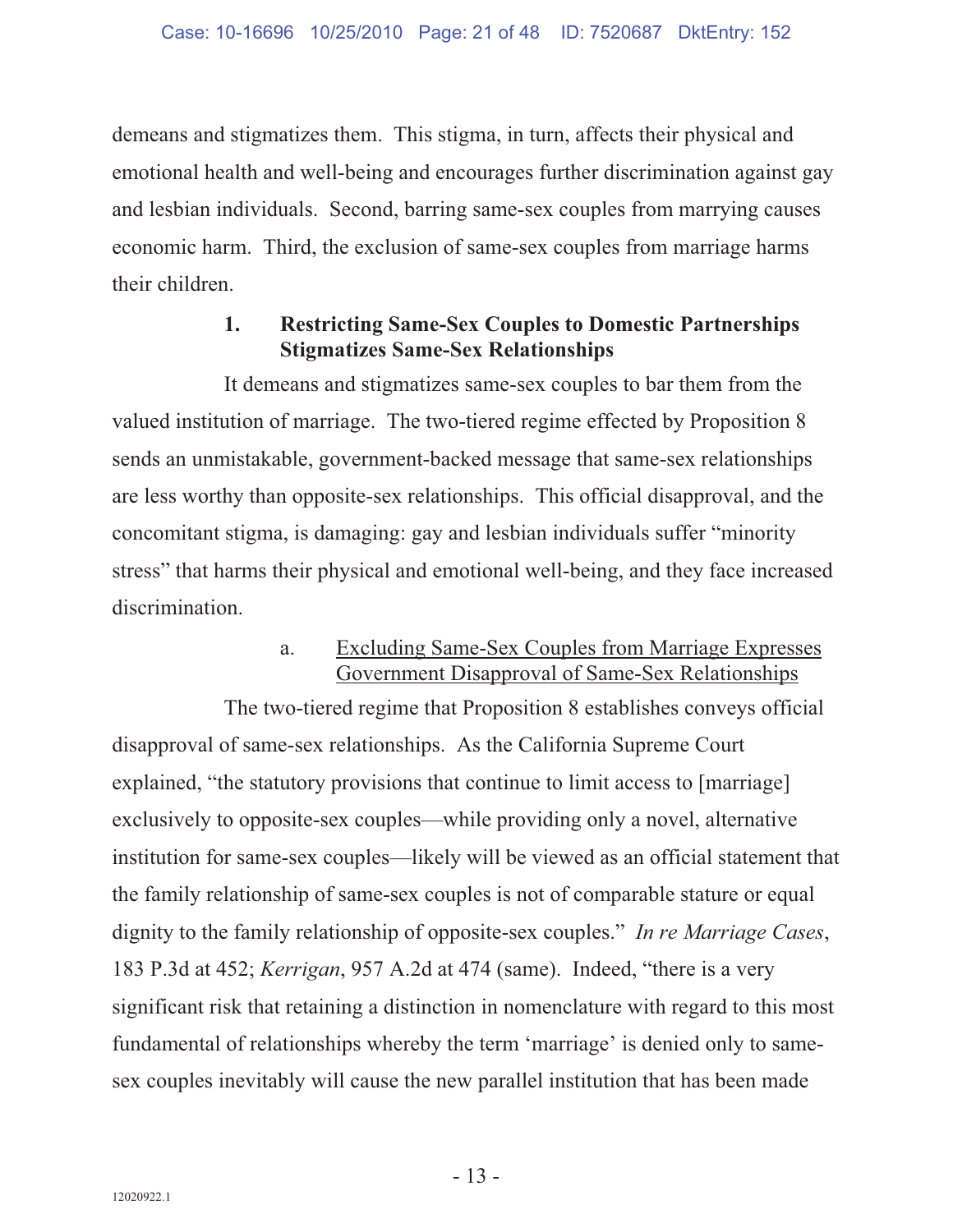available to those couples to be viewed as of a lesser stature than marriage and, in effect, as a mark of second-class citizenship." *In re Marriage Cases*, 183 P.3d at 445; *see also Goodridge*, 798 N.E.2d at 962 (statutory bar on same-sex marriage "confers an official stamp of approval on the destructive stereotype that same-sex relationships are inherently unstable and inferior to opposite-sex relationships and are not worthy of respect").

Evidence adduced at trial reinforces the role of Proposition 8 as an expression of government disapproval of same-sex relationships. *See Perry*, slip op. at 93 (describing evidence that "Proposition 8 singles out gays and lesbians and legitimates their unequal treatment"); Trial Tr. 2054:7–11 (Herek testimony) (Proposition 8 is an instance of structural stigma in "a definitional sense," because it is "part of the legal system" and "differentiates people in same-sex relationships" from "those in heterosexual relationships"); *id.* at 854:5–22 (Meyer testimony) (Proposition 8 "sends a strong message about the values of the state" and "sends a message that gay relationships are not to be respected").

The government disapproval expressed through Proposition 8 is exacerbated by the clear animus behind the measure. As the district court found, the evidence at trial demonstrated that "the campaign to pass Proposition 8" was motivated substantially by "a desire to advance the belief that opposite-sex couples are morally superior to same-sex couples." *Perry*, slip op. at 133–34. Indeed, Proposition 8's express purpose was to divest gay and lesbian individuals of a constitutional right, thereby imposing on them a unique disability. *See* California Voter Information Guide, PX0001 at 4 (Proposition 8 "[c]hanges California Constitution to eliminate the right of same-sex couples to marry"); *see also id.* at 7 (Proposition 8 "protects our children from being taught in public schools that 'same-sex marriage' is the same as traditional marriage").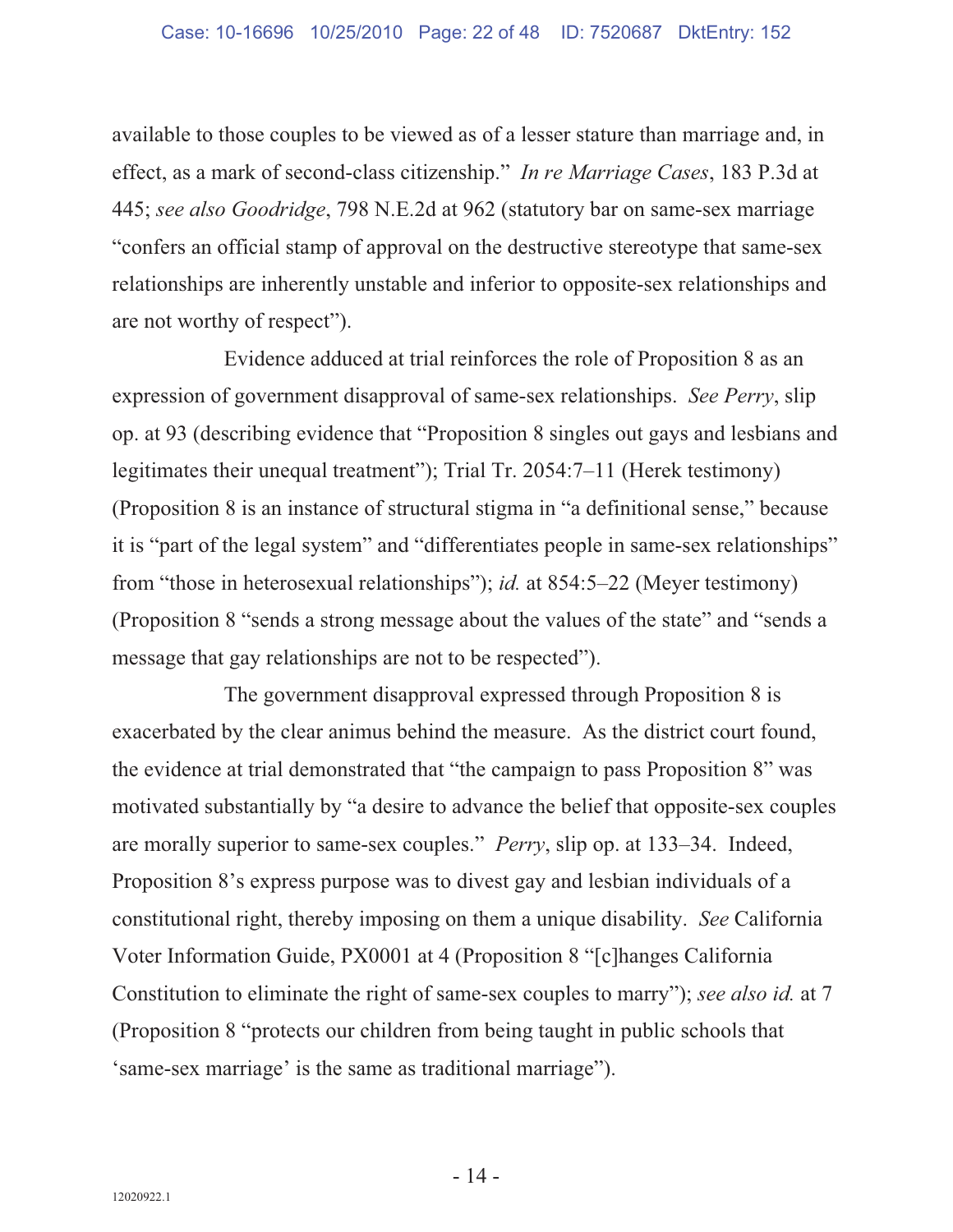Furthermore, the Proposition 8 campaign and the Official Voter Guide stoked fear and anti-gay prejudice. *See* Trial Tr. 424:24–429:6 (testimony of historian George Chauncey); Video: "Stand up for Righteousness: Vote Yes on Proposition 8," PX0401 ("The devil wants to blur the lines between right and wrong when it comes to family structure"; "If Prop. 8 fails, it opens up the door for all the other laws that the homosexual agenda wants to enforce on other people"; "We will see a further demise of the family"). Hak-Shing William Tam, an official proponent of Proposition 8 who testified about messages he disseminated during the Proposition 8 campaign, stated that he gets "very very upset" about the idea of children thinking about marrying people of the same sex, but he is reassured by knowing that gay couples are not allowed to get married, and that parents can explain to their children that the domestic partnership gay couples can enter "is not 'marriage."" Trial Tr. 1962:17-1963:8. He testified that "just changing the name of domestic partnerships to marriage will have this enormous moral decay," and that "permitting gays and lesbians to marry" would mean "one by one other states would fall into Satan's hand," *id.* at 1960:1–9, 1928:6–13.

Proposition 8's disapproval of same-sex couples is stigmatizing. In both judicial decisions and social science, it is well-established that government action singling out a group for disfavored treatment stigmatizes that group. *See Lawrence v. Texas*, 539 U.S. 558, 575 (2003) (stating that the "stigma" imposed by the Texas statute criminalizing "homosexual conduct" was "not trivial"); *Brown v. Bd. of Educ.*, 347 U.S. 483, 494 (1954) (describing the "feeling of inferiority" that inevitably accompanies differential treatment); *Strauder v. West Virginia*, 100 U.S. 303, 308 (1879) (noting that exclusion of non-white citizens from juries was "practically a brand upon them, affixed by the law, an assertion of their inferiority"); Trial Tr. 819:7–820:6, 826:2–20 (Meyer testimony discussing stigmatizing effects of discriminatory laws). In the same mold, the "dual system"

 $-15$  -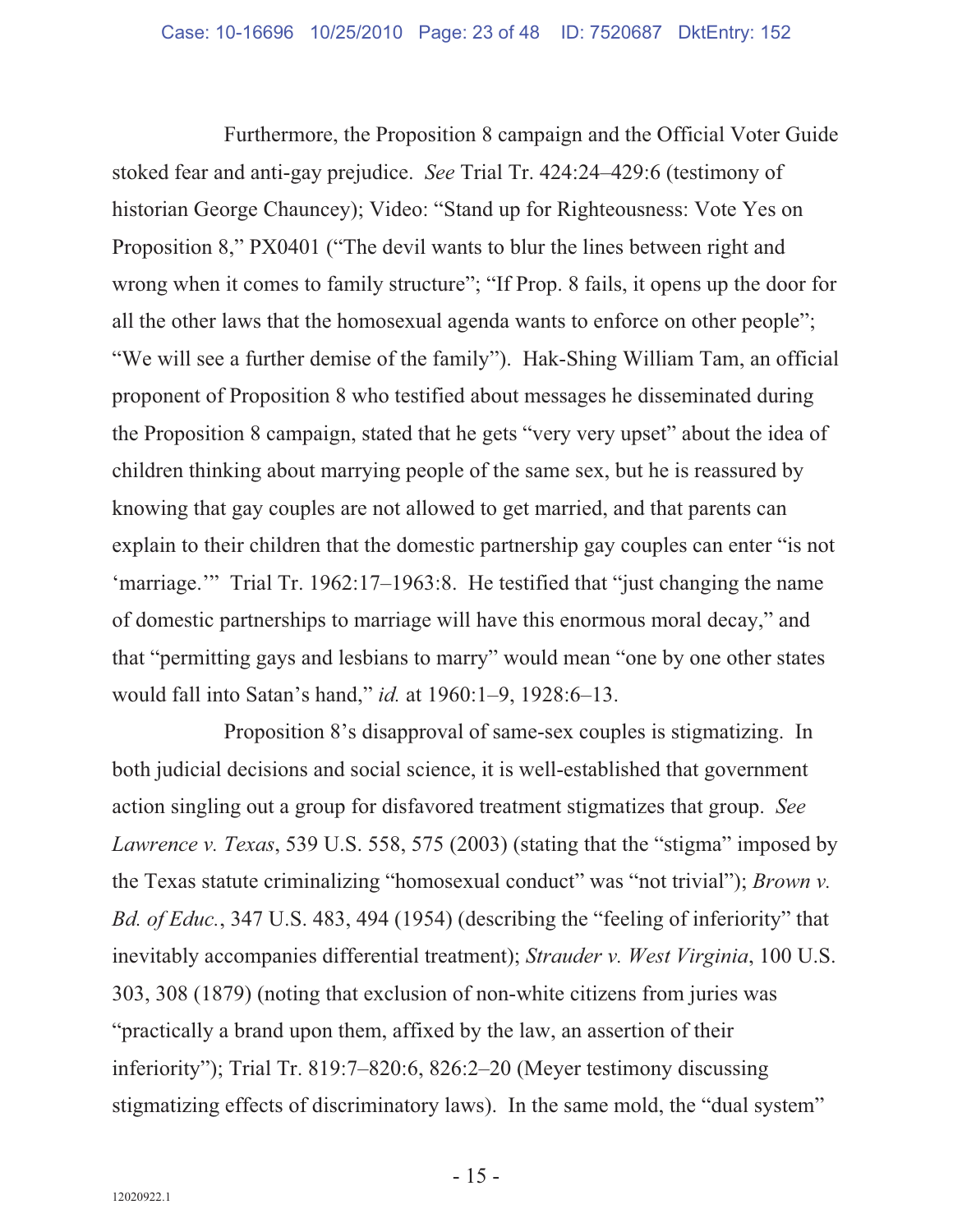effected by Proposition 8 imposes "structural stigma" on gay and lesbian individuals: it sends the message that "if you are gay or lesbian, you cannot achieve" the "desirable and respected" goal of marriage. Trial Tr. 826:18–20, 984:21–985:13 (Meyer testimony).

#### b. The Stigma Created by Proposition 8 Causes Emotional and Physical Harm

The stigma resulting from Proposition 8's two-tiered regime has harmful consequences. By virtue of the stigma attached to them, gay men and lesbians suffer "minority stress," which manifests itself through "prejudice events"; expectations of rejection and discrimination; concealment of identity; and internalized homophobia. *See* Ilan H. Meyer, *Prejudice, Social Stress, and Mental Health in Lesbian, Gay and Bisexual Populations: Conceptual Issues and Research Evidence*, PX1003; Trial Tr. 832:20–833:16.

Trial testimony revealed the prevalence of each form of minority stress. Individuals experience "prejudice events" daily. Even filling out a form in a doctor's office can become a source of stress and shame. As plaintiff Stier testified, forms that ask whether an individual is single, married, or divorced require domestic partners to cross out the existing text and write in their status. *See* Trial Tr. 175:5–17. This evokes a feeling of rejection: "I'm gay and I'm not accepted here"; "I'm not equal to . . . most people who fill [out] this form." *Id.* at 841:17–844:11, 845:7–10, 850:10–851:14 (Meyer testimony). Similarly, expectations of rejection are a constant issue for gay and lesbian individuals. *See* Trial Tr. 152:3–11 (Perry testimony) ("[T]he decision every day to come out or not come out at work, at home, at PTA, at music, at soccer, is exhausting."). The resulting exhaustion often leads gay and lesbian individuals to conceal their identity. *See* Trial Tr. 1506:1–19 (witness Kendall kept his homosexuality a secret because he knew his family and community did not approve). Plaintiffs' testimony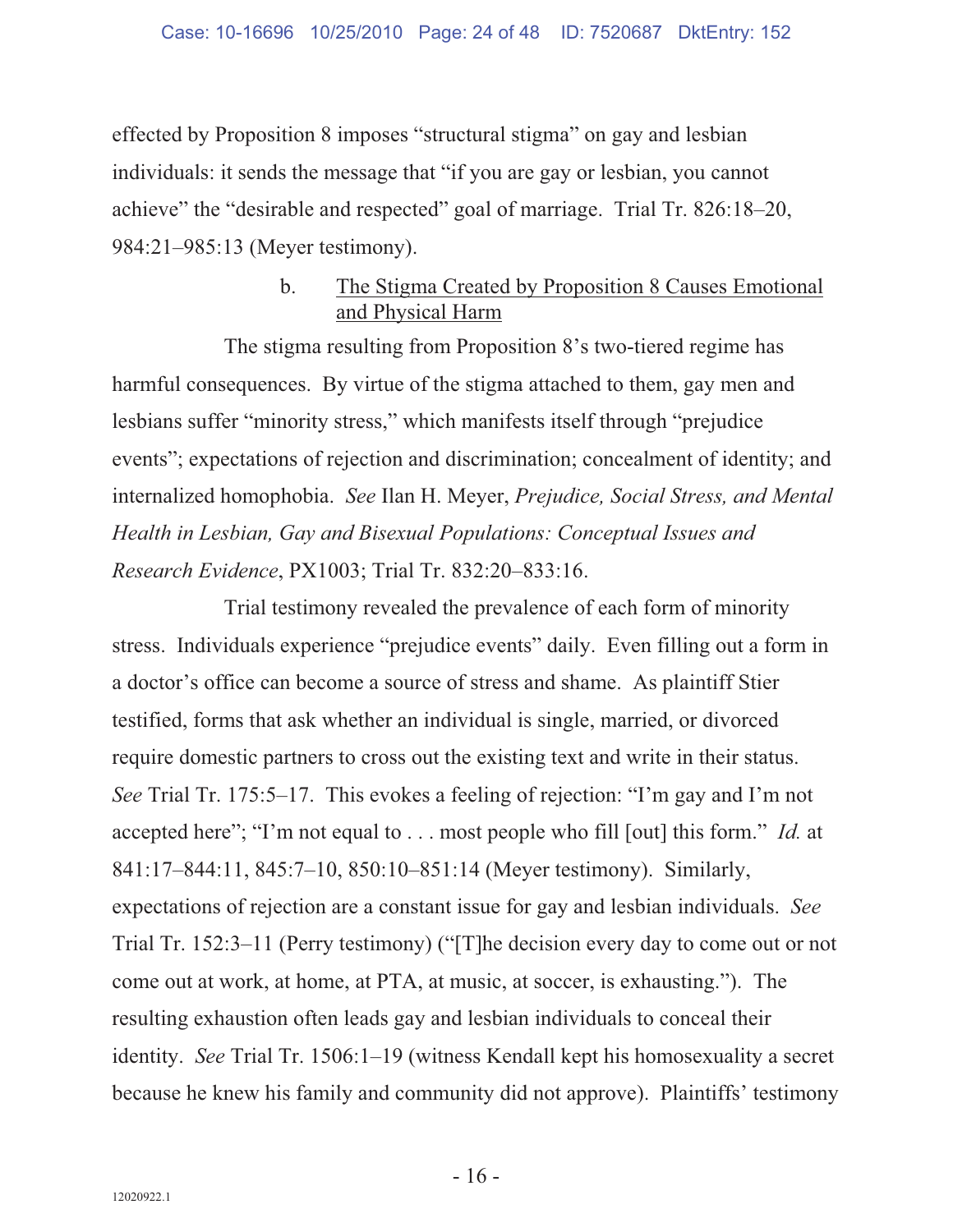revealed that such repeated experiences often cause gay and lesbian individuals to internalize homophobia. *See* Trial Tr. 146:15–147:14 (Perry testimony) ("[W]hen you're gay, you think you don't really deserve things," so her reaction to the court's invalidation of her 2004 marriage was that "I really didn't deserve to be married.").

Such stresses negatively affect the mental health and well-being of gay and lesbian individuals. Trial Tr. 832:23–835:24 (Meyer testimony); Gilbert Herdt & Robert Kertzner, *I Do, But I Can't: The Impact of Marriage Denial on the Mental Health and Sexual Citizenship of Lesbians and Gay Men in the United States*, PX1471 at 9–10. Effects may include "anxiety disorders, mood disorders, such as depression, substance use disorders, . . . [and] excess in suicide attempts," as well as more subtle diminishment of well-being. Trial Tr. 870:13–872:10 (Meyer testimony); *see also id.* at 898:11–899:8. Internalized homophobia, for example, can lead to lowered self-esteem, anxiety, substance abuse, and depression. Gregory M. Herek et al., *Correlates of Internalized Homophobia in a Community Sample of Lesbians and Gay Men*, 2 J. of the Gay and Lesbian Medical Association 17 (1997). And "[y]ears of psychological research and experience" indicate that concealment takes an "extensive mental toll" on gay and lesbian individuals. American Psychoanalytic Ass'n Position Statement, PX0752 at 3.

#### c. The Stigma Created by Proposition 8 Perpetuates Discrimination Against Gay Men and Lesbians

By making sexual orientation a legally salient characteristic, Proposition 8 also encourages and provides cover for those who seek to treat gay men and lesbians differently based on their sexual orientation. Indeed, Proposition 8 sends the message "that [it] is very highly valued by our Constitution to reject gay people, to designate them a different class of people." Trial Tr. 862:11–863:6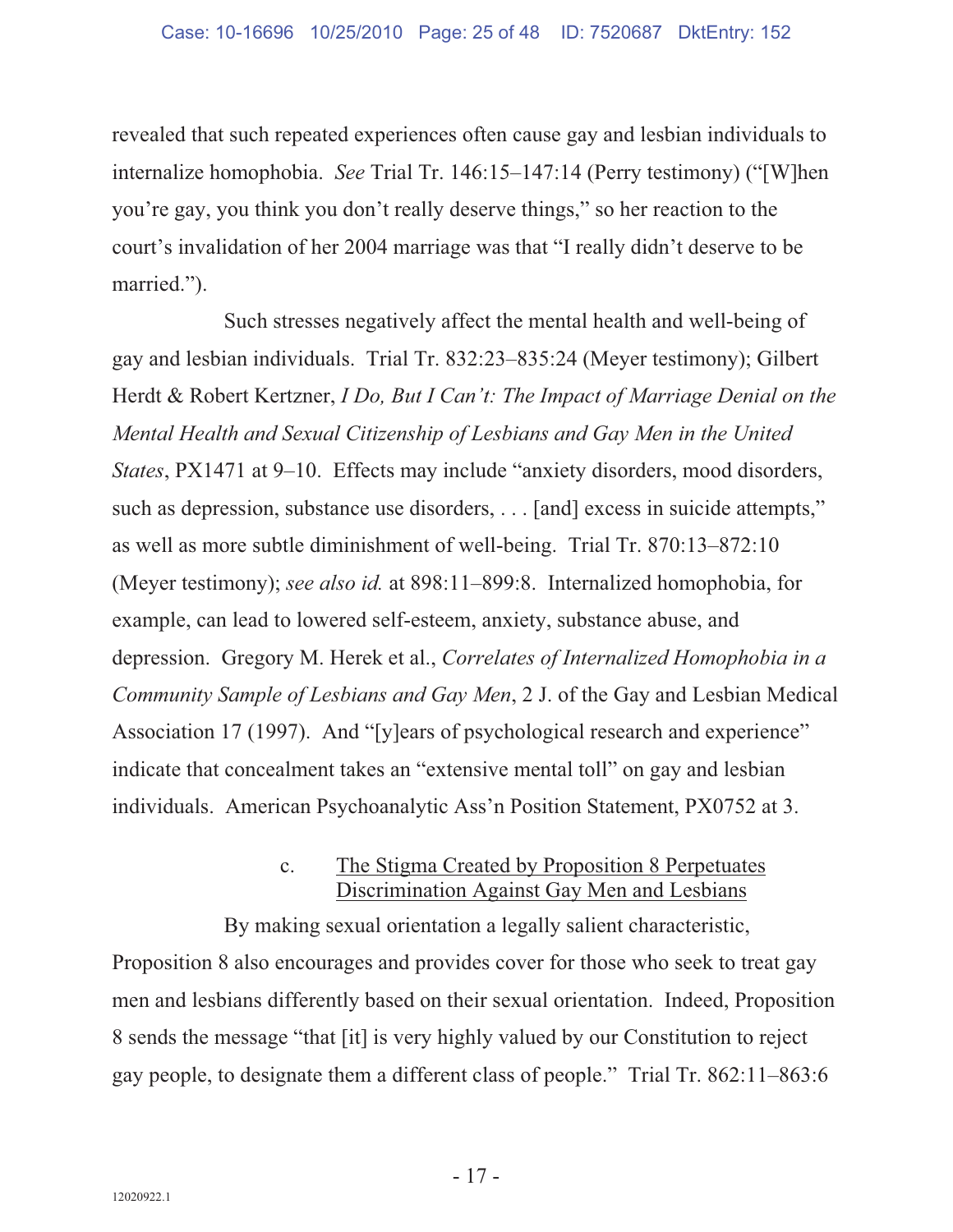(Meyer testimony). Because the state provides for separate and lesser treatment of gay men and lesbians, individuals may logically conclude that it is permissible to treat them as inferior. *See id.* 1277:5–1279:8 (testimony of Mayor Sanders regarding recent anti-gay hate crimes in San Diego) ("I think that when a city, when leadership talks in disparaging terms about people, or denies the rights that everybody else have, the fundamental rights, then I think some people in the community feel empowered to take action in hate crimes and in other ways."); *cf. Lawrence*, 539 U.S. at 575 (criminalizing sexual conduct between same-sex couples was "an invitation to subject homosexual persons to discrimination both in the public and in the private spheres"); *Strauder*, 100 U.S. at 308 (exclusion of non-white citizens from juries was "a stimulant to . . . race prejudice").

Moreover, designating same-sex couples as different can trigger unintentional discrimination. Due to confusion regarding legal requirements, hospitals may refuse to allow a same-sex partner to be by a loved one's side during a medical emergency, and doctors may not permit domestic partners to make medical decisions on behalf of an incapacitated partner. In an analogous context, the New Jersey Civil Union Review Commission received testimony that gay and lesbian individuals who were legally entitled to hospital visitation rights were delayed in gaining access to their hospitalized partners. For example, a woman whose partner was admitted to the emergency room with a potentially fatal cardiac arrhythmia was temporarily prevented from getting information about her partner's condition because the doctor was unfamiliar with civil unions. *See* New Jersey Commission Report, at 1; *see also id.* at 14–15 (providing additional examples). Furthermore, employers may be less understanding of an employee's taking leave to care for a domestic partner. Even family members may not understand either the level of commitment expected of a domestic partner towards the couple's child, or the degree of attachment of the child to a domestic partner.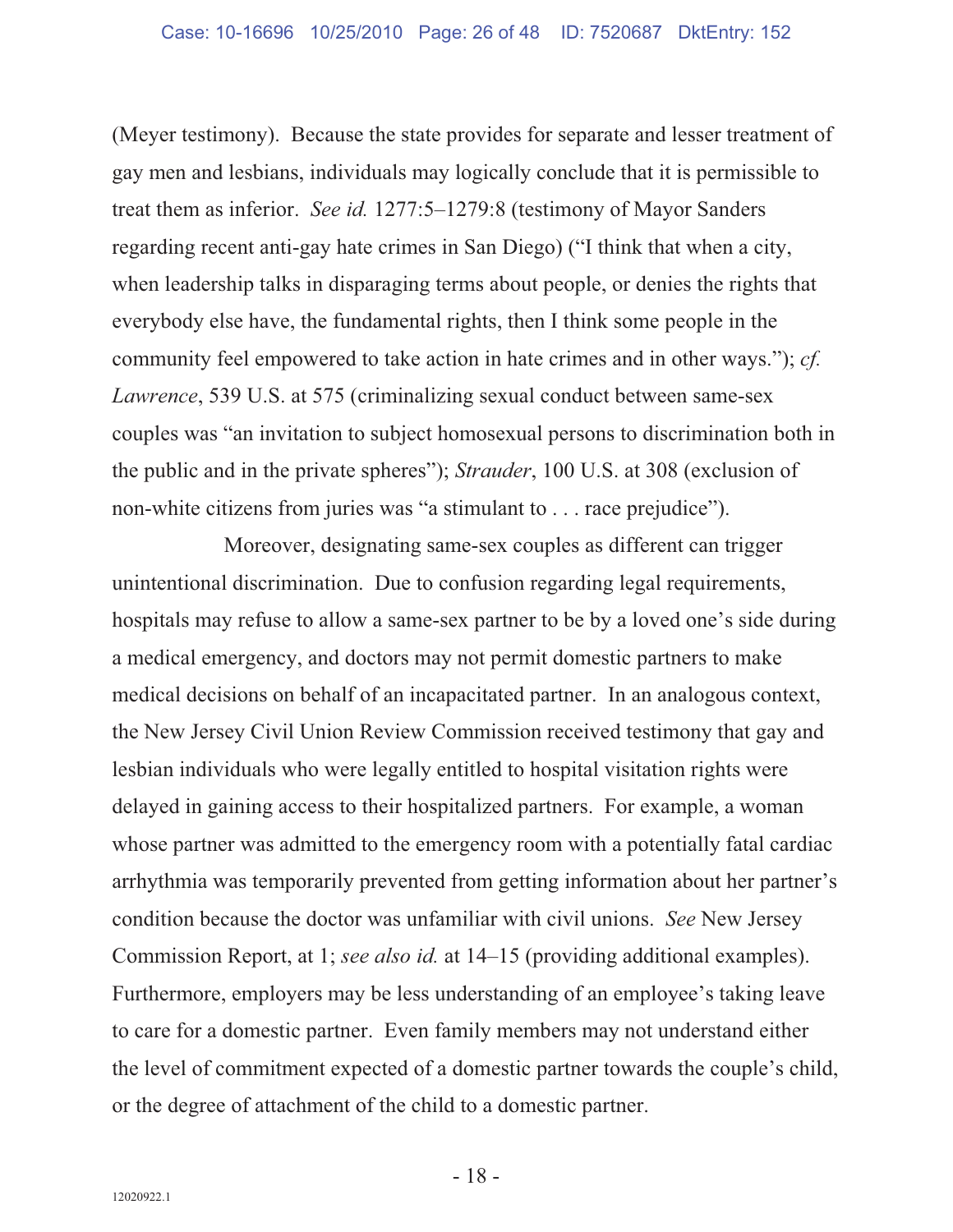Moreover, by segregating gay men and lesbians, the State causes society to focus on sexual orientation to the exclusion of other characteristics. As with segregation on the basis of race, separating gay men and lesbians based on their sexual orientation causes that aspect of their identity to eclipse other attributes. *See* Robin A. Lenhardt, *Understanding the Mark: Race, Stigma, and Equality in Context*, 79 N.Y.U. L. Rev. 803, 818–19 (2004). Thus, when gay men or lesbians disclose that they are in a domestic partnership, others are likely to see them *only* as gay—and treat them accordingly—rather than viewing them as full persons entitled to the same respect and dignity given to other members of society. *See generally* Marc R. Poirier, *Name Calling: Identifying Stigma in the "Civil Union"/ "Marriage" Distinction*, 41 Conn. L. Rev. 1425, 1429–30, 1479–89 (2009) (describing the way in which the nomenclature distinction perpetuates bias and facilitates discrimination).

#### **2. Excluding Same-Sex Couples from Marriage Causes Economic Harm**

In addition, by barring same-sex couples from the institution of marriage, Proposition 8 causes actual economic harm to gay men and lesbians. *See generally* Trial Tr. 1330:14–16 (testimony of economist Lee Badgett) (Proposition 8 has "inflicted substantial economic harm on same-sex couples and their children who live here in California."). Because they are not married, same-sex couples may be denied employment-related benefits. *See* Trial Tr. 692:4–25 (testimony of economist Edmund Egan) (individuals in same-sex partnerships may not be covered by their partners' healthcare plan); Cal. Employer Health Benefits Survey, PX1261 at 7 (only 56% of California firms offered health insurance to unmarried same-sex couples in 2008); Report by the Council on Science and Public Health, PX0188 at 9 ("Survey data confirm that same-sex households have less access to health insurance."); *see also* American Medical Association Resolution, PX0189 at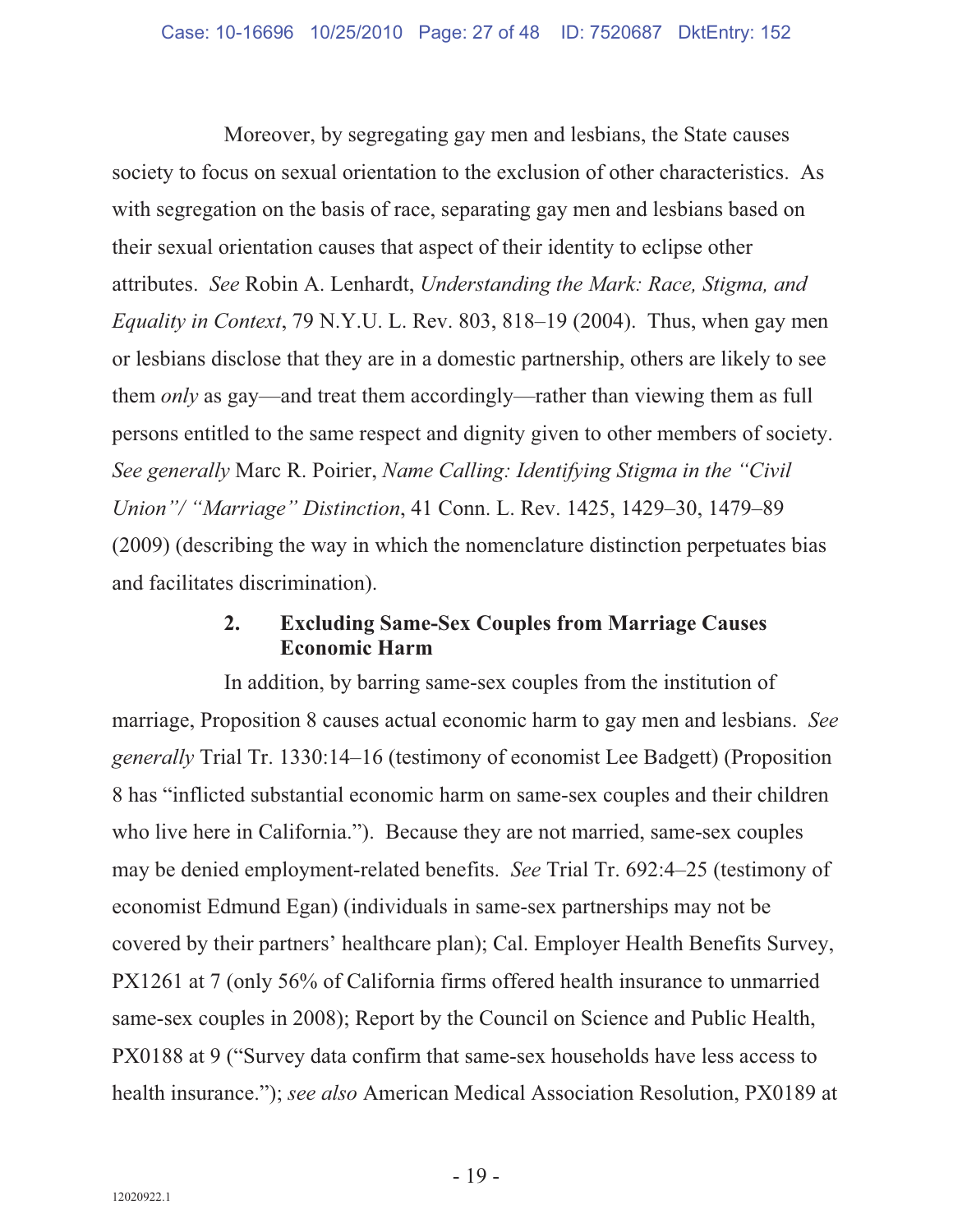2 ("[E]xclusion from civil marriage contributes to health care disparities affecting same-sex households.").

A recent decision of the National Elevator Industry ("NEI") is illustrative. The NEI decided that, under its health plan, married spouses whether same-sex or opposite-sex—are eligible for benefits. Domestic partners, however, are not. *See* Letter from Director, Pension and Eligibility Operations, NEI (Dec. 30, 2009), PX2260. The result is that same-sex couples who legally married in California prior to Proposition 8's enactment are eligible for employerprovided healthcare benefits, while couples in domestic partnerships must muster the funds for separate coverage. *See also* Report by the Council on Science and Public Health, PX0188 at 9 (finding that same-sex households who do have health insurance "pay more than married heterosexual workers, and also lack other financial protections").

More generally, marriage confers numerous economic benefits that stem from the unique commitment it represents. *See* Trial Tr. 1331:12–14 (Badgett testimony). Domestic partnership does not confer comparable economic benefits. *See id.* at 1337:14–25. For example, marriage fosters greater specialization of labor, which can increase a couple's income and the time available for family. *See id.* at 1331:15–21, 1333:2–13. Marriage also tends to reduce a couple's transaction costs: as a married couple's economic fortunes change, the commitment and stability inherent in marriage permit spouses to avoid "renegotiat[ing] whatever deal they might have had as unmarried partners." *Id.* at 1333:17–1334:2. Furthermore, married individuals may enjoy greater employment-related economic gains, whereas same-sex couples who cannot marry face discrimination that may adversely affect their work performance and related economic rewards. *See id.* at 1335:25–1336:15. Though difficult to quantify,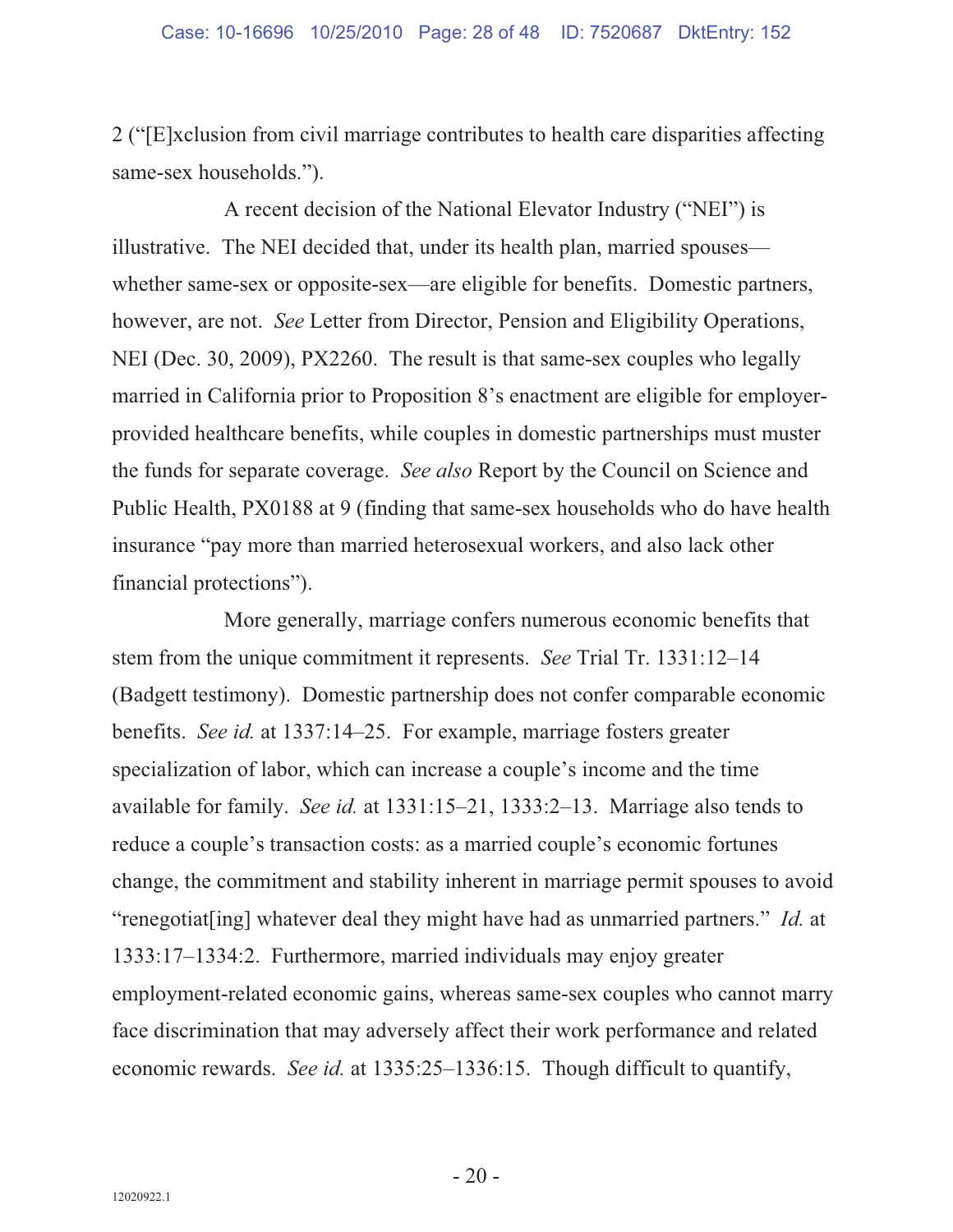these economic benefits of marriage are well-known and acknowledged in the field of economics. *See id.* at 1336:20–22.

#### **3. Excluding Same-Sex Couples from Marriage Harms Children**

It is widely recognized that "the ban on same sex marriage is likely to have an especially deleterious effect on the children of same sex couples." *Kerrigan*, 957 A.2d at 474. "A primary reason why many same sex couples wish to marry is so that their children can feel secure in knowing that their parents' relationships are as valid and as valued as the marital relationships of their friends' parents." *Id.* Indeed, entities and individuals from all corners of the Proposition 8 debate recognize that children suffer when their parents cannot marry. *See, e.g.*, American Psychological Association, Professional Association Policies, PX0767 at 2–4, 6 (noting that children of same-sex couples are deprived of the benefits of marriage); Trial Tr. 1964:17–1965:2 (testimony of William Hak-Shing Tam) (agreeing that it is important to children of same-sex couples that their parents be able to marry).

Barring same-sex couples from marrying harms their children. "Excluding same-sex couples from civil marriage" prevents their children "from enjoying the immeasurable advantages that flow from the assurance of a stable family structure in which the children will be reared, educated, and socialized." *Goodridge*, 798 N.E.2d at 964. Whereas "[c]hildren who are raised by civilly married parents benefit from the legal status granted to their parents," children of same-sex couples whose parents are not permitted to marry may suffer psychological harm. James G. Pawelski et al., *The Effects of Marriage, Civil Union, and Domestic Partnership Laws on the Health and Well-being of Children*, 118 Pediatrics 349, 358, 361 (2006). As the President of the New Jersey Psychological Association attested, children of same-sex relationships whose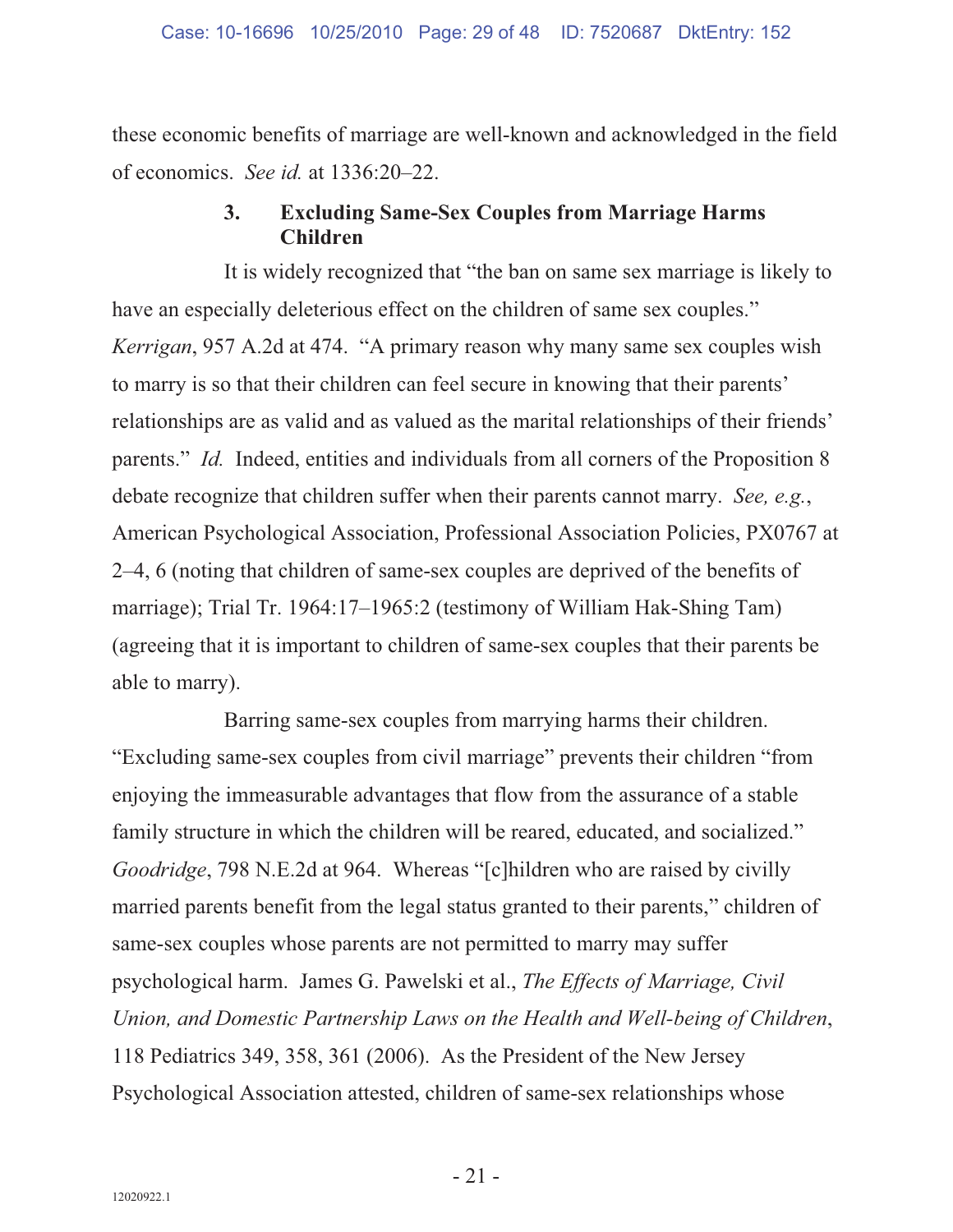parents are not permitted to marry must cope with stigma, lack of social support and acceptance, and teasing in school or from peers. New Jersey Commission Report, at 16 (testimony of Judith Glassgold, Psy.D.).

A corollary to these negative consequences is that children of samesex couples would benefit if their parents were able to marry. *See Perry*, slip op. at 84 (finding that "[t]he children of same-sex couples benefit when their parents can marry"); Trial Tr. 1042:12–1043:16 (testimony of psychologist Michael Lamb) (the ability of same-sex couples to get married can improve the likelihood that their child will achieve a good adjustment outcome). As the record in this case reflects, a study of married same-sex couples in Massachusetts found that almost all of the parents who were raising children agreed that, for a variety of reasons—from having a family that looks like other families to the ease of dealing with healthcare providers and teachers—their children were better off after marriage. *See* PX1267 at 1 (report by Christopher Ramos, et al.). And appellants' expert firmly agreed that permitting same-sex couples to marry would benefit the children of same-sex couples. *See* Trial Tr. 2803:13–15 (testimony of David Blankenhorn) ("I believe that adopting same-sex marriage would be likely to improve the well-being of gay and lesbian households and their children."); *id.* at 2839:22–24 ( "I do believe it is almost certainly true that gay and lesbian couples and their children would benefit by having gay marriage."); *id.* at 2848:24–2849:5 (agreeing that marriage "would improve the happiness and well-being of many gay and lesbian individuals, couples, and family members").

#### **CONCLUSION**

At odds with time-honored constitutional commands, Proposition 8 creates a separate and unequal regime for a disfavored class of individuals. By excluding same-sex couples from the hallowed institution of marriage, Proposition 8 inflicts profound injury upon gay and lesbian individuals and their children.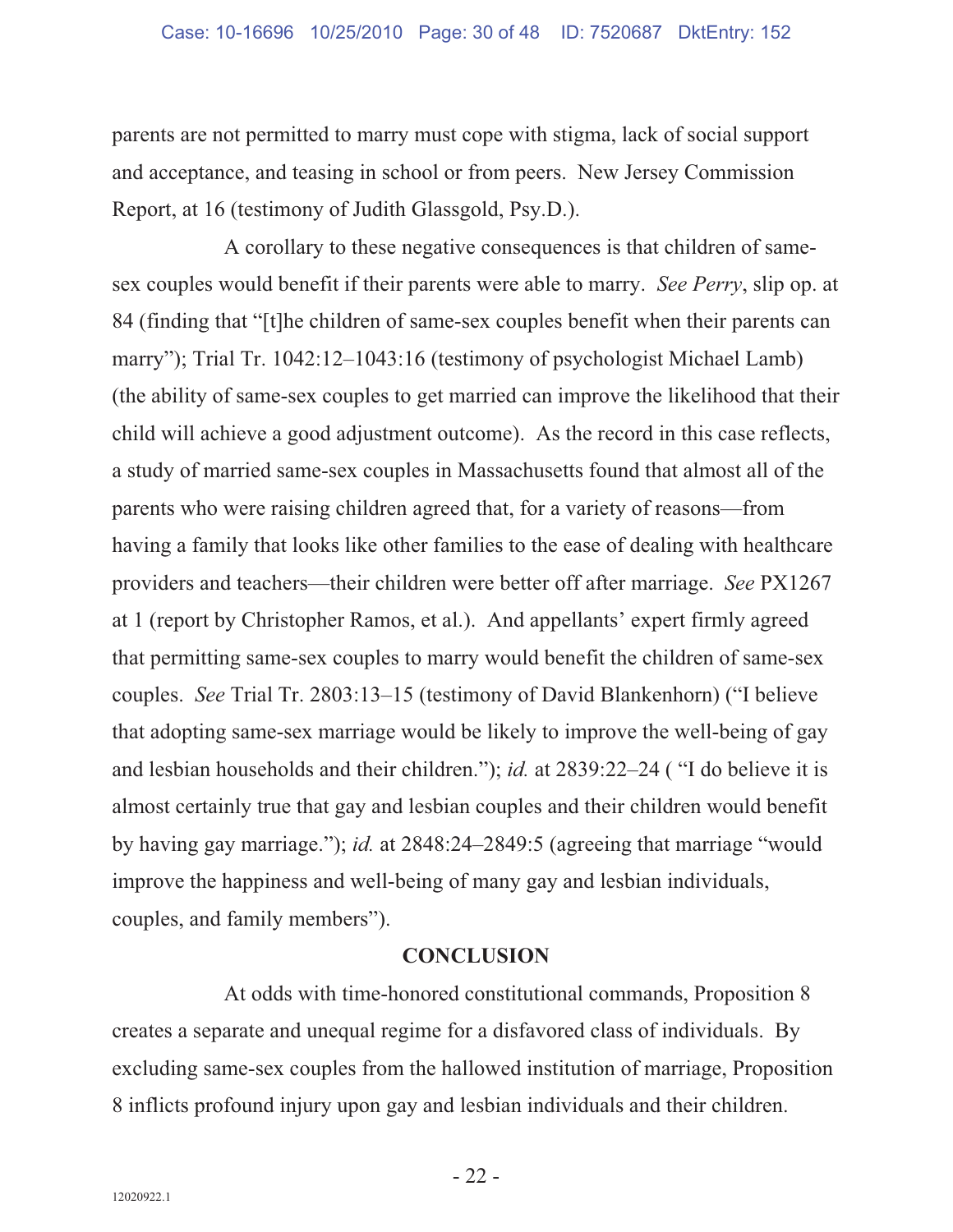Because of Proposition 8, gay men and lesbians and their families are deprived of meaningful benefits; suffer from state-sanctioned stigma; and are exposed to further discrimination on the basis of their sexual orientation. There is no doubt that Proposition 8 imposes "immediate, continuing, and real injur[y]" on gay and lesbian individuals. *Romer v. Evans*, 517 U.S. 620, 635 (1996). The patently separate-but-unequal regime effected by Proposition 8 fails any level of judicial scrutiny.

Marital regulations have long been a way of "draw[ing] lines among the citizenry" and "defin[ing] what kinds of sexual relations and which families will be legitimate." Nancy Cott, Public Vows: A History of Marriage and the Nation 4 (2000). Numerous racial and religious minorities have, at one time, faced restrictions on their privilege to marry. *See id.* But "[a] prime part of the history of our Constitution . . . is the story of the extension of constitutional rights and protections to people once ignored or excluded." *United States v. Virginia*, 518 U.S. 515, 557 (1996). Continuing to exclude, demean, and stigmatize gay and lesbian individuals is inconsistent with that constitutional tradition. *Amici* urge this court to affirm that Proposition 8 is unconstitutional.

Respectfully submitted,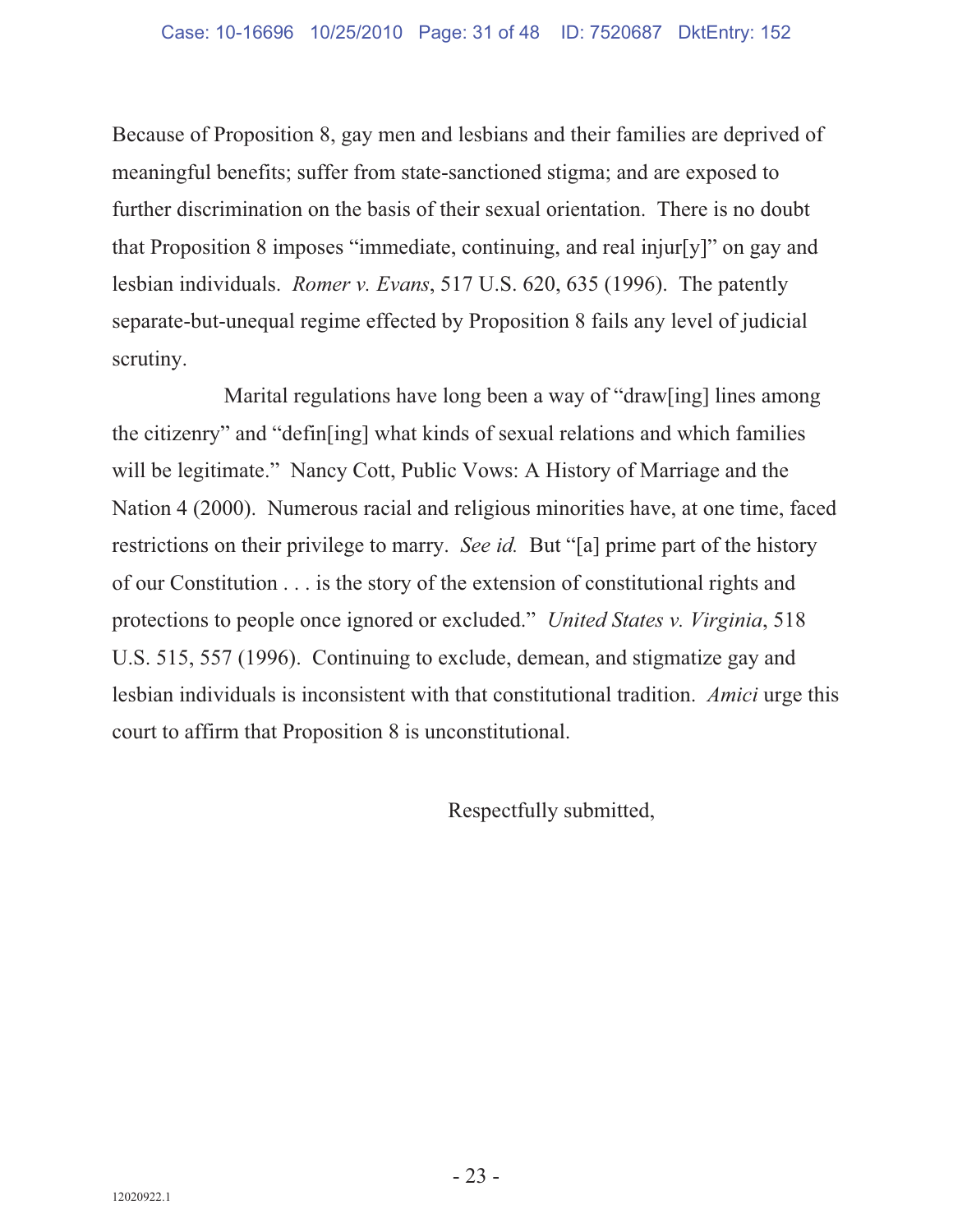DATED: October 25, 2010 MUNGER, TOLLES & OLSON LLP JEROME C. ROTH MICHELLE FRIEDLAND MARK R. CONRAD MIRIAM L. SEIFTER

> By: s/ Jerome C. Roth JEROME C. ROTH

Attorneys for *Amici Curiae* Bay Area Lawyers for Individual Freedom, *et al*.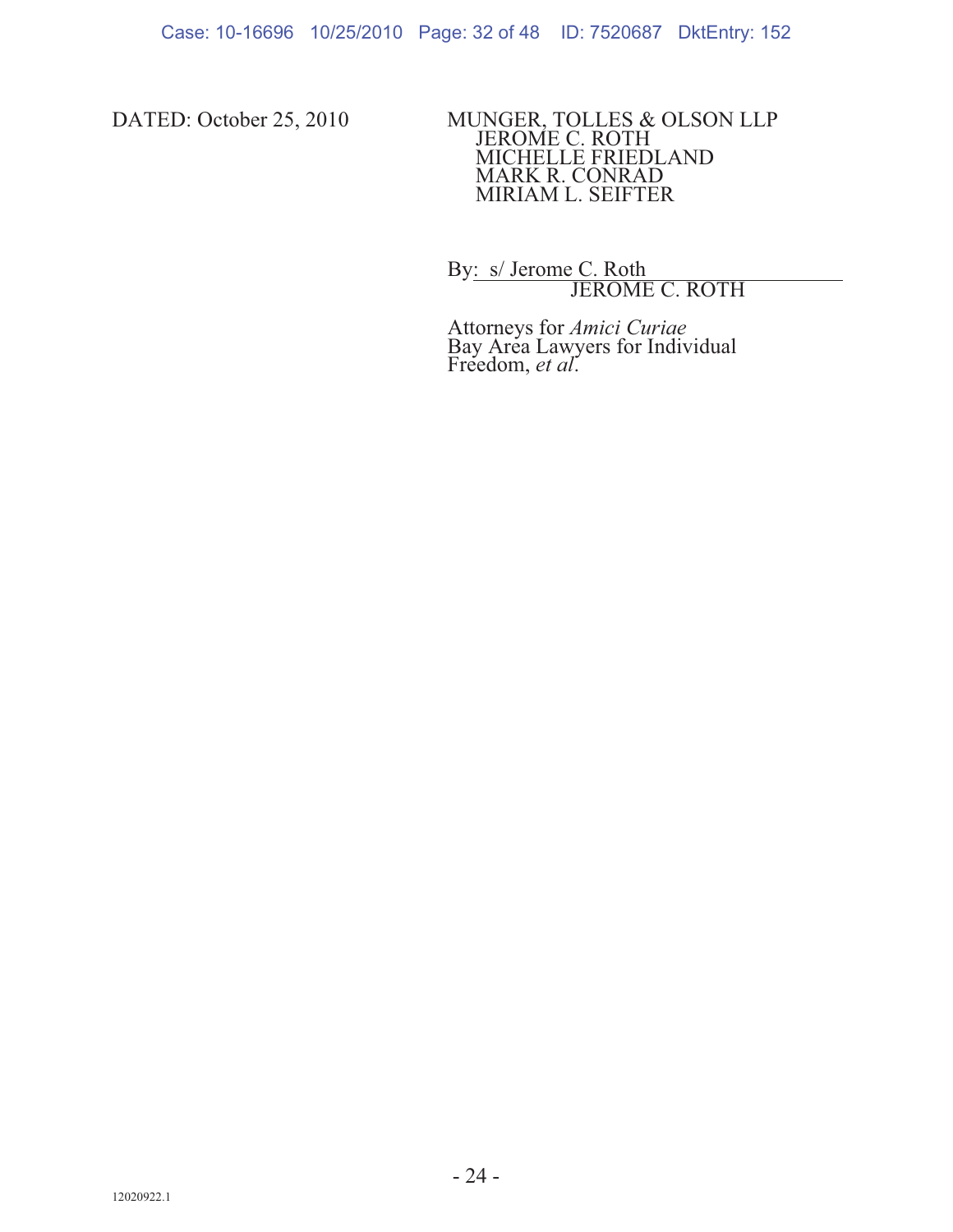#### **Certificate of Compliance**

 1. This brief complies with the type-volume limitation of Fed. R. App. P. 32(a)(7)(B) because this brief contains 6,969 words, excluding the parts of the brief exempted by Fed. R. App. P.  $32(a)(7)(B)(iii)$ .

 2. This brief complies with the typeface requirements of Fed. R. App. P.  $32(a)(5)$  and the type style requirements of Fed. R. App. P.  $32(a)(6)$  because this brief has been prepared in a proportionally spaced typeface using Microsoft Word with 14 point Times New Roman.

DATED: October 25, 2010 MUNGER, TOLLES & OLSON LLP JEROME C. ROTH MICHELLE FRIEDLAND MARK R. CONRAD MIRIAM L. SEIFTER

> By: s/ Jerome C. Roth JEROME C. ROTH

Attorneys for *Amici Curiae* Bay Area Lawyers for Individual Freedom, *et al*.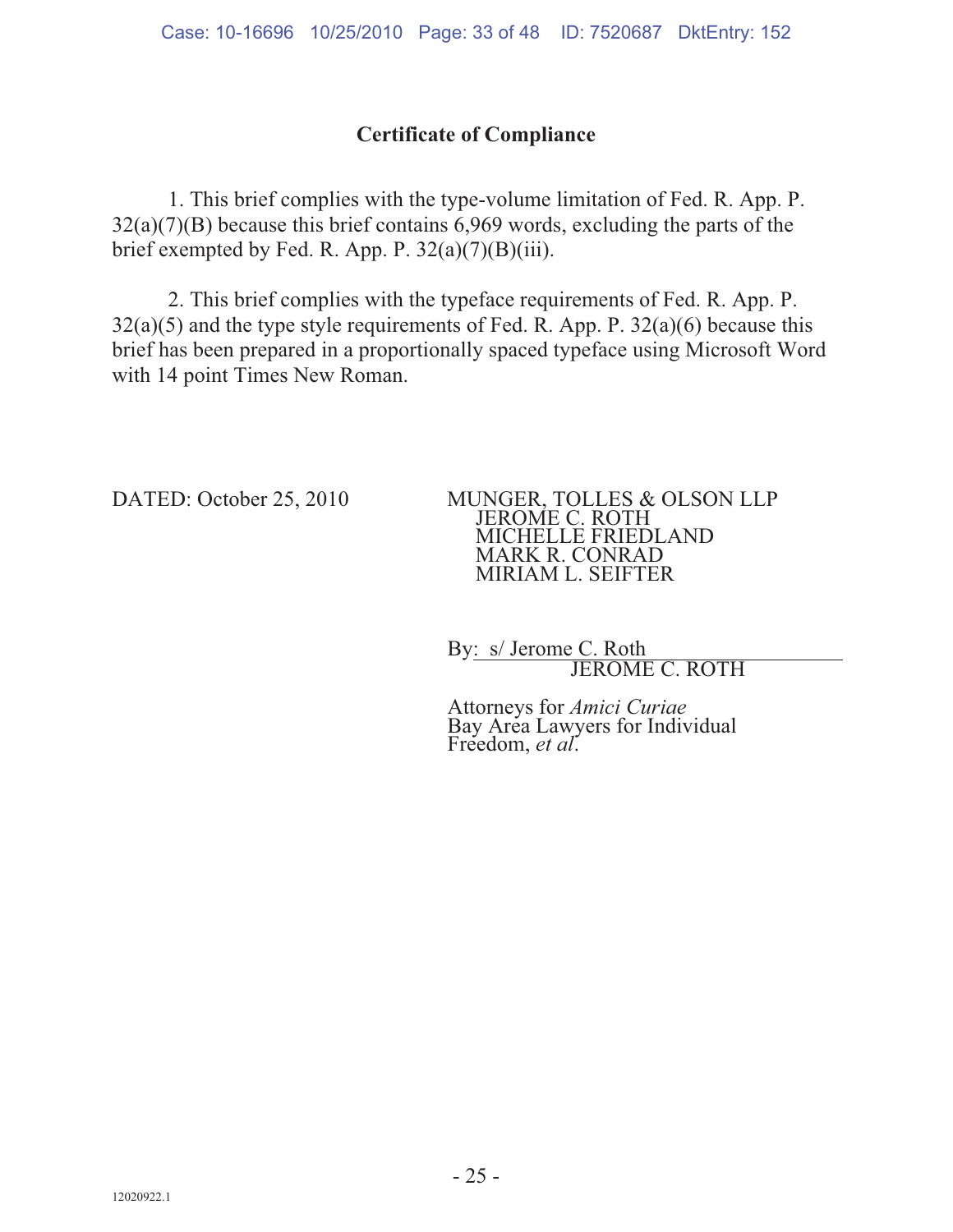#### **Certificate of Service**

 I hereby certify that I electronically filed the foregoing with the Clerk of the Court for the United States Court of Appeals for the Ninth Circuit by using the appellate CM/ECF system on October 25, 2010.

 I certify that all participants in the case are registered CM/ECF users and that service will be accomplished by the appellate CM/ECF system.

DATED: October 25, 2010 MUNGER, TOLLES & OLSON LLP JEROME C. ROTH MICHELLE FRIEDLAND MARK R. CONRAD MIRIAM L. SEIFTER

> By: /s/ Jerome C. Roth JEROME C. ROTH

Attorneys for *Amici Curiae* Bay Area Lawyers for Individual Freedom, *et al*.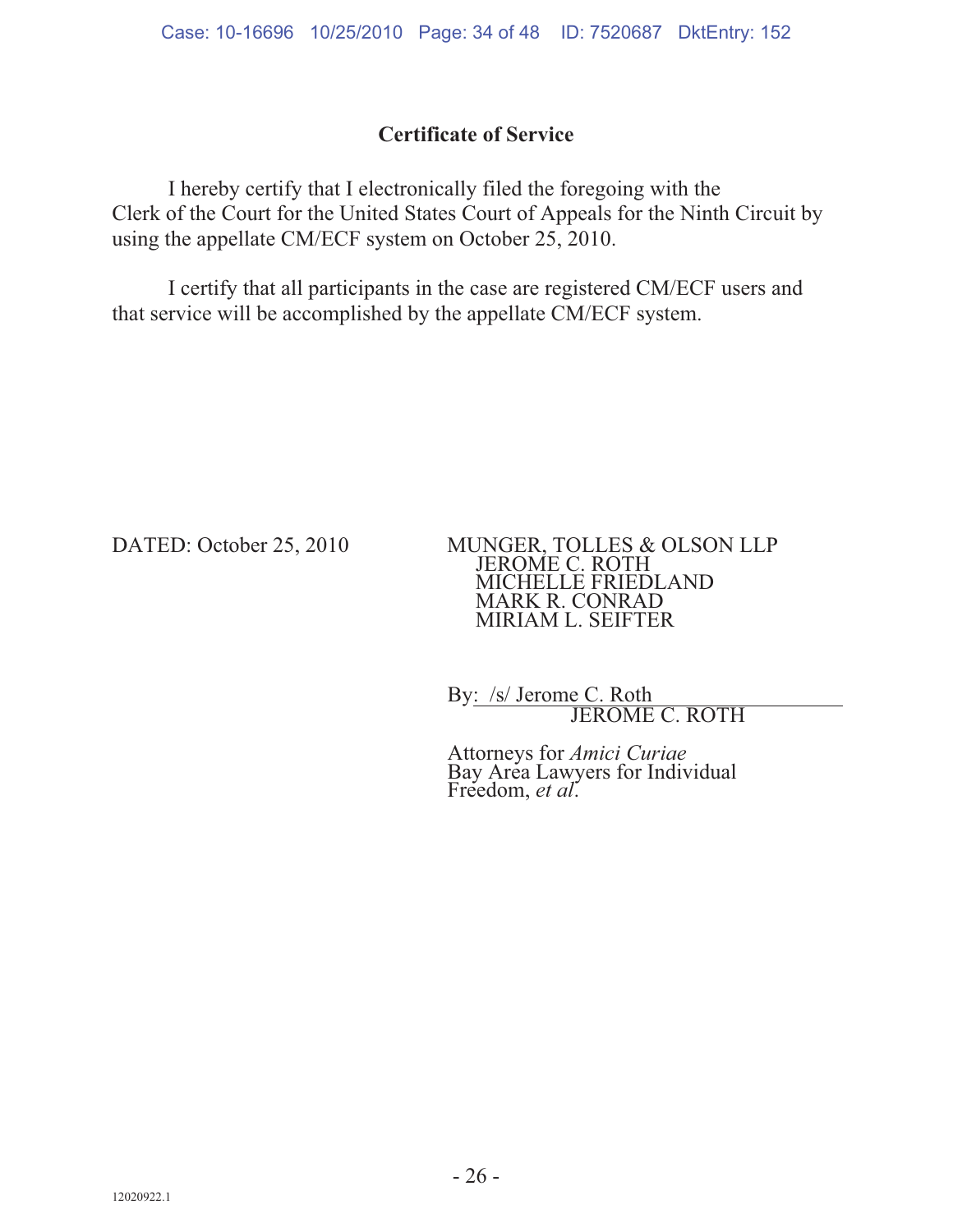#### **APPENDIX: STATEMENTS OF AMICI**

*Amici* respectfully submit the following statements regarding their interests in this matter:

#### **Bay Area Lawyers for Individual Freedom** ("BALIF") is the

nation's oldest and largest bar association of lesbian, gay, bisexual, and transgender persons ("LGBT"). BALIF serves to take action on questions of law and justice that affect the LGBT community, strengthen ties among LGBT legal professionals, build coalitions to combat discrimination, and provide a forum for members of the LGBT legal community.

**Alameda County Bar Association** ("ACBA"), established in 1877, is a nonprofit voluntary membership organization of 2,100 attorneys in Alameda County. ACBA has a strong interest in having courts ensure equal protection under the law for all people. One of the core tenets of the ACBA mission is to promote the fair and equitable administration of justice. Through the work of its Board of Directors, committees, sections, and public service programs, the ACBA strives to promote access to justice for all people, and the fair and equitable administration of justice.

The **Bar Association of San Francisco** ("BASF") is a nonprofit voluntary membership organization of attorneys, law students, and legal professionals in the San Francisco Bay Area. Founded in 1872, BASF enjoys the support of more than 7,500 individuals, law firms, corporate legal departments, and law schools. Through its board of directors, committees, volunteer legal services programs, and other community efforts, BASF has worked to promote and achieve equal justice for all and oppose discrimination in all its forms, including, but not limited to, discrimination based on race, sex, disability, and sexual orientation.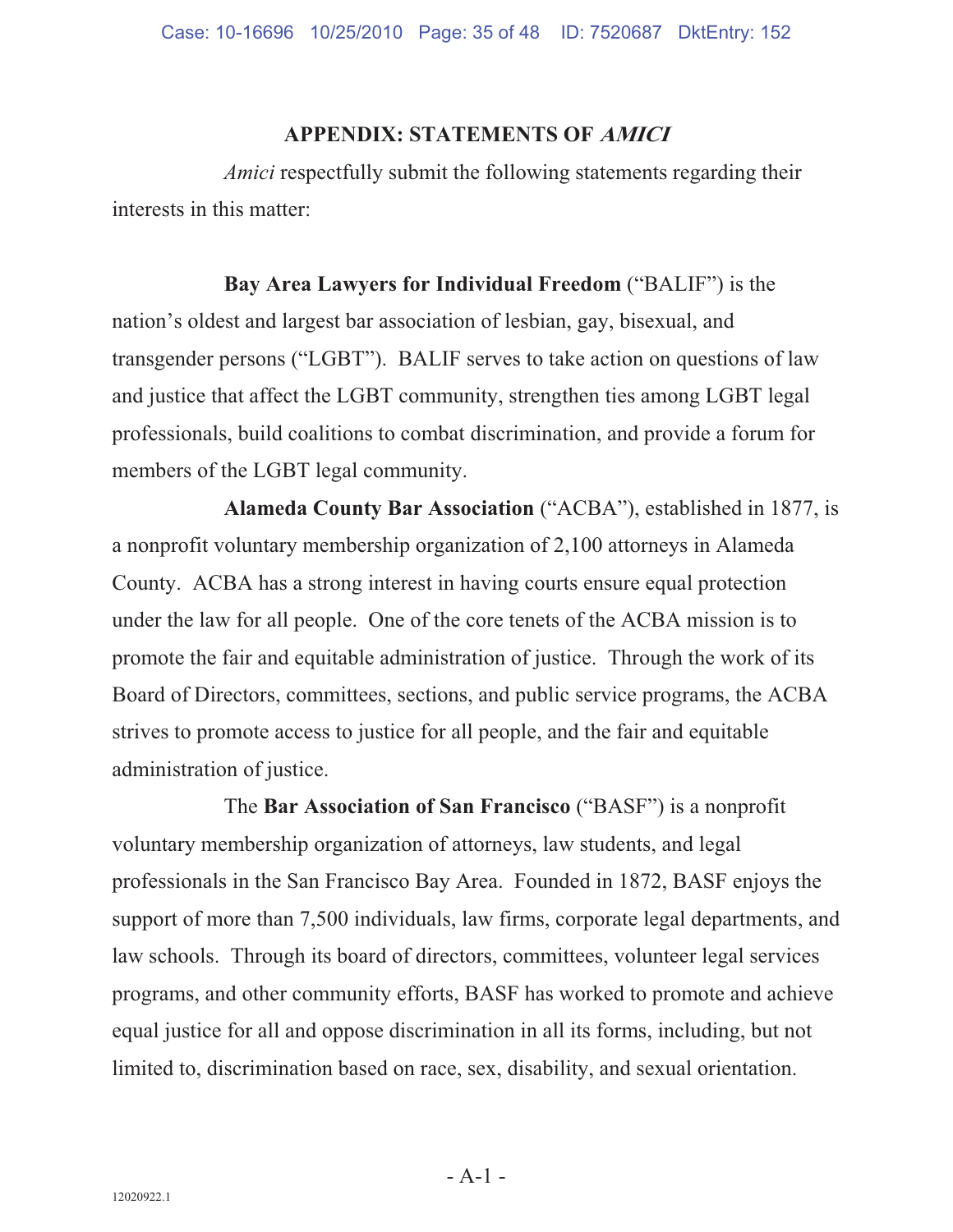With more than 27,000 members, the **Los Angeles County Bar Association** ("LACBA") is the largest local voluntary bar association in the country. For more than 130 years, LACBA has represented the interests of its membership, encouraged legal reform, and promoted the administration of justice in California. LACBA opposes discrimination and supports the protection of fundamental rights. LACBA joined amicus briefs in support of marriage equality in *In re Marriage Cases* and *Strauss v. Horton*, and opposed the passage of Proposition 8.

The **Marin County Bar Association** ("MCBA") is a voluntary organization of almost 700 attorney members practicing in Marin and surrounding counties. A primary mission of the MCBA is to promote the sound administration of justice, which includes supporting an independent judiciary and educating the public on the importance of the judicial system. The importance of the civil rights issues raised by Proposition 8 prompted MCBA to adopt a formal position in opposition to the proposition, a position approved both by board action and a full membership vote.

Founded in 1917, the **Santa Clara County Bar Association** ("SCCBA") is a nonprofit membership association of approximately 3,400 legal professionals. The SCCBA is committed to promoting full and equal access to the legal system by all individuals, and is a leader in opposing discrimination against gay men and lesbians. The SSCBA, through its formal resolutions and commitment to amicus briefs in prior relevant litigation, opposes Proposition 8 as an unconstitutional infringement of the inalienable, fundamental right of all citizens to marry the person of their choosing, regardless of gender.

The **AIDS Legal Referral Panel** ("ALRP") is a non-profit organization that helps people living with HIV/AIDS maintain or improve their health by resolving their legal issues. ALRP was founded in 1983 and has handled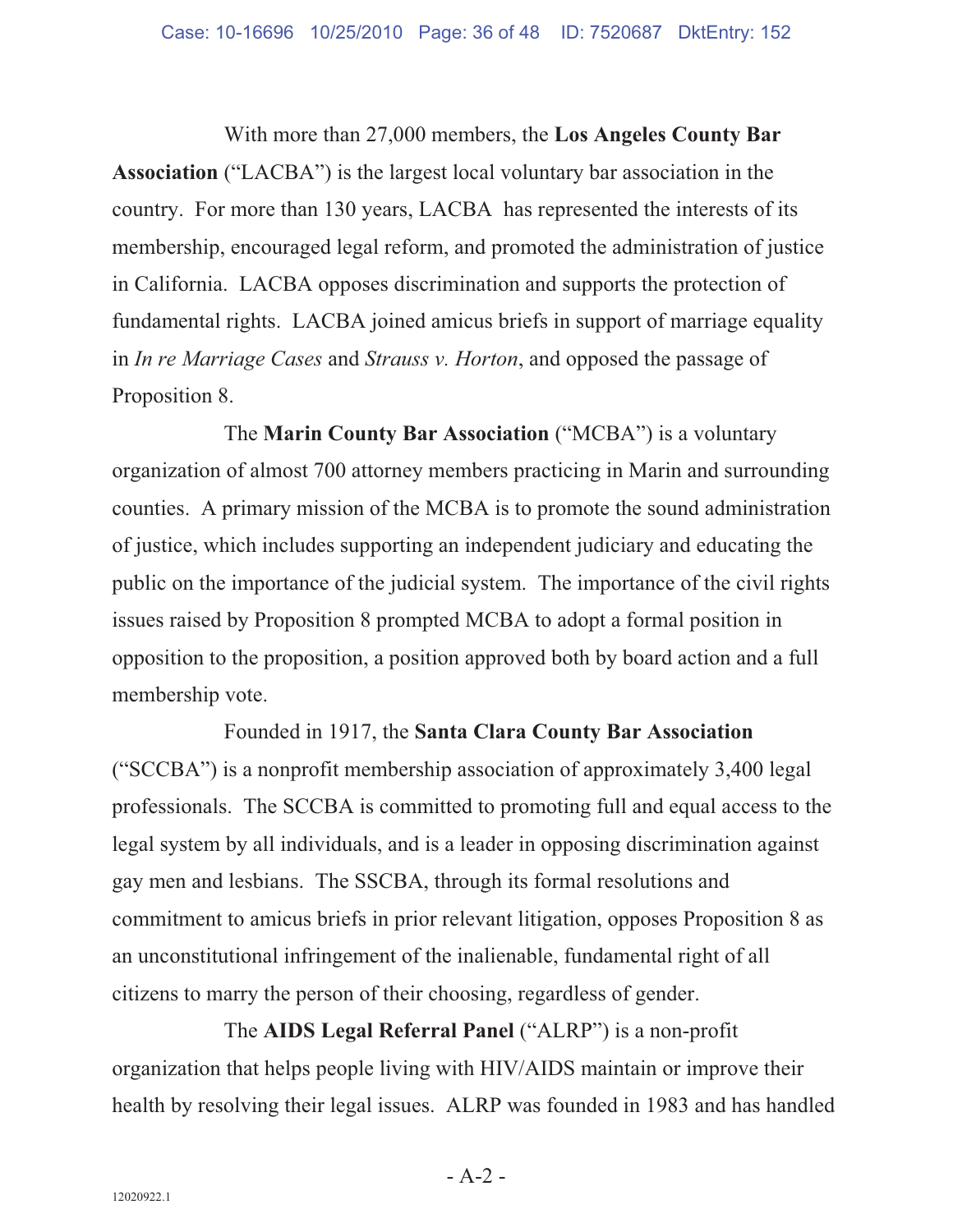more than 50,000 legal matters for its clients over the last 27 years. ALRP's goals are to provide counsel and representation on legal issues for a community of individuals who might otherwise not be able to afford or obtain legal assistance, and to leverage the resources of the private bar for the public good. ALRP is dedicated to addressing discrimination against people with HIV/AIDS and members of the LGBT community, including working to ensure their marriage rights.

**API Equality – LA** ("APIELA") is a coalition of organizations and individuals who are committed to working in the Asian/Pacific Islander ("API") community in the greater Los Angeles area for equal marriage rights and the recognition and fair treatment of LGBT families through community education and advocacy. APIELA recognizes that the long history of discrimination against the API community, especially California's history of anti-miscegenation laws and exclusionary efforts targeted at Asian immigrants, parallels the contemporary exclusion of gays and lesbians from marriage in California.

The **Asian American Bar Association of the Greater Bay Area** ("AABA") represents the interests of Asian Pacific American attorneys in the Greater San Francisco Bay Area. It is one of the largest Asian Pacific American bar associations in the nation and one of the largest minority bar associations in the State of California. From its inception in 1976, AABA has been actively involved in civil rights issues and has advocated on issues regarding minority communities, diversity, and equal protection. Among other things, AABA filed an amicus brief in the *Bakke* affirmative action case in the United States Supreme Court in 1977 and in *In re Marriage Cases* in the California Supreme Court in 2007.

The **Asian Pacific American Bar Association of Los Angeles County** ("APABA-LA") is a membership organization comprised of over 700 attorneys, judges and law students. Since its formation in 1998, APABA-LA has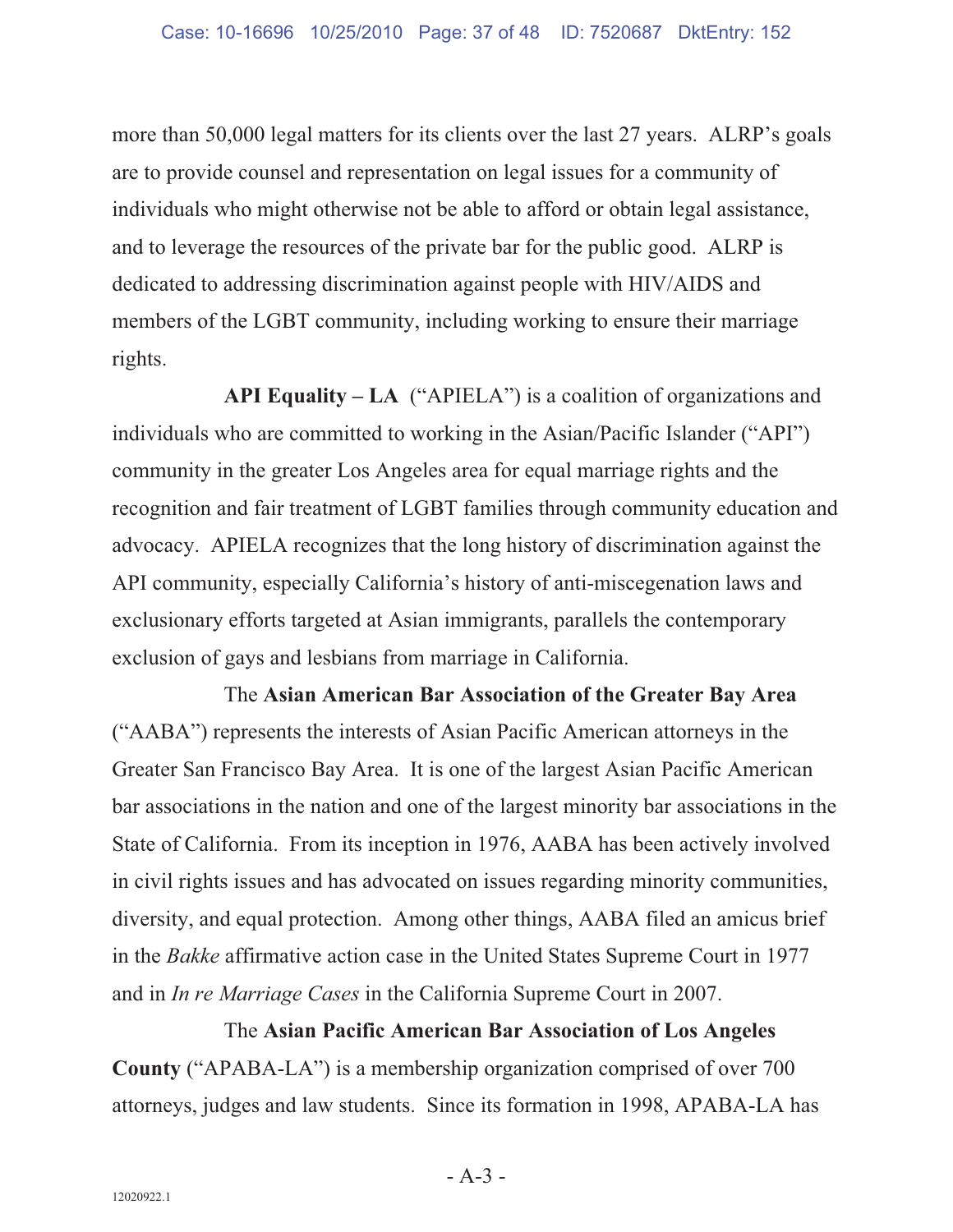advocated on issues that impact the APA community and has demonstrated a commitment to civil rights, racial justice, and equal opportunity. APABA-LA has, and continues to, oppose initiatives designed to deprive immigrants, people of color, and other minorities of their civil rights, including initiatives that discriminate based upon sexual orientation. APABA-LA strives to address all issues relevant to the equal treatment of those in the APA community.

The **Asian Pacific Bar Association of Silicon Valley** ("APBA-SV") was formed over twenty years ago and is a forum for Asian American attorneys in the Silicon Valley to take positions on issues affecting Asian Americans and to empower Asian Americans in the Valley. Asian American attorneys in the Valley practice in every legal field (firms of all sizes, large and small corporations, academia, government, courts, legislature, and public interest) and enrich our legal and civic communities. One of the central missions of the APBA-SV is to promote justice and equality for all and oppose discrimination in all its forms, including, but not limited to, discrimination and injustices targeted towards race, gender, disabilities and sexual orientation.

**Asian Pacific Islander Legal Outreach** ("API Legal Outreach") is a community-based, social justice organization serving the Asian and Pacific Islander communities of the Greater Bay Area. Founded in 1975, its mission is to promote culturally and linguistically appropriate services for the most marginalized segments of the API community. API Legal Outreach's work is currently focused in the areas domestic violence, violence against women, immigration and immigrant rights, senior law and elder abuse, human trafficking, public benefits, and social justice issues. API Legal Outreach has been fighting against all forms of discrimination, especially against the LGBTQ community, for many years.

The **Bay Area Association of Muslim Lawyers** ("BAAML") represents the interests of Muslim-American attorneys in the Greater San Francisco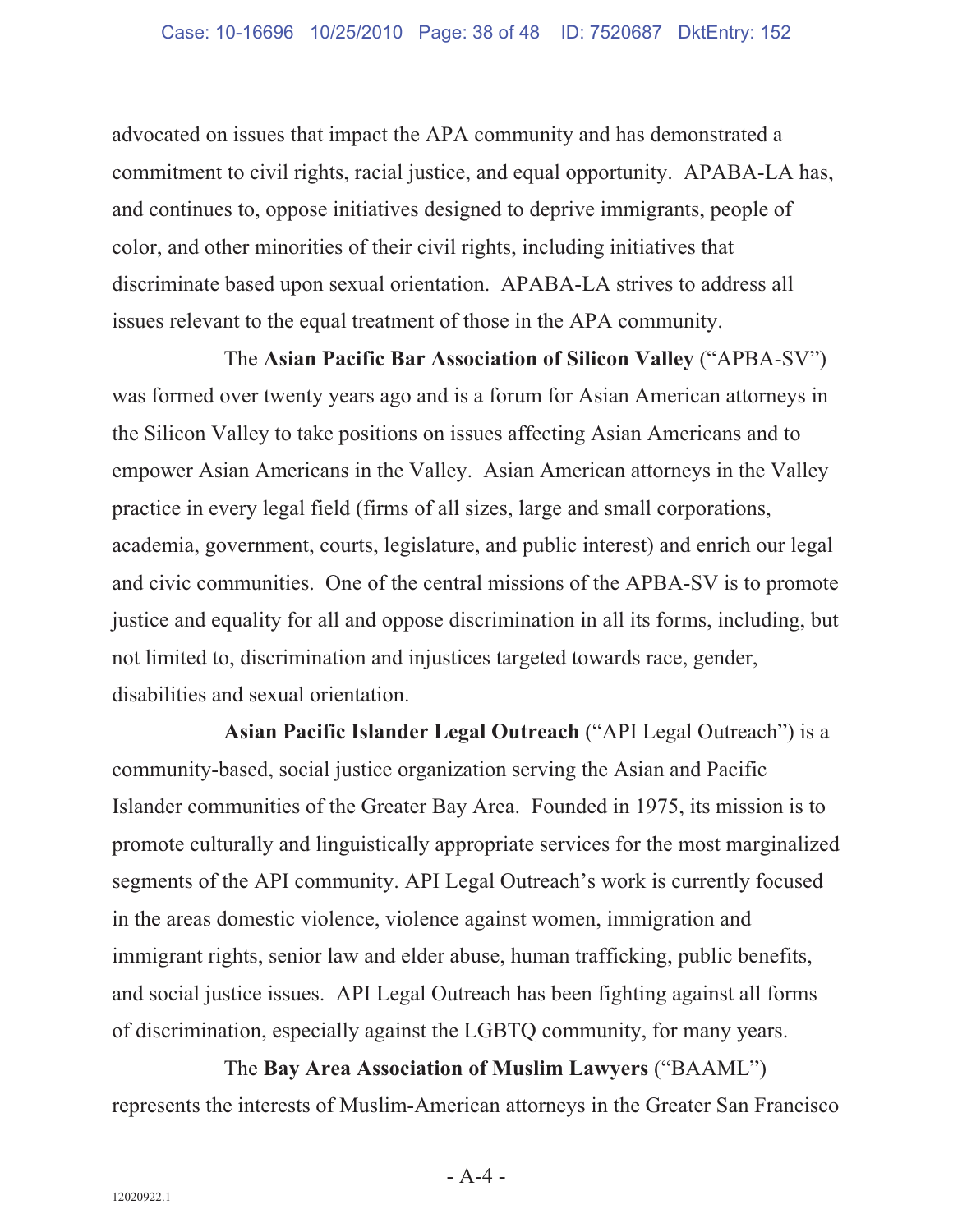Bay Area. BAAML was founded to address the backlash against Arab, Middle Eastern, Muslim. and South Asian communities in the wake of 9/11. BAAML has a strong interest in protecting and promoting equal protection for all those living in the United States and ensuring that they are protected from invidious discrimination, especially when it comes to ensuring civil rights and civil liberties.

The **California Employment Lawyers Association** ("CELA") is an organization of approximately 925 attorneys who represent primarily plaintiffs in civil rights and other civil cases arising in the workplace. CELA helps its members protect and expand the legal rights of working women and men through litigation, education, and advocacy.

Founded in 1989, the **California Women's Law Center** ("CWLC") is dedicated to addressing the comprehensive and unique legal needs of women and girls. Through systemic change, CWLC seeks to ensure that opportunities for women and girls are free from unjust social, economic, and political constraints. CWLC is committed to eradicating invidious discrimination, including eliminating laws that stigmatize non-traditional gender roles.

The **East Bay La Raza Lawyers Association** ("EBLRLA") is the county bar association of Latina/Latino lawyers in Alameda and Contra Costa counties. Dedicated to expanding legal access, the EBLRLA provides annual scholarships to Latina/Latino law students, supports Latina/Latino attorneys with a local professional network, and advocates for increased Latina/Latino representation in the judiciary. Through its board of directors, committees, and membership, the EBLRLA opposes all forms of invidious discrimination and promotes respect for human dignity, equal protection of the law and the fundamental rights of all persons, including marriage rights.

The **Equal Justice Society** ("EJS") is a national organization of scholars, advocates, and citizens that seeks to promote equality and enduring social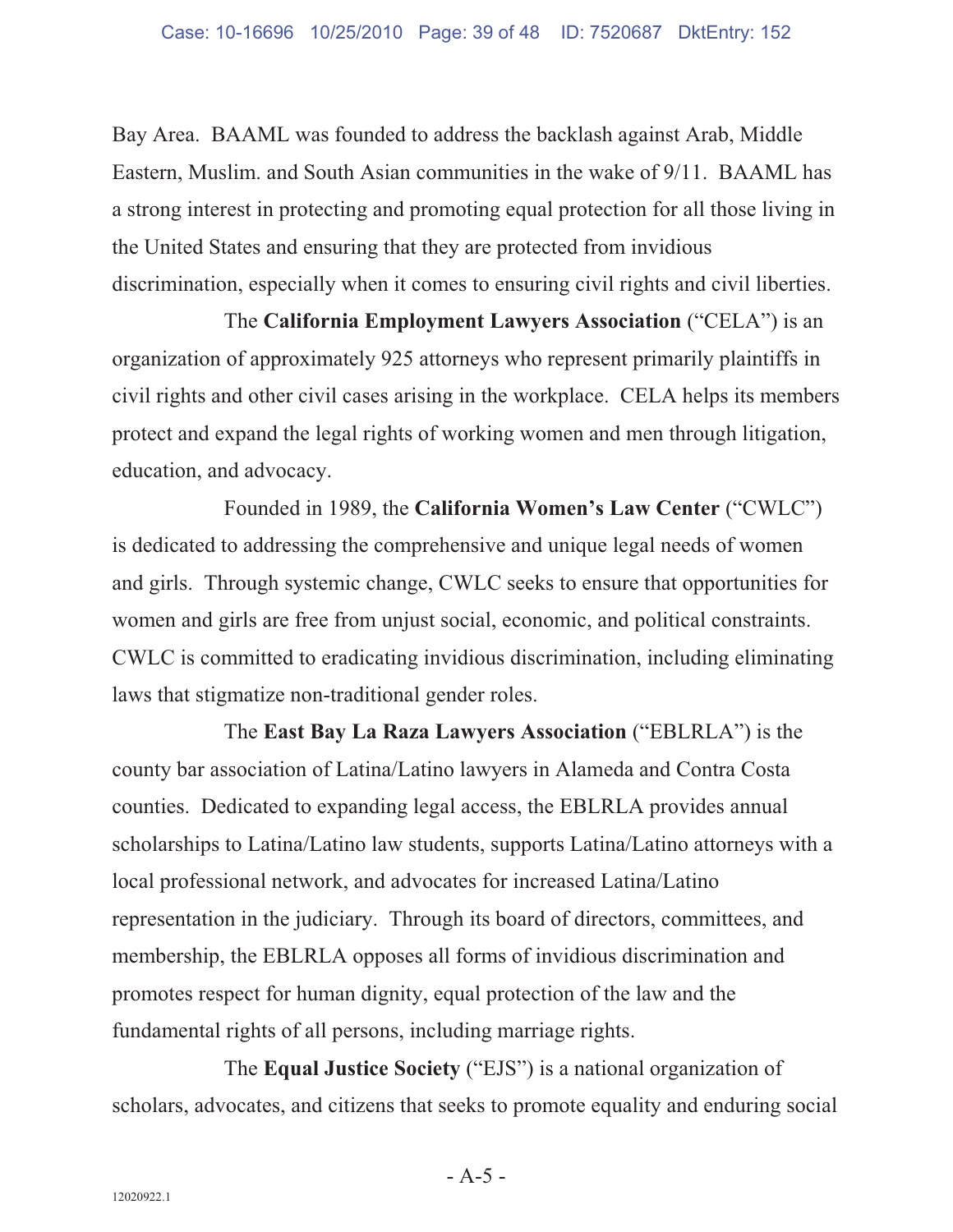change through law, public policy, public education, and research. The primary mission of EJS is to combat the continuing scourge of racial discrimination and inequality in America. Consistent with that mission, EJS works to confront all manifestations of invidious discrimination and second-class citizenship. Such threats to dignity spring from a common source and endanger everyone, no matter the context in which they arise.

**Family Equality Council**, founded in 1979, is a national organization working to achieve social and legal equality for LGBT families by providing direct support, educating the American public, and advancing policy reform that ensures full recognition and protection under the law. Family Equality Council has more than 50,000 supporters, thousands of which are located in California. As a national organization, Family Equality Council has broad experience protecting the rights of LGBT-headed families and serving the over 200 local parents' groups that support them.

The **Filipino Bar Association of Northern California** ("FBANC") is an association of Filipino and Filipino American attorneys, students, and legal professionals in Northern California. It is our mission to support, educate, encourage, and empower the members of our association to excel and succeed in their educational and professional endeavors. It is further our mission to guard against injustices affecting our community.

**Freedom to Marry** is the campaign to end marriage discrimination nationwide. Freedom to Marry works with partner organizations and individuals to win the right to marry in more states, solidify and diversify the majority for marriage, and challenge and end federal marriage discrimination. Freedom to Marry is based in New York, and has participated as amicus curiae in several marriage cases in the United States and abroad.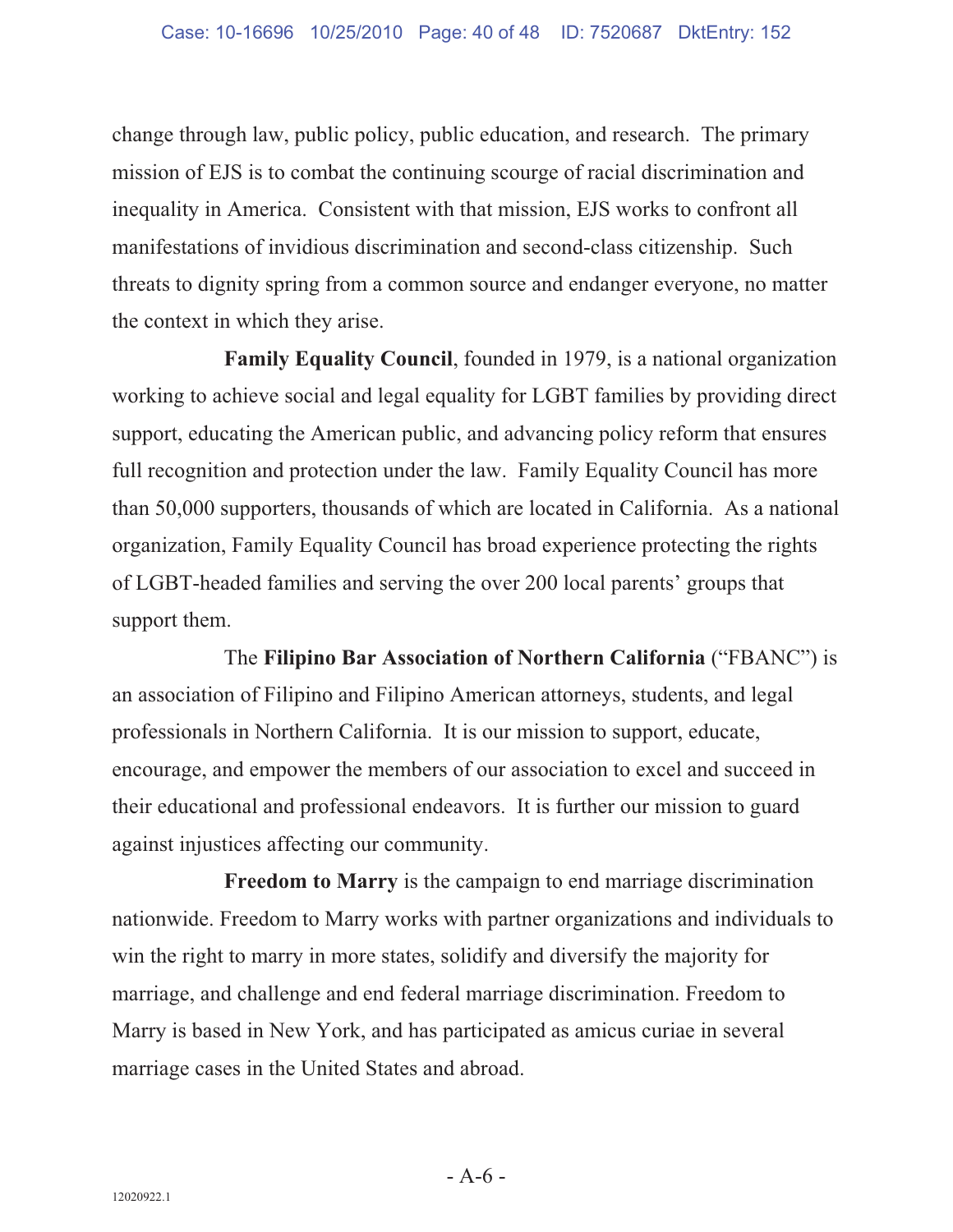**Impact Fund** is a non-profit foundation that provides funding, training, and co-counsel to public interest litigators across the country. It is a State Bar Legal Services Trust Fund Support Center, providing services to legal services projects across California. The Impact Fund is counsel in a number of major civil rights class actions and is lead counsel in *Dukes v. Wal-Mart Stores, Inc.*, 603 F.3d

571 (9th Cir. 2010), the largest employment discrimination class action in history. The **Japanese American Bar Association of Greater Los Angeles**  ("JABA") is one of the oldest Asian Pacific American bar associations in the country and consists of a diverse membership of nearly 200 attorneys, judicial officers, and law students of Japanese and Asian Pacific Islander ancestry in the

greater Los Angeles area and beyond, including gay and lesbian individuals. With a deep appreciation of the unique history of Japanese Americans in the United States and the failure of constitutional protections that led to their internment during World War II, JABA has a proud history of actively advocating and devoting resources to issues of civil rights and social justice, especially for those members of society who continue to suffer from discrimination and unequal treatment.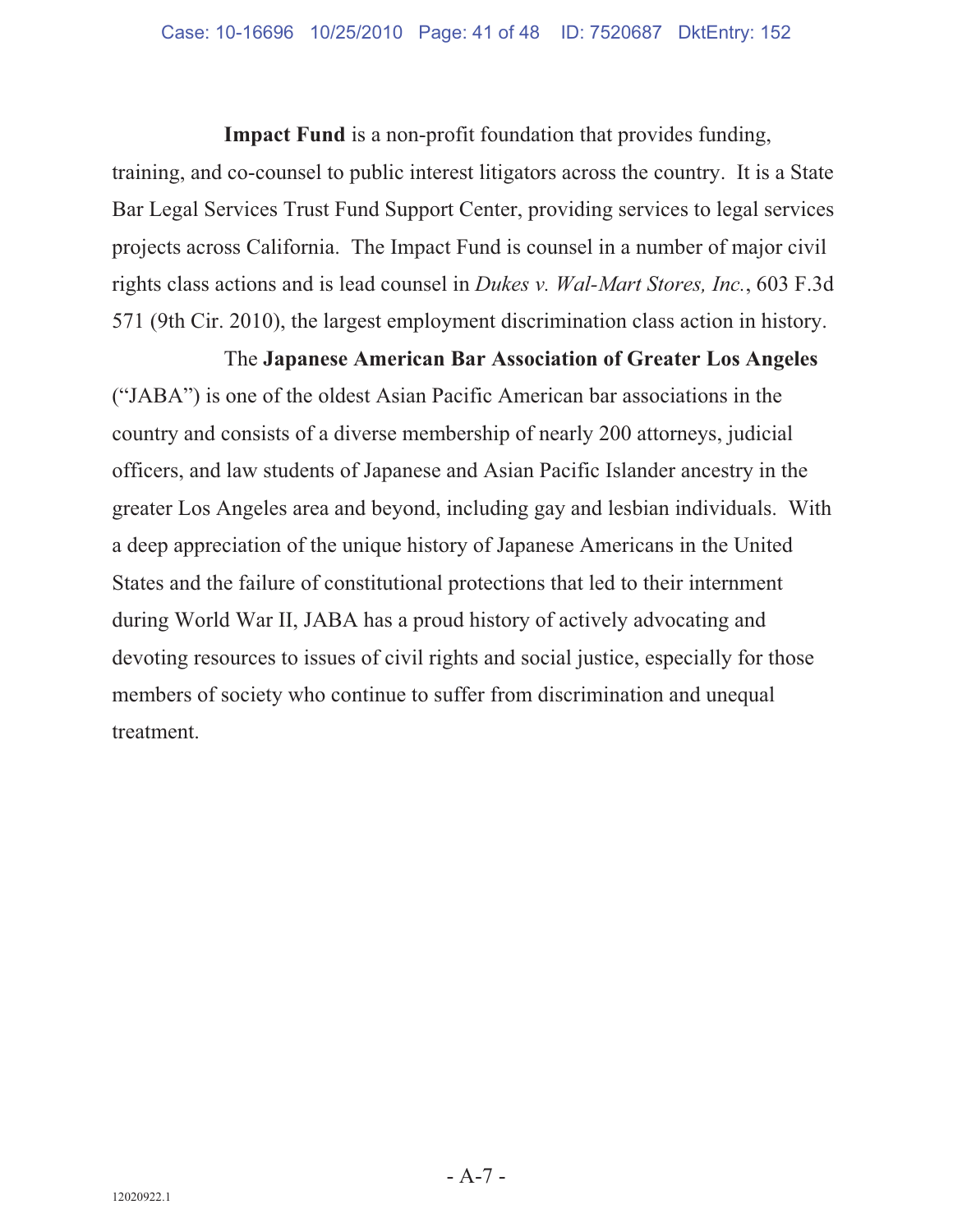The **Korean American Bar Association of Northern California**  ("KABA-NC") has served Korean American lawyers and the local Korean American community since the mid-1980s and was founded to encourage and promote the professional growth of Korean-American lawyers and law students in Northern California; to foster networking, support, and the exchange of ideas and information among its members and with the local Korean-American community; and to work with other Asian, minority, and community organizations on matters of common concern. KABA-NC joins this *amicus* brief to further the protection of minority rights, including those of gays and lesbians.

**Latina and Latino Critical Legal Theory, Inc.** ("LatCrit, Inc.") is a non-profit organization dedicated to (1) the production of critical and interdisciplinary "outsider jurisprudence"; (2) the promotion of substantive social transformation; (3) the expansion and interconnection of antisubordination struggles; and (4) the cultivation of community and coalition among outsider scholars. LatCrit's membership includes primarily academics and advocates based in the United States. LatCrit's theory seeks to elucidate intra-and inter-group diversities across multiple identity axes, including those based on perspective and discipline, to ensure that African American, Asian American, Native American, Feminist, Queer, and other OutCrit subjectivities are considered under the law. LatCrit's interest in constitutional jurisprudence on marriage equality is fundamentally related to its central mission.

Founded in 1974, the **Law Foundation of Silicon Valley** is a private nonprofit corporation in San Jose that sponsors five free legal services and advocacy programs. Its mission is to secure justice and protect human rights by providing legal advocacy, counseling, and access to the legal system for those who would otherwise be underrepresented. The Law Foundation has a strong interest in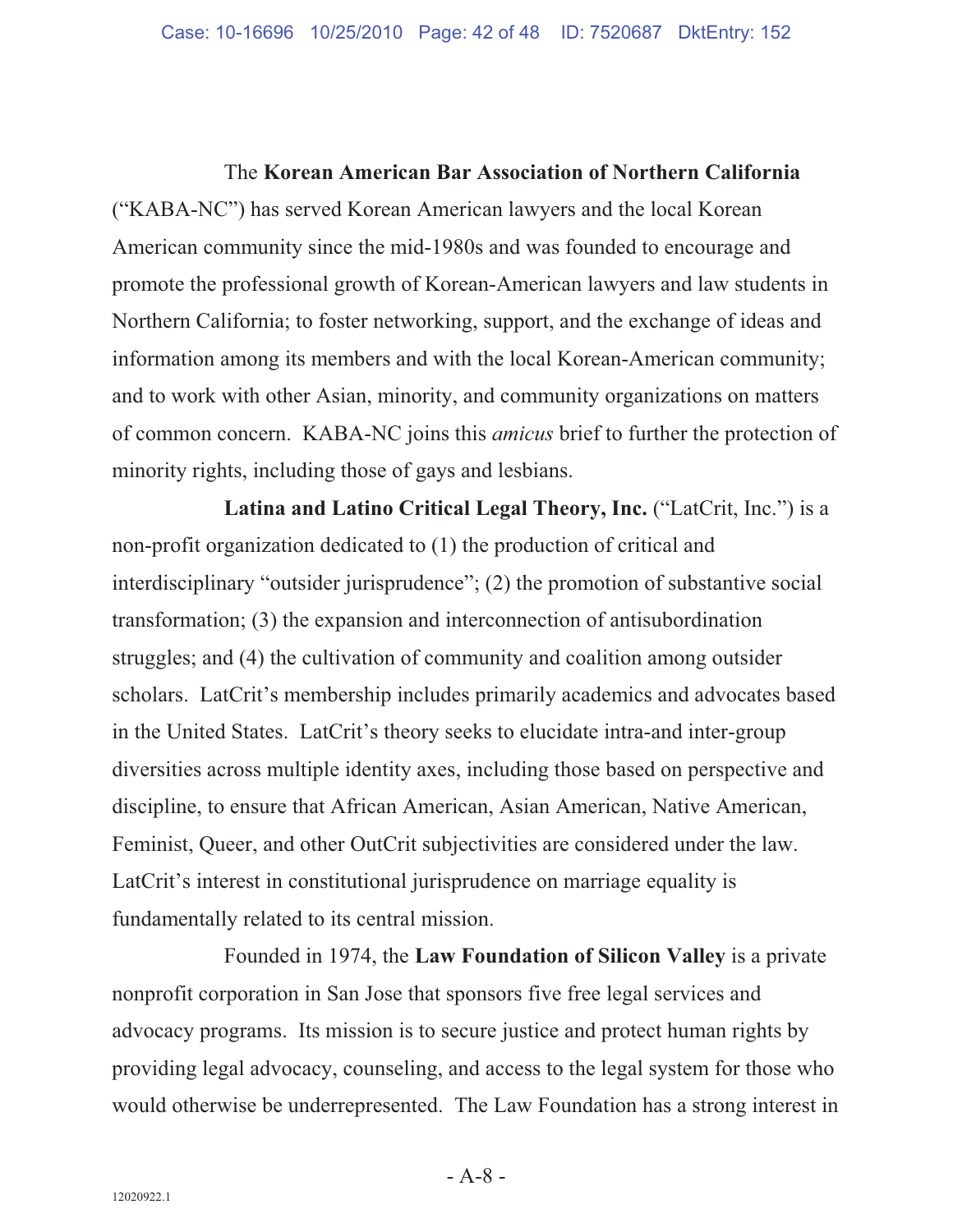protecting the equal protection rights of our clients and members of the communities that we serve, and assuring that they are protected from discrimination, particularly as to their fundamental rights.

The **Lawyers' Committee for Civil Rights of the San Francisco Bay Area** ("LCCR") is affiliated with the national Lawyers' Committee for Civil Rights Under Law, established in 1963 at the urging of President John F. Kennedy. LCCR was formed to support the rights of minority and low-income persons by offering free legal assistance in civil matters and by litigating cases on behalf of the traditionally underrepresented. In addition, LCCR monitors judicial proceedings and legislation that affect the traditionally disadvantaged and frequently files *amicus* briefs in cases challenging discriminatory policies and practices. Because advancing the rights of LGBT individuals is integral to any civil rights agenda, LCCR's *amicus* work has encompassed these issues as well.

The **Legal Aid Society–Employment Law Center** ("LAS-ELC") is a non-profit public interest law firm whose mission is to protect, preserve, and advance workplace rights of individuals from traditionally underrepresented communities. Since 1970, LAS-ELC has represented plaintiffs in employment cases, particularly those of special import to communities of color, women, recent immigrants, individuals with disabilities, and LGBT individuals.

The **Lesbian and Gay Lawyers Association of Los Angeles** ("LGLA") is a non-profit voluntary membership bar association of attorneys, law students, and legal professionals in the greater Los Angeles area. LGLA is an affiliate of the Los Angeles County Bar Association. Founded in 1979, LGLA continues its mission of providing a strong leadership presence of and for lesbian, gay, bisexual, and transgendered persons in the legal profession and in the community at large, through education, legal advocacy, and participation in civic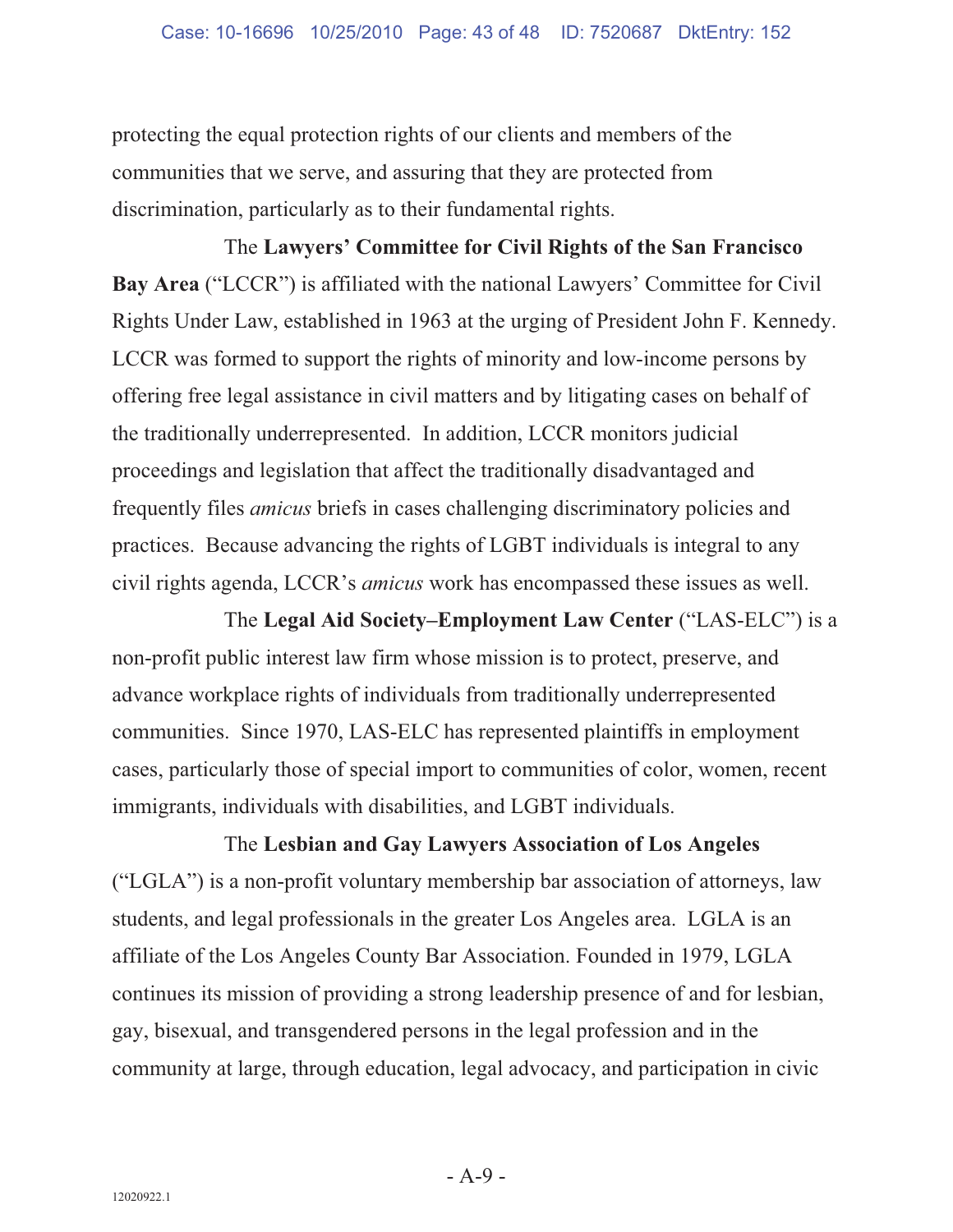activities and social functions. LGLA has fought for equal justice for all persons without regard for their sexual orientation for almost thirty years.

**Marriage Equality USA** ("MEUSA") is a national, not-for-profit, allvolunteer corporation that leads a nonpartisan, grassroots educational effort to secure legally recognized civil marriage equality at the federal and state level without regard to gender identity or sexual orientation. MEUSA employs educational and outreach programs, media presentations, partnerships with other organizations that support equality, and a strong membership that engages in local events, including asking for marriage licenses for same-sex couples on Valentine's Day. MEUSA has a strong presence in California, with 23 chapters, as well as chapters in Arizona, Florida, Iowa, New Hampshire, Ohio, Pennsylvania, and Indiana.

The **Mexican American Bar Association** ("MABA") is a non-profit professional membership organization of Latino attorneys and others involved in the legal profession. MABA is committed to the advancement of Latinos in the legal profession and the empowerment of the Latino community through service and advocacy. MABA is also committed to promoting constitutional principles of equal protection and fundamental rights, and to opposing discrimination in all forms.

#### The **National Asian Pacific American Bar Association**

("NAPABA") is the national association of Asian Pacific American attorneys, judges, law professors, and law students. NAPABA represents the interests of over 40,000 attorneys and 62 local Asian Pacific American bar associations, who work variously in solo practices, large firms, corporations, legal services organizations, non-profit organizations, law schools, and government agencies. Since its inception in 1988, NAPABA has been at the forefront of national and local activities in the areas of civil rights. Equal access to the fundamental right to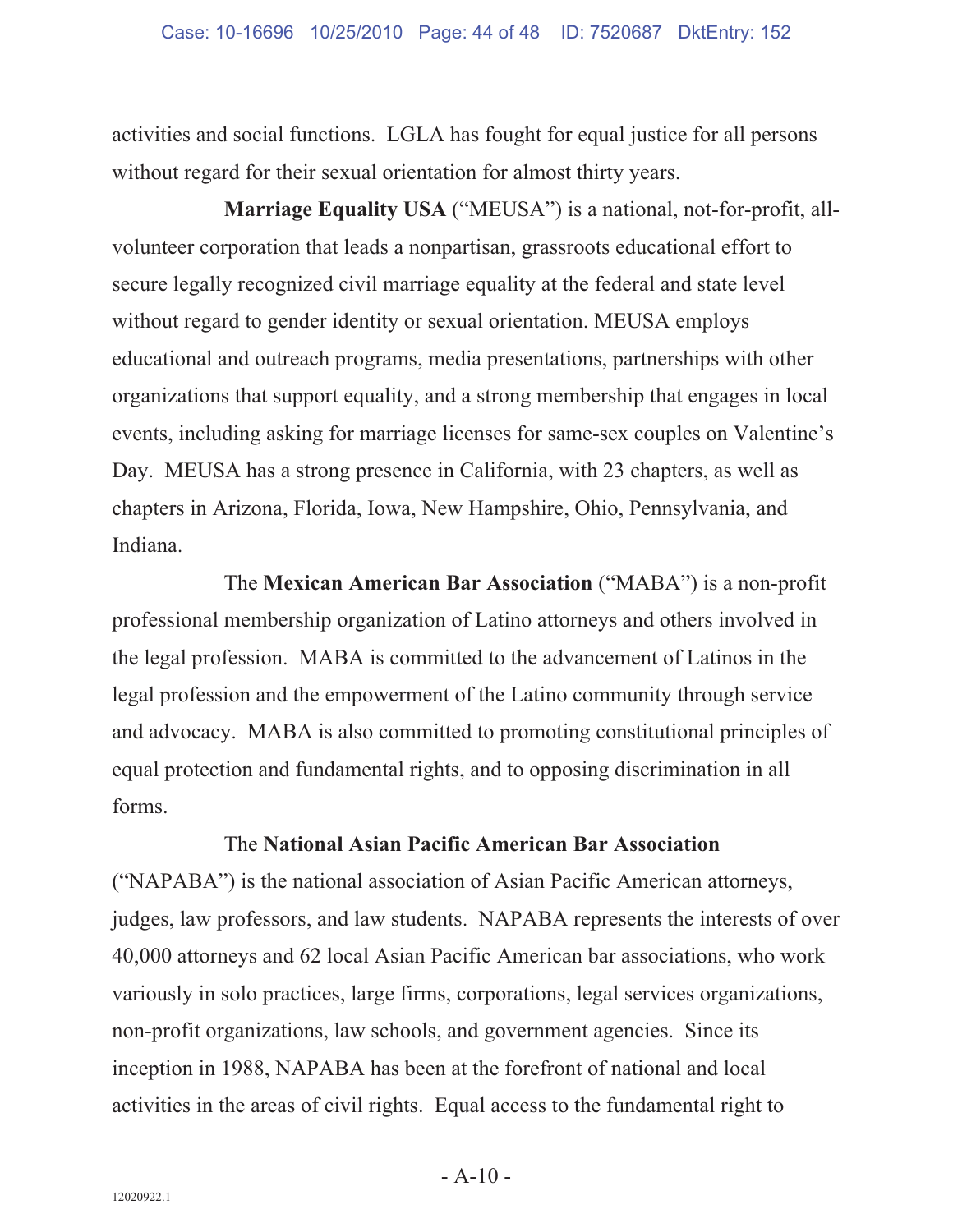marry is one such right which Asian Pacific Americans were long denied through anti-miscegenation laws, and NAPABA joins *amici* to continue the defense of equal access to the fundamental right to marry.

The **National Lawyers Guild San Francisco Bay Area Chapter** is a progressive bar association that works for human rights generally. It has an active Queer Committee that seeks equality and justice for the LGBT community and supports law student interns who commit their work to furthering LGBT rights.

**People For the American Way Foundation** ("PFAWF") is a nonpartisan citizens' organization established to promote and protect civil and constitutional rights. Founded in 1981, PFAWF now has hundreds of thousands of members nationwide. PFAWF has been involved in litigation and other efforts nationwide to combat discrimination and promote equal rights and regularly has supported litigation to secure the right of same-sex couples to marry. PFAWF joins this brief to vindicate the constitutional right of same-sex couples in California to equal protection of the law.

**Queen's Bench Bar Association** is a non-profit voluntary membership organization made up of judges, lawyers, and law students in the San Francisco Bay Area. Established in 1921, Queen's Bench is one of the oldest women's bar associations in the country. Queen's Bench seeks to advance the interests of women in law and society, and to serve the professional needs of women lawyers, judges, and law students. Queen's Bench has a strong and demonstrated interest in the preservation of the Constitutional right to equal protection of the laws.

Founded in 1850, the **San Francisco Chamber of Commerce**  ("Chamber") is the oldest business organization in California, representing 1,500 San Francisco businesses of all sizes from every industry. These businesses employ over 200,000 persons in San Francisco, representing half of the city's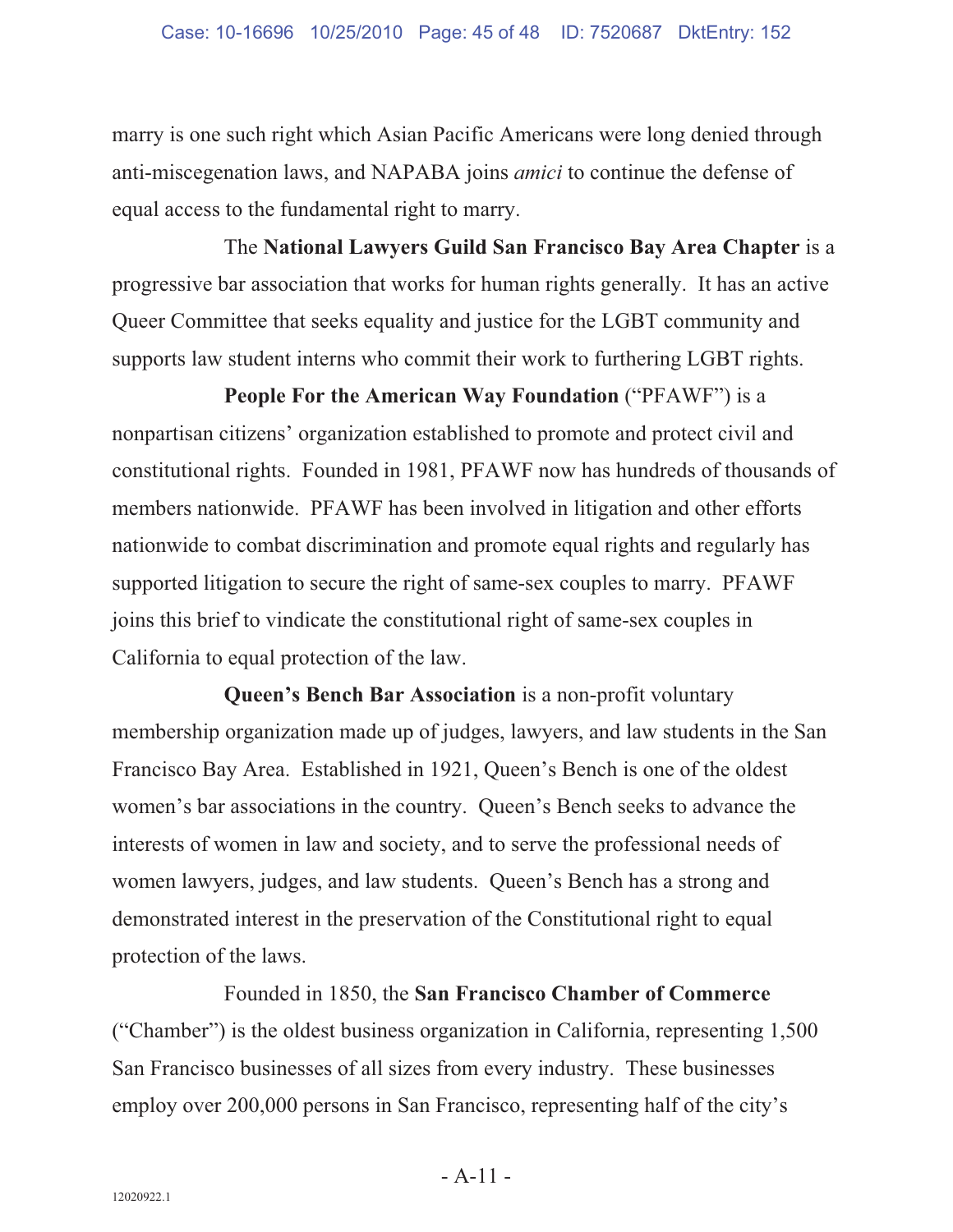workforce. Chamber has a long history of supporting workplace diversity and equal rights. Chamber believes ending marriage discrimination against same-sex couples would improve the ability of California businesses to recruit and retain talented employees, a key to increased business development and economic growth.

Founded in 1971, **San Francisco La Raza Lawyers Association** was the first Latino Bar Association founded in the country. La Raza's mission is to serve the public interest by promoting the science of jurisprudence; promoting reform in the law and facilitating the administration of justice. La Raza has a long history of advocating for equality under the law. La Raza continues this tradition in signing this *amicus* brief.

**San Francisco Trial Lawyers Association** ("SFTLA") is a professional membership organization of trial attorneys from a broad range of backgrounds. SFTLA has a strong mission statement embracing and promoting diversity within the organization. SFTLA's interest in having courts ensure equal protection under the law is central to its mission. Through its Board of Directors, community outreach, legal and social events, publications, and continuing education programs, SFTLA has worked to promote the core constitutional principles of equal protection and fundamental rights, and to oppose discrimination in all forms.

**Santa Clara County Black Lawyers Association** is an advocate for equal opportunity and justice for all citizens of the United States of America. The right to marry and choose one's spouse is a fundamental right that all citizens must be guaranteed without regard to race, gender, or sexual orientation.

The **Society of American Law Teachers** ("SALT") is an association of law faculty, administrators, and legal education professionals from over 170 law schools. Incorporated in 1974, SALT was founded by a group of leading law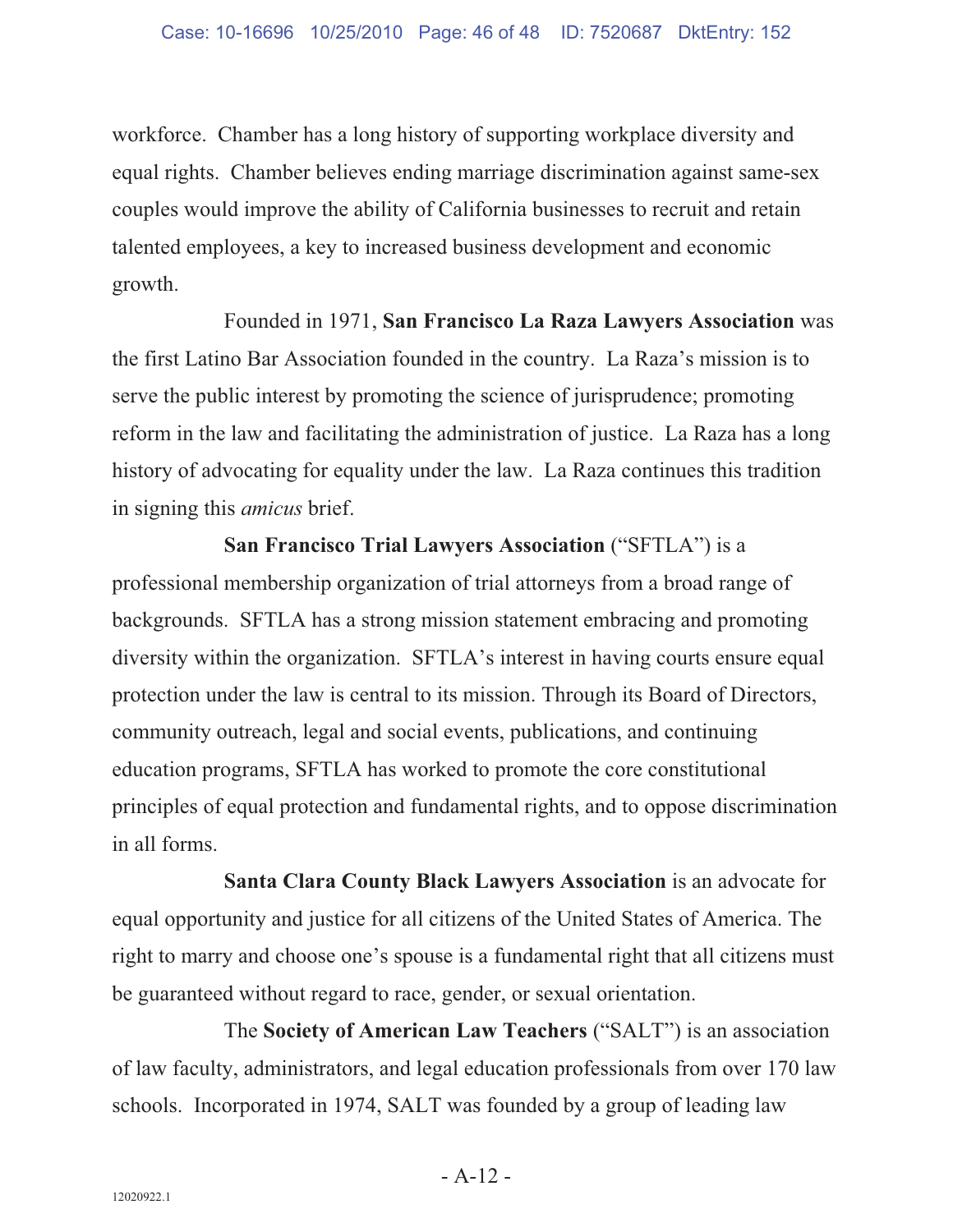professors dedicated to improving the quality of legal education by making it more responsive to societal concerns. SALT has worked within the legal academy to develop a jurisprudence to end discrimination of historically underrepresented groups, including discrimination based on sexual orientation and has appeared as *amicus curiae* in federal and state courts to further these claims to equal access to education, employment, and to full participation in civic life.

The **South Asian Bar Association of Northern California** ("SABA-NC") was founded in 1993 to promote the South Asian bar and to focus on the legal needs of the South Asian community. Since its inception, SABA-NC has worked diligently to safeguard the civil rights and civil liberties of South Asians in California through education, advocacy, and awareness. South Asians are no strangers to the stigmatization and isolation felt by minority communities that is especially true for gay and lesbian South Asians who suffer from discrimination based on both their ethnicity and sexual orientation. SABA-NC believes that all individuals, regardless of sexual orientation, deserve equal treatment under the law. including the right to marry.

The **Transgender Law Center** ("TLC") is a civil rights organization advocating for transgender communities. We connect transgender people and their families to technically sound and culturally competent legal services, increase acceptance and enforcement of laws and policies that support transgender communities, and work to change laws and systems that fail to incorporate the needs and experiences of transgender people. TLC has an interest in protecting minorities from being denied their civil rights, including the right to marriage.

**Women Lawyers of Alameda County** ("WLAC"), founded in 1980, is a voluntary bar association of attorneys, legal professionals, and law students who live or work in Alameda County. WLAC is an affiliate of California Women Lawyers, and its mission is to be a voice for women in the law by working to